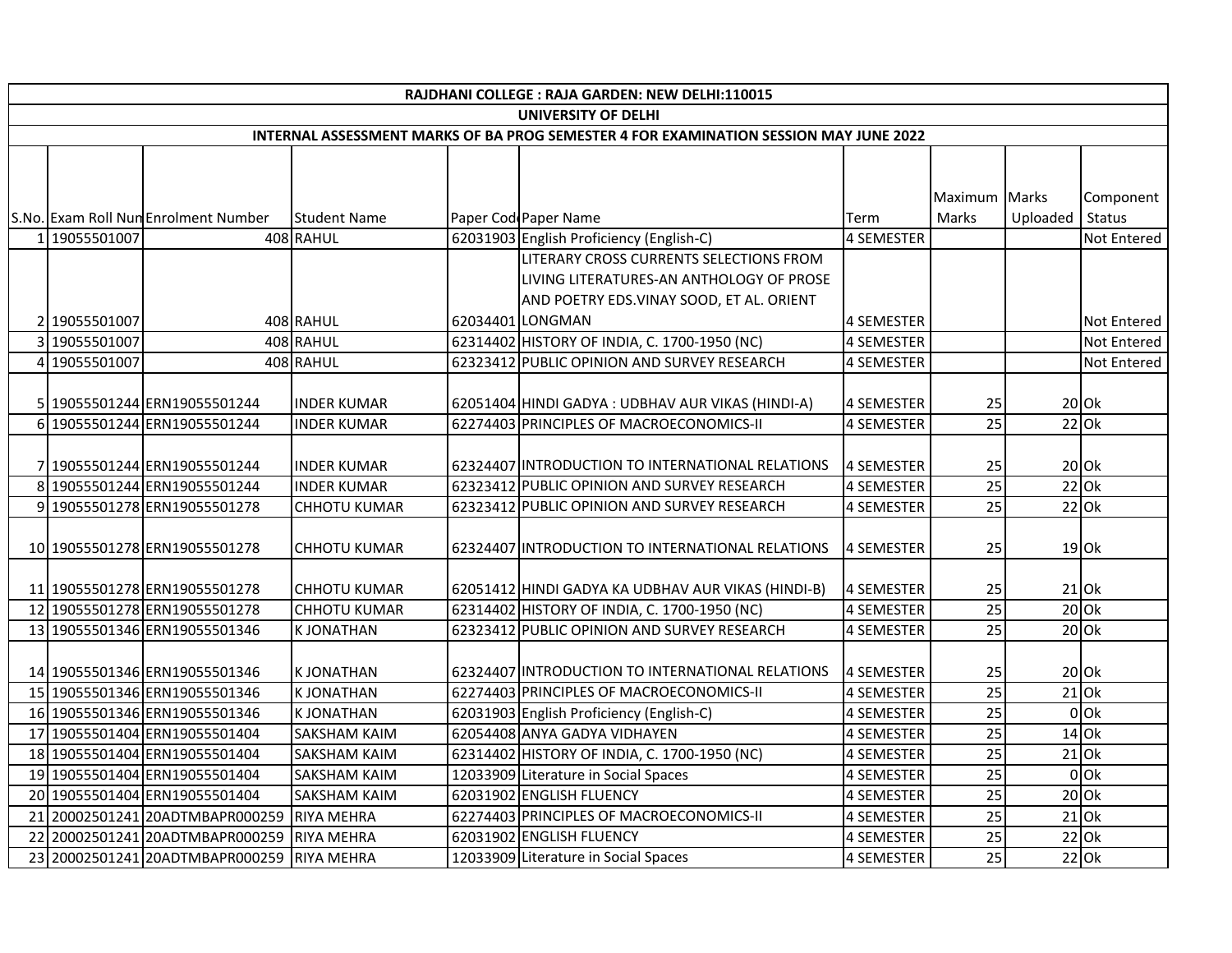|  | 24 20002501241 20ADTMBAPR000259 RIYA MEHRA |                       | 62354443 ANALYSIS |                                                   | 4 SEMESTER        | 25              | $21$ Ok                                         |        |
|--|--------------------------------------------|-----------------------|-------------------|---------------------------------------------------|-------------------|-----------------|-------------------------------------------------|--------|
|  | 25 20055501001 ERN20055501001              | Aakash Kumar          |                   | 62274403 PRINCIPLES OF MACROECONOMICS-II          | <b>4 SEMESTER</b> | $\overline{25}$ | $21$ Ok                                         |        |
|  | 26 20055501001 ERN20055501001              | Aakash Kumar          |                   | 62031902 ENGLISH FLUENCY                          | <b>4 SEMESTER</b> | $\overline{25}$ | $23$ Ok                                         |        |
|  | 27 20055501001 ERN20055501001              | Aakash Kumar          |                   | 12033909 Literature in Social Spaces              | <b>4 SEMESTER</b> | $\overline{25}$ | $22$ Ok                                         |        |
|  | 28 20055501001 ERN20055501001              | Aakash Kumar          | 62354443 ANALYSIS |                                                   | <b>4 SEMESTER</b> | $\overline{25}$ | $12$ Ok                                         |        |
|  |                                            |                       |                   |                                                   |                   |                 |                                                 |        |
|  | 29 20055501002 ERN20055501002              | Aanchal jha           |                   | 62324407 INTRODUCTION TO INTERNATIONAL RELATIONS  | 4 SEMESTER        | 25              |                                                 | $0$ Ok |
|  | 30 20055501002 ERN20055501002              | Aanchal jha           |                   | 62134402 SANSKRIT GRAMMAR                         | 4 SEMESTER        | $\overline{25}$ | $20$ Ok                                         |        |
|  | 31 20055501002 ERN20055501002              | Aanchal jha           |                   | 62031901 ENGLISH LANGUAGE THROUGH LITERATURE      | 4 SEMESTER        | $\overline{25}$ | $18$ Ok                                         |        |
|  | 32 20055501002 ERN20055501002              | Aanchal jha           |                   | 62313465 History and Archaeology                  | <b>4 SEMESTER</b> | $\overline{25}$ | $21$ Ok                                         |        |
|  |                                            |                       |                   |                                                   |                   |                 |                                                 |        |
|  | 33 20055501003 ERN20055501003              | <b>AAS MOHMMAD</b>    |                   | 62324407 INTRODUCTION TO INTERNATIONAL RELATIONS  | 4 SEMESTER        | 25              | 18 Ok                                           |        |
|  | 34 20055501003 ERN20055501003              | <b>AAS MOHMMAD</b>    |                   | 62054408 ANYA GADYA VIDHAYEN                      | 4 SEMESTER        | $\overline{25}$ | $16$ Ok                                         |        |
|  |                                            |                       |                   |                                                   |                   |                 |                                                 |        |
|  | 35 20055501003 ERN20055501003              | <b>AAS MOHMMAD</b>    |                   | 62051404 HINDI GADYA : UDBHAV AUR VIKAS (HINDI-A) | 4 SEMESTER        | 25              | 17 Ok                                           |        |
|  | 36 20055501003 ERN20055501003              | AAS MOHMMAD           |                   | 62313465 History and Archaeology                  | 4 SEMESTER        | 25              | $21$ Ok                                         |        |
|  | 37 20055501004 ERN20055501004              | <b>AASTHA KUMARI</b>  |                   | 62274403 PRINCIPLES OF MACROECONOMICS-II          | 4 SEMESTER        | 25              | 24 Ok                                           |        |
|  |                                            |                       |                   |                                                   |                   |                 |                                                 |        |
|  | 38 20055501004 ERN20055501004              | <b>AASTHA KUMARI</b>  |                   | 62051404 HINDI GADYA : UDBHAV AUR VIKAS (HINDI-A) | 4 SEMESTER        | 25              | $18$ Ok                                         |        |
|  | 39 20055501004 ERN20055501004              | <b>AASTHA KUMARI</b>  |                   | 12033909 Literature in Social Spaces              | <b>4 SEMESTER</b> | 25              | $17$ Ok                                         |        |
|  | 40 20055501004 ERN20055501004              | <b>AASTHA KUMARI</b>  | 62354443 ANALYSIS |                                                   | <b>4 SEMESTER</b> | $\overline{25}$ | $22$ Ok                                         |        |
|  | 41 20055501005 ERN20055501005              | Abdur Rahman Faisal   |                   | 62323412 PUBLIC OPINION AND SURVEY RESEARCH       | <b>4 SEMESTER</b> | $\overline{25}$ | $20$ Ok                                         |        |
|  |                                            |                       |                   |                                                   |                   |                 |                                                 |        |
|  | 42 20055501005 ERN20055501005              | Abdur Rahman Faisal   |                   | 62324407 INTRODUCTION TO INTERNATIONAL RELATIONS  | 4 SEMESTER        | 25              | $17$ Ok                                         |        |
|  | 43 20055501005 ERN20055501005              | Abdur Rahman Faisal   |                   | 62314402 HISTORY OF INDIA, C. 1700-1950 (NC)      | <b>4 SEMESTER</b> | $\overline{25}$ | $20$ Ok                                         |        |
|  | 44 20055501005 ERN20055501005              | Abdur Rahman Faisal   |                   | 62031901 ENGLISH LANGUAGE THROUGH LITERATURE      | <b>4 SEMESTER</b> | 25              | $20$ Ok                                         |        |
|  | 45 20055501006 ERN20055501006              | Abhay Sharma          |                   | 62273426 RESEARCH METHODOLOGY                     | 4 SEMESTER        | $\overline{25}$ | $24$ Ok                                         |        |
|  | 46 20055501006 ERN20055501006              | Abhay Sharma          |                   | 62274403 PRINCIPLES OF MACROECONOMICS-II          | 4 SEMESTER        | $\overline{25}$ | $21$ Ok                                         |        |
|  | 47 20055501006 ERN20055501006              | Abhay Sharma          |                   | 62314402 HISTORY OF INDIA, C. 1700-1950 (NC)      | <b>4 SEMESTER</b> | $\overline{25}$ | $19$ Ok                                         |        |
|  | 48 20055501006 ERN20055501006              | Abhay Sharma          |                   | 62031901 ENGLISH LANGUAGE THROUGH LITERATURE      | 4 SEMESTER        | 25              | $21$ O $\overline{\overline{\text{O}}\text{K}}$ |        |
|  | 49 20055501007 20RAJCBAPR000122            | <b>ABHAY TOMAR</b>    |                   | 62323412 PUBLIC OPINION AND SURVEY RESEARCH       | 4 SEMESTER        | 25              | 20 Ok                                           |        |
|  |                                            |                       |                   |                                                   |                   |                 |                                                 |        |
|  | 50 20055501007 20RAJCBAPR000122            | <b>ABHAY TOMAR</b>    |                   | 62324407 INTRODUCTION TO INTERNATIONAL RELATIONS  | 4 SEMESTER        | 25              | $21$ Ok                                         |        |
|  | 51 20055501007 20RAJCBAPR000122            | <b>ABHAY TOMAR</b>    |                   | 62274403 PRINCIPLES OF MACROECONOMICS-II          | 4 SEMESTER        | $\overline{25}$ | $22$ Ok                                         |        |
|  |                                            |                       |                   |                                                   |                   |                 |                                                 |        |
|  | 52 20055501007 20RAJCBAPR000122            | <b>ABHAY TOMAR</b>    |                   | 62051404 HINDI GADYA : UDBHAV AUR VIKAS (HINDI-A) | 4 SEMESTER        | 25              | $19$ Ok                                         |        |
|  | 53 20055501008 ERN20055501008              | <b>ABHINAV BAGHEL</b> |                   | 62323412 PUBLIC OPINION AND SURVEY RESEARCH       | 4 SEMESTER        | 25              | $20$ Ok                                         |        |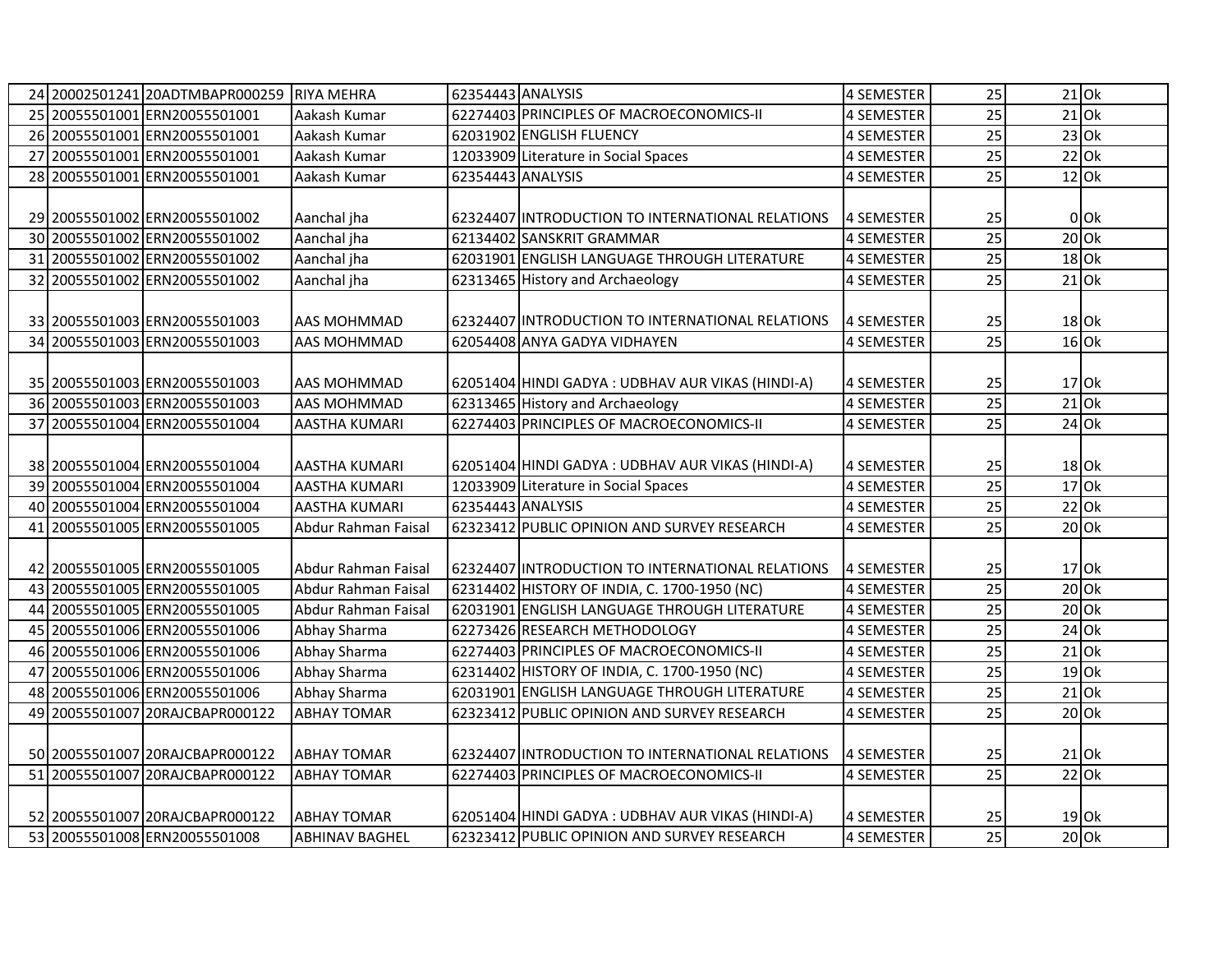|  | 54 20055501008 ERN20055501008 | ABHINAV BAGHEL          |                   | 62324407 INTRODUCTION TO INTERNATIONAL RELATIONS  | <b>4 SEMESTER</b> | 25              | $19$ Ok |         |
|--|-------------------------------|-------------------------|-------------------|---------------------------------------------------|-------------------|-----------------|---------|---------|
|  | 55 20055501008 ERN20055501008 | ABHINAV BAGHEL          |                   | 62314402 HISTORY OF INDIA, C. 1700-1950 (NC)      | <b>4 SEMESTER</b> | $\overline{25}$ |         | $22$ Ok |
|  | 56 20055501008 ERN20055501008 | <b>ABHINAV BAGHEL</b>   |                   | 62031901 ENGLISH LANGUAGE THROUGH LITERATURE      | <b>4 SEMESTER</b> | $\overline{25}$ |         | $17$ Ok |
|  |                               |                         |                   | LITERARY CROSS CURRENTS SELECTIONS FROM           |                   |                 |         |         |
|  |                               |                         |                   | LIVING LITERATURES-AN ANTHOLOGY OF PROSE          |                   |                 |         |         |
|  |                               |                         |                   | AND POETRY EDS.VINAY SOOD, ET AL. ORIENT          |                   |                 |         |         |
|  | 57 20055501009 ERN20055501009 | <b>ABHIRAJ SHAKYA</b>   |                   | 62034401 LONGMAN                                  | 4 SEMESTER        | 25              |         | $19$ Ok |
|  | 58 20055501009 ERN20055501009 | <b>ABHIRAJ SHAKYA</b>   |                   | 62314402 HISTORY OF INDIA, C. 1700-1950 (NC)      | 4 SEMESTER        | 25              |         | $22$ Ok |
|  | 59 20055501009 ERN20055501009 | <b>ABHIRAJ SHAKYA</b>   |                   | 62031901 ENGLISH LANGUAGE THROUGH LITERATURE      | <b>4 SEMESTER</b> | 25              |         | $19$ Ok |
|  | 60 20055501009 ERN20055501009 | ABHIRAJ SHAKYA          |                   | 62313465 History and Archaeology                  | <b>4 SEMESTER</b> | 25              | 24 Ok   |         |
|  | 61 20055501010 ERN20055501010 | <b>ABHISHEK GUPTA</b>   |                   | 62323412 PUBLIC OPINION AND SURVEY RESEARCH       | <b>4 SEMESTER</b> | 25              | $23$ Ok |         |
|  |                               |                         |                   |                                                   |                   |                 |         |         |
|  | 62 20055501010 ERN20055501010 | <b>ABHISHEK GUPTA</b>   |                   | 62324407 INTRODUCTION TO INTERNATIONAL RELATIONS  | 4 SEMESTER        | 25              | $22$ Ok |         |
|  | 63 20055501010 ERN20055501010 | <b>ABHISHEK GUPTA</b>   |                   | 62274403 PRINCIPLES OF MACROECONOMICS-II          | 4 SEMESTER        | 25              |         | $25$ Ok |
|  | 64 20055501010 ERN20055501010 | ABHISHEK GUPTA          |                   | 62031901 ENGLISH LANGUAGE THROUGH LITERATURE      | 4 SEMESTER        | 25              |         | $21$ Ok |
|  |                               |                         |                   |                                                   |                   |                 |         |         |
|  | 65 20055501011 ERN20055501011 | ABHISHEK PRADHAN        |                   | 62324407 INTRODUCTION TO INTERNATIONAL RELATIONS  | 4 SEMESTER        | 25              |         | $20$ Ok |
|  | 66 20055501011 ERN20055501011 | <b>ABHISHEK PRADHAN</b> |                   | 62054408 ANYA GADYA VIDHAYEN                      | 4 SEMESTER        | 25              |         | $19$ Ok |
|  | 67 20055501011 ERN20055501011 | <b>ABHISHEK PRADHAN</b> |                   | 62031901 ENGLISH LANGUAGE THROUGH LITERATURE      | 4 SEMESTER        | 25              | $16$ Ok |         |
|  | 68 20055501011 ERN20055501011 | ABHISHEK PRADHAN        |                   | 62313465 History and Archaeology                  | 4 SEMESTER        | 25              | $23$ Ok |         |
|  |                               |                         |                   |                                                   |                   |                 |         |         |
|  | 69 20055501012 ERN20055501012 | ABHISHEK YADAV          |                   | 62324407 INTRODUCTION TO INTERNATIONAL RELATIONS  | 4 SEMESTER        | 25              | $19$ Ok |         |
|  | 70 20055501012 ERN20055501012 | ABHISHEK YADAV          |                   | 62274403 PRINCIPLES OF MACROECONOMICS-II          | 4 SEMESTER        | 25              | $23$ Ok |         |
|  | 71 20055501012 ERN20055501012 | ABHISHEK YADAV          |                   | 62031901 ENGLISH LANGUAGE THROUGH LITERATURE      | 4 SEMESTER        | 25              | $18$ Ok |         |
|  | 72 20055501012 ERN20055501012 | ABHISHEK YADAV          |                   | 62313465 History and Archaeology                  | 4 SEMESTER        | 25              | $24$ Ok |         |
|  | 73 20055501013 ERN20055501013 | ADITYA KUMAR            |                   | 62323412 PUBLIC OPINION AND SURVEY RESEARCH       | 4 SEMESTER        | 25              | $19$ Ok |         |
|  | 74 20055501013 ERN20055501013 | <b>ADITYA KUMAR</b>     |                   | 62274403 PRINCIPLES OF MACROECONOMICS-II          | 4 SEMESTER        | 25              |         | $23$ Ok |
|  | 75 20055501013 ERN20055501013 | ADITYA KUMAR            |                   | 62031901 ENGLISH LANGUAGE THROUGH LITERATURE      | 4 SEMESTER        | $\overline{25}$ |         | $20$ Ok |
|  | 76 20055501013 ERN20055501013 | <b>ADITYA KUMAR</b>     | 62354443 ANALYSIS |                                                   | 4 SEMESTER        | $\overline{25}$ |         | $17$ Ok |
|  | 77 20055501014 ERN20055501014 | <b>AJAY KUMAR MEENA</b> |                   | 62314402 HISTORY OF INDIA, C. 1700-1950 (NC)      | 4 SEMESTER        | 25              |         | $21$ Ok |
|  | 78 20055501014 ERN20055501014 | <b>AJAY KUMAR MEENA</b> |                   | 62053408 VIGYAPAN OR HINDI BHASHA                 | <b>4 SEMESTER</b> | 25              |         | $23$ Ok |
|  | 79 20055501014 ERN20055501014 | <b>AJAY KUMAR MEENA</b> |                   | 62054408 ANYA GADYA VIDHAYEN                      | 4 SEMESTER        | $\overline{25}$ |         | $16$ Ok |
|  |                               |                         |                   |                                                   |                   |                 |         |         |
|  | 80 20055501014 ERN20055501014 | AJAY KUMAR MEENA        |                   | 62051404 HINDI GADYA : UDBHAV AUR VIKAS (HINDI-A) | 4 SEMESTER        | 25              | 19 Ok   |         |
|  | 81 20055501015 ERN20055501015 | <b>AKASH</b>            |                   | 62323412 PUBLIC OPINION AND SURVEY RESEARCH       | 4 SEMESTER        | $\overline{25}$ | $21$ Ok |         |
|  |                               |                         |                   |                                                   |                   |                 |         |         |
|  | 82 20055501015 ERN20055501015 | AKASH                   |                   | 62324407 INTRODUCTION TO INTERNATIONAL RELATIONS  | <b>4 SEMESTER</b> | 25              | $21$ Ok |         |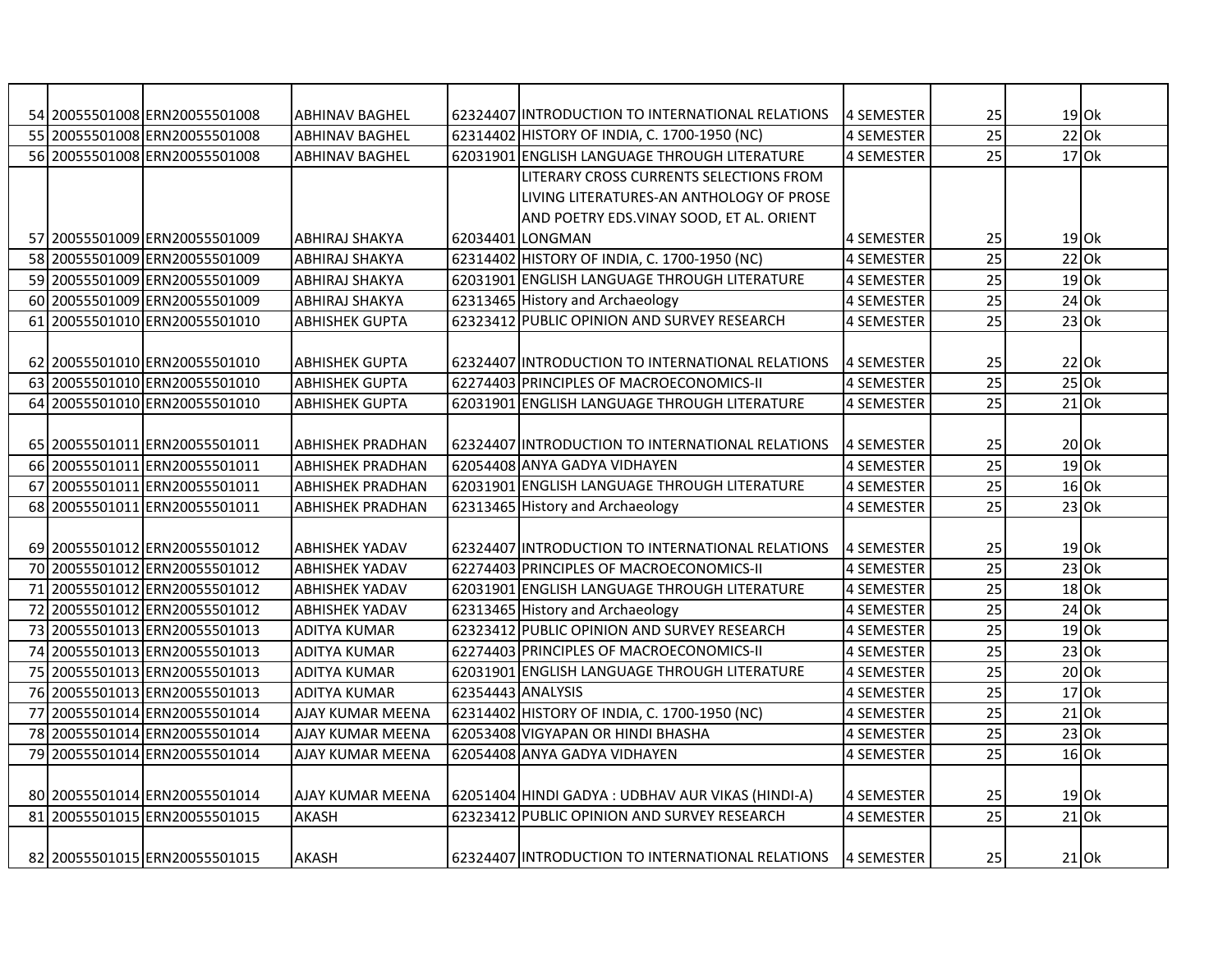|  | 83 20055501015 ERN20055501015   | <b>AKASH</b>          | 62054408 ANYA GADYA VIDHAYEN                       | 4 SEMESTER        | 25              | $16$ Ok |  |
|--|---------------------------------|-----------------------|----------------------------------------------------|-------------------|-----------------|---------|--|
|  | 84 20055501015 ERN20055501015   | <b>AKASH</b>          | 62031902 ENGLISH FLUENCY                           | 4 SEMESTER        | $\overline{25}$ | $24$ Ok |  |
|  | 85 20055501016 ERN20055501016   | Aman                  | 62134402 SANSKRIT GRAMMAR                          | 4 SEMESTER        | 25              | $18$ Ok |  |
|  |                                 |                       |                                                    |                   |                 |         |  |
|  | 86 20055501016 ERN20055501016   | Aman                  | 62051412 HINDI GADYA KA UDBHAV AUR VIKAS (HINDI-B) | 4 SEMESTER        | 25              | $21$ Ok |  |
|  | 87 20055501016 ERN20055501016   | Aman                  | 62314402 HISTORY OF INDIA, C. 1700-1950 (NC)       | <b>4 SEMESTER</b> | $\overline{25}$ | $22$ Ok |  |
|  | 88 20055501016 ERN20055501016   | Aman                  | 12033909 Literature in Social Spaces               | <b>4 SEMESTER</b> | 25              | $18$ Ok |  |
|  | 89 20055501017 ERN20055501017   | <b>AMAN KUMAR</b>     | 62273426 RESEARCH METHODOLOGY                      | 4 SEMESTER        | 25              | $21$ Ok |  |
|  | 90 20055501017 ERN20055501017   | <b>AMAN KUMAR</b>     | 62134402 SANSKRIT GRAMMAR                          | 4 SEMESTER        | 25              | $19$ Ok |  |
|  |                                 |                       |                                                    |                   |                 |         |  |
|  | 91 20055501017 ERN20055501017   | <b>AMAN KUMAR</b>     | 62051412 HINDI GADYA KA UDBHAV AUR VIKAS (HINDI-B) | 4 SEMESTER        | 25              | $22$ Ok |  |
|  | 92 20055501017 ERN20055501017   | <b>AMAN KUMAR</b>     | 62314402 HISTORY OF INDIA, C. 1700-1950 (NC)       | <b>4 SEMESTER</b> | 25              | $21$ Ok |  |
|  |                                 |                       |                                                    |                   |                 |         |  |
|  | 93 20055501018 20RAJCBAPR000060 | <b>AMAN MISHRA</b>    | 62324407 INTRODUCTION TO INTERNATIONAL RELATIONS   | <b>4 SEMESTER</b> | 25              | $22$ Ok |  |
|  |                                 |                       |                                                    |                   |                 |         |  |
|  | 94 20055501018 20RAJCBAPR000060 | <b>AMAN MISHRA</b>    | 62051412 HINDI GADYA KA UDBHAV AUR VIKAS (HINDI-B) | 4 SEMESTER        | 25              | $22$ Ok |  |
|  | 95 20055501018 20RAJCBAPR000060 | <b>AMAN MISHRA</b>    | 62314402 HISTORY OF INDIA, C. 1700-1950 (NC)       | 4 SEMESTER        | $\overline{25}$ | $21$ Ok |  |
|  | 96 20055501018 20RAJCBAPR000060 | <b>AMAN MISHRA</b>    | 12033909 Literature in Social Spaces               | <b>4 SEMESTER</b> | $\overline{25}$ | $23$ Ok |  |
|  | 97 20055501019 ERN20055501019   | <b>AMAN PANDEY</b>    | 62323412 PUBLIC OPINION AND SURVEY RESEARCH        | 4 SEMESTER        | 25              | $21$ Ok |  |
|  | 98 20055501019 ERN20055501019   | <b>AMAN PANDEY</b>    | 62134402 SANSKRIT GRAMMAR                          | 4 SEMESTER        | 25              | $20$ Ok |  |
|  |                                 |                       |                                                    |                   |                 |         |  |
|  | 99 20055501019 ERN20055501019   | <b>AMAN PANDEY</b>    | 62051412 HINDI GADYA KA UDBHAV AUR VIKAS (HINDI-B) | 4 SEMESTER        | 25              | $21$ Ok |  |
|  | 100 20055501019 ERN20055501019  | <b>AMAN PANDEY</b>    | 62314402 HISTORY OF INDIA, C. 1700-1950 (NC)       | 4 SEMESTER        | $\overline{25}$ | $20$ Ok |  |
|  |                                 |                       |                                                    |                   |                 |         |  |
|  | 101 20055501020 ERN20055501020  | AMAN SHOKHANDA        | 62324407 INTRODUCTION TO INTERNATIONAL RELATIONS   | 4 SEMESTER        | 25              | $21$ Ok |  |
|  | 102 20055501020 ERN20055501020  | AMAN SHOKHANDA        | 62314402 HISTORY OF INDIA, C. 1700-1950 (NC)       | 4 SEMESTER        | 25              | $21$ Ok |  |
|  | 103 20055501020 ERN20055501020  | <b>AMAN SHOKHANDA</b> | 62031901 ENGLISH LANGUAGE THROUGH LITERATURE       | 4 SEMESTER        | 25              | $21$ Ok |  |
|  | 104 20055501020 ERN20055501020  | AMAN SHOKHANDA        | 62313465 History and Archaeology                   | 4 SEMESTER        | 25              | $23$ Ok |  |
|  |                                 |                       |                                                    |                   |                 |         |  |
|  | 105 20055501021 ERN20055501021  | <b>AMIT BOSS</b>      | 62324407 INTRODUCTION TO INTERNATIONAL RELATIONS   | 4 SEMESTER        | 25              | $20$ Ok |  |
|  |                                 |                       |                                                    |                   |                 |         |  |
|  | 106 20055501021 ERN20055501021  | <b>AMIT BOSS</b>      | 62051404 HINDI GADYA : UDBHAV AUR VIKAS (HINDI-A)  | 4 SEMESTER        | 25              | $16$ Ok |  |
|  | 107 20055501021 ERN20055501021  | <b>AMIT BOSS</b>      | 62314402 HISTORY OF INDIA, C. 1700-1950 (NC)       | 4 SEMESTER        | $\overline{25}$ | $19$ Ok |  |
|  | 108 20055501021 ERN20055501021  | <b>AMIT BOSS</b>      | 12033909 Literature in Social Spaces               | 4 SEMESTER        | 25              | $18$ Ok |  |
|  | 109 20055501022 ERN20055501022  | <b>AMITESH GAUTAM</b> | 62323412 PUBLIC OPINION AND SURVEY RESEARCH        | 4 SEMESTER        | 25              | $21$ Ok |  |
|  | 110 20055501022 ERN20055501022  | <b>AMITESH GAUTAM</b> | 62134402 SANSKRIT GRAMMAR                          | 4 SEMESTER        | 25              | $21$ Ok |  |
|  | 111 20055501022 ERN20055501022  | <b>AMITESH GAUTAM</b> | 62314402 HISTORY OF INDIA, C. 1700-1950 (NC)       | 4 SEMESTER        | 25              | 20 Ok   |  |
|  | 112 20055501022 ERN20055501022  | <b>AMITESH GAUTAM</b> | 62031902 ENGLISH FLUENCY                           | 4 SEMESTER        | 25              | 24 Ok   |  |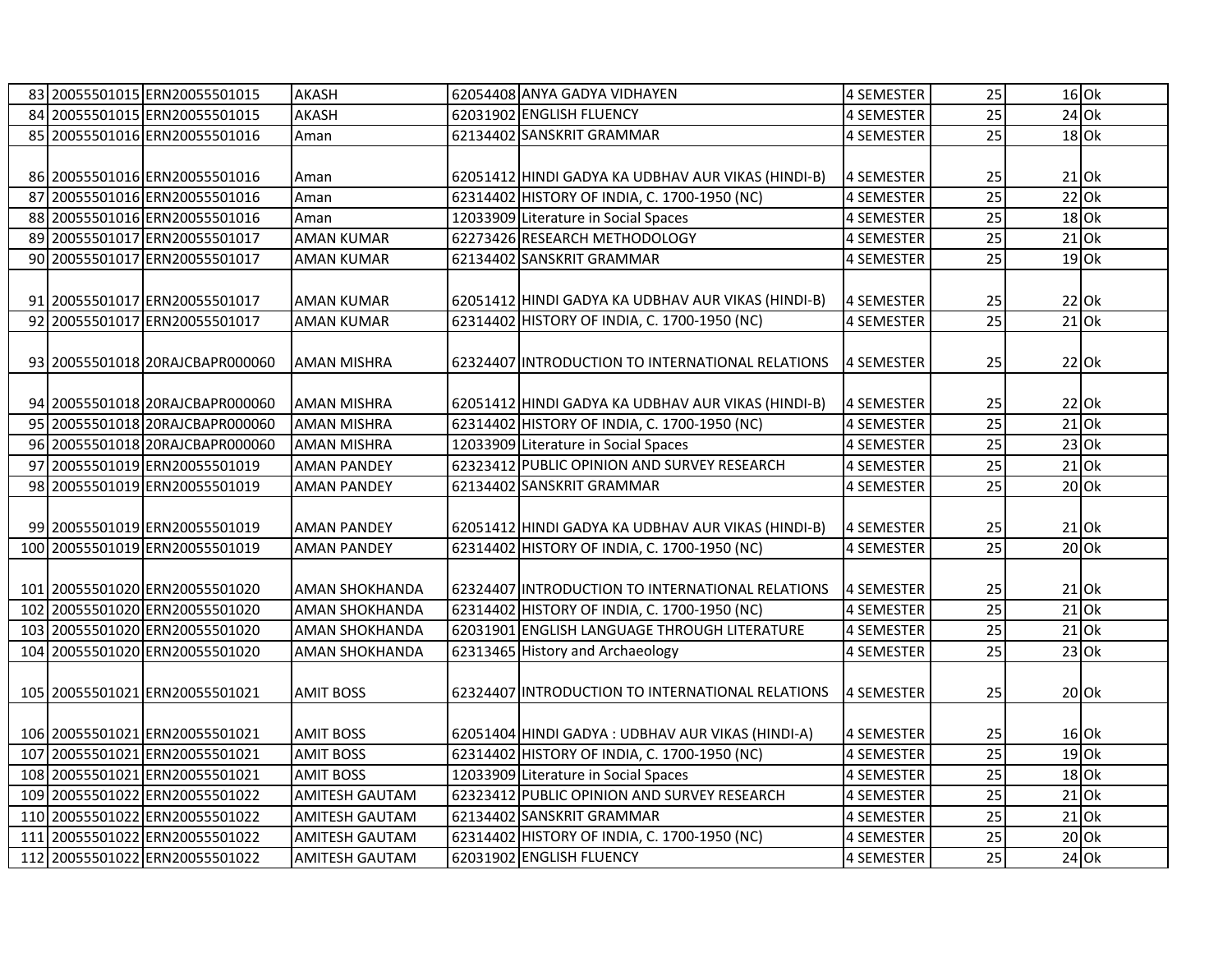|     | 113 20055501023 ERN20055501023 |                          |                   | AMRITANSHU RAJORA 62323412 PUBLIC OPINION AND SURVEY RESEARCH | 4 SEMESTER        | 25              |         | $20$ Ok |
|-----|--------------------------------|--------------------------|-------------------|---------------------------------------------------------------|-------------------|-----------------|---------|---------|
|     | 114 20055501023 ERN20055501023 | AMRITANSHU RAJORA        |                   | 62274403 PRINCIPLES OF MACROECONOMICS-II                      | <b>4 SEMESTER</b> | $\overline{25}$ |         | $21$ Ok |
|     | 115 20055501023 ERN20055501023 | AMRITANSHU RAJORA        |                   | 62031901 ENGLISH LANGUAGE THROUGH LITERATURE                  | 4 SEMESTER        | 25              |         | $15$ Ok |
|     | 116 20055501023 ERN20055501023 | AMRITANSHU RAJORA        | 62354443 ANALYSIS |                                                               | 4 SEMESTER        | 25              |         | $10$ Ok |
|     |                                |                          |                   | LITERARY CROSS CURRENTS SELECTIONS FROM                       |                   |                 |         |         |
|     |                                |                          |                   | LIVING LITERATURES-AN ANTHOLOGY OF PROSE                      |                   |                 |         |         |
|     |                                |                          |                   | AND POETRY EDS.VINAY SOOD, ET AL. ORIENT                      |                   |                 |         |         |
|     | 117 20055501024 ERN20055501024 | <b>ANAND PAL</b>         |                   | 62034401 LONGMAN                                              | <b>4 SEMESTER</b> | 25              |         | $19$ Ok |
|     | 118 20055501024 ERN20055501024 | <b>ANAND PAL</b>         |                   | 62314402 HISTORY OF INDIA, C. 1700-1950 (NC)                  | <b>4 SEMESTER</b> | 25              |         | $22$ Ok |
|     | 119 20055501024 ERN20055501024 | <b>ANAND PAL</b>         |                   | 62031901 ENGLISH LANGUAGE THROUGH LITERATURE                  | <b>4 SEMESTER</b> | 25              |         | $20$ Ok |
|     | 120 20055501024 ERN20055501024 | <b>ANAND PAL</b>         |                   | 62313465 History and Archaeology                              | <b>4 SEMESTER</b> | 25              |         | $23$ Ok |
| 121 | 20055501025 ERN20055501025     | <b>ANANYA GABA</b>       |                   | 62273426 RESEARCH METHODOLOGY                                 | <b>4 SEMESTER</b> | 25              |         | $23$ Ok |
| 122 | 20055501025 ERN20055501025     | <b>ANANYA GABA</b>       |                   | 62274403 PRINCIPLES OF MACROECONOMICS-II                      | <b>4 SEMESTER</b> | 25              |         | 22 Ok   |
| 123 | 20055501025 ERN20055501025     | <b>ANANYA GABA</b>       |                   | 62031901 ENGLISH LANGUAGE THROUGH LITERATURE                  | 4 SEMESTER        | 25              |         | $20$ Ok |
|     | 124 20055501025 ERN20055501025 | <b>ANANYA GABA</b>       | 62354443 ANALYSIS |                                                               | 4 SEMESTER        | $\overline{25}$ |         | $23$ Ok |
|     | 125 20055501026 ERN20055501026 | ANEESH                   |                   | 62323412 PUBLIC OPINION AND SURVEY RESEARCH                   | <b>4 SEMESTER</b> | 25              |         | $21$ Ok |
|     | 126 20055501026 ERN20055501026 | ANEESH                   |                   | 62054408 ANYA GADYA VIDHAYEN                                  | 4 SEMESTER        | 25              |         | $16$ Ok |
|     |                                |                          |                   |                                                               |                   |                 |         |         |
|     | 127 20055501026 ERN20055501026 | ANEESH                   |                   | 62051404 HINDI GADYA : UDBHAV AUR VIKAS (HINDI-A)             | 4 SEMESTER        | 25              | $20$ Ok |         |
|     | 128 20055501026 ERN20055501026 | ANEESH                   |                   | 62314402 HISTORY OF INDIA, C. 1700-1950 (NC)                  | <b>4 SEMESTER</b> | 25              |         | $20$ Ok |
|     | 129 20055501028 ERN20055501028 | <b>ANKIT</b>             |                   | 62323412 PUBLIC OPINION AND SURVEY RESEARCH                   | <b>4 SEMESTER</b> | 25              |         | $22$ Ok |
|     |                                |                          |                   |                                                               |                   |                 |         |         |
|     | 130 20055501028 ERN20055501028 | <b>ANKIT</b>             |                   | 62324407 INTRODUCTION TO INTERNATIONAL RELATIONS              | <b>4 SEMESTER</b> | 25              | 21 Ok   |         |
| 131 | 20055501028 ERN20055501028     | <b>ANKIT</b>             |                   | 62074412 LANGUAGE, MIND AND BRAIN                             | <b>4 SEMESTER</b> | 25              | $13$ Ok |         |
|     |                                |                          |                   |                                                               |                   |                 |         |         |
|     | 132 20055501028 ERN20055501028 | <b>ANKIT</b>             |                   | 62051404 HINDI GADYA : UDBHAV AUR VIKAS (HINDI-A)             | 4 SEMESTER        | 25              | $20$ Ok |         |
|     | 133 20055501029 ERN20055501029 | <b>ANKIT DUBEY</b>       |                   | 62053408 VIGYAPAN OR HINDI BHASHA                             | <b>4 SEMESTER</b> | $\overline{25}$ | $22$ Ok |         |
|     | 134 20055501029 ERN20055501029 | <b>ANKIT DUBEY</b>       |                   | 62054408 ANYA GADYA VIDHAYEN                                  | <b>4 SEMESTER</b> | 25              |         | $18$ Ok |
|     | 135 20055501029 ERN20055501029 | <b>ANKIT DUBEY</b>       |                   | 62314402 HISTORY OF INDIA, C. 1700-1950 (NC)                  | <b>4 SEMESTER</b> | $\overline{25}$ |         | $21$ Ok |
|     | 136 20055501029 ERN20055501029 | <b>ANKIT DUBEY</b>       |                   | 62031901 ENGLISH LANGUAGE THROUGH LITERATURE                  | <b>4 SEMESTER</b> | $\overline{25}$ |         | $16$ Ok |
|     | 137 20055501030 ERN20055501030 | <b>ANKIT KUMAR</b>       |                   | 62323412 PUBLIC OPINION AND SURVEY RESEARCH                   | 4 SEMESTER        | 25              |         | $21$ Ok |
|     | 138 20055501030 ERN20055501030 | <b>ANKIT KUMAR</b>       |                   | 62134402 SANSKRIT GRAMMAR                                     | 4 SEMESTER        | 25              |         | $20$ Ok |
|     |                                |                          |                   |                                                               |                   |                 |         |         |
|     | 139 20055501030 ERN20055501030 | <b>ANKIT KUMAR</b>       |                   | 62051404 HINDI GADYA : UDBHAV AUR VIKAS (HINDI-A)             | 4 SEMESTER        | 25              |         | $19$ Ok |
|     | 140 20055501030 ERN20055501030 | <b>ANKIT KUMAR</b>       |                   | 62314402 HISTORY OF INDIA, C. 1700-1950 (NC)                  | <b>4 SEMESTER</b> | 25              |         | $20$ Ok |
|     |                                |                          |                   |                                                               |                   |                 |         |         |
|     | 141 20055501031 ERN20055501031 | <b>ANKIT KUMAR SINGH</b> |                   | 62324407 INTRODUCTION TO INTERNATIONAL RELATIONS              | 4 SEMESTER        | 25              | $21$ Ok |         |
|     | 142 20055501031 ERN20055501031 | <b>ANKIT KUMAR SINGH</b> |                   | 62274403 PRINCIPLES OF MACROECONOMICS-II                      | <b>4 SEMESTER</b> | 25              |         | $23$ Ok |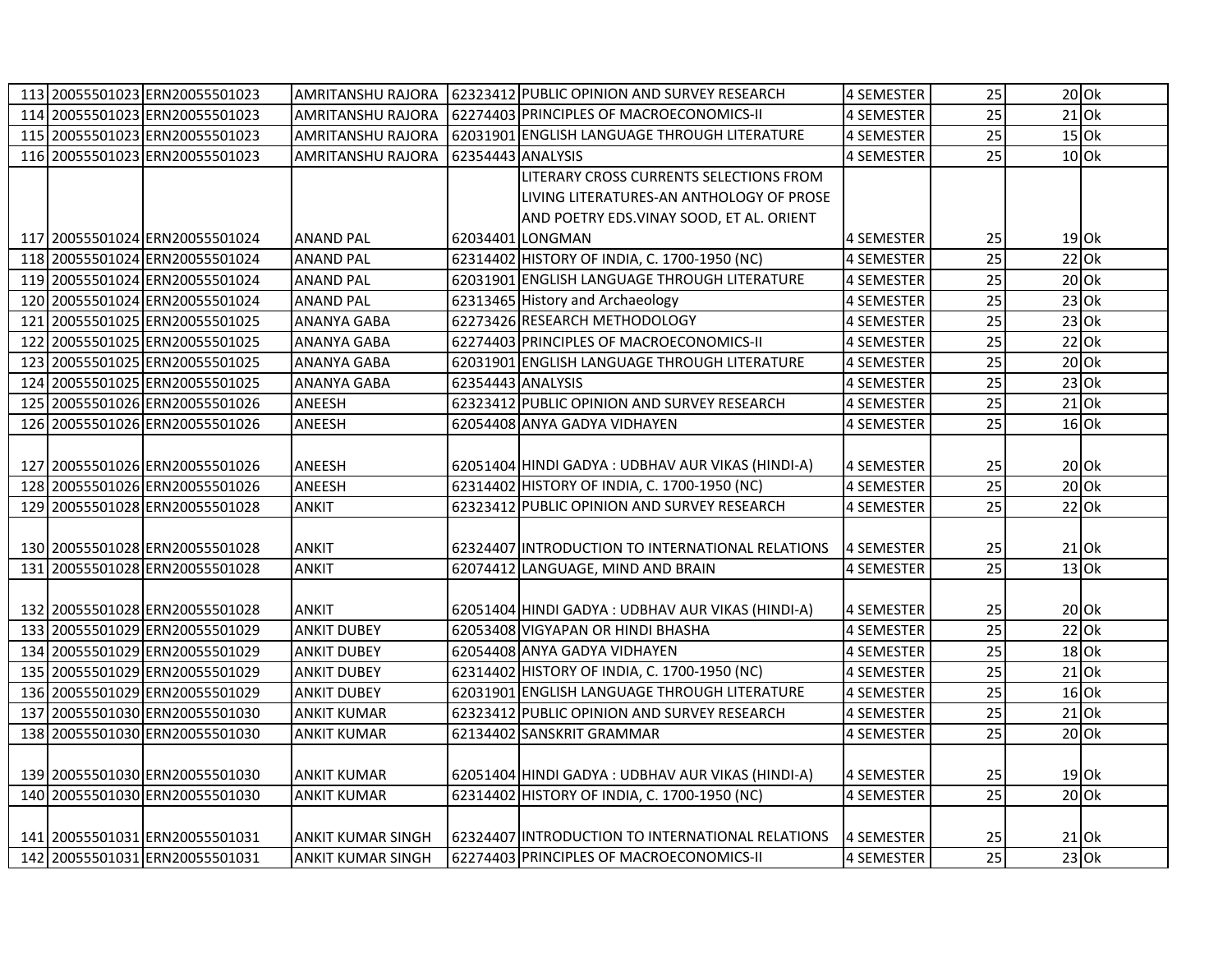|  | 143 20055501031 ERN20055501031 | <b>ANKIT KUMAR SINGH</b> |          | 62031901 ENGLISH LANGUAGE THROUGH LITERATURE      | 4 SEMESTER        | 25              | $17$ Ok             |  |
|--|--------------------------------|--------------------------|----------|---------------------------------------------------|-------------------|-----------------|---------------------|--|
|  | 144 20055501031 ERN20055501031 | <b>ANKIT KUMAR SINGH</b> |          | 62313465 History and Archaeology                  | 4 SEMESTER        | $\overline{25}$ | $23$ Ok             |  |
|  | 145 20055501032 ERN20055501032 | <b>ANMOL CHANDLA</b>     |          | 62273426 RESEARCH METHODOLOGY                     | <b>4 SEMESTER</b> | 25              | $22$ O <sub>k</sub> |  |
|  |                                |                          |          | LITERARY CROSS CURRENTS SELECTIONS FROM           |                   |                 |                     |  |
|  |                                |                          |          | LIVING LITERATURES-AN ANTHOLOGY OF PROSE          |                   |                 |                     |  |
|  |                                |                          |          | AND POETRY EDS.VINAY SOOD, ET AL. ORIENT          |                   |                 |                     |  |
|  | 146 20055501032 ERN20055501032 | <b>ANMOL CHANDLA</b>     |          | 62034401 LONGMAN                                  | 4 SEMESTER        | 25              | $20$ Ok             |  |
|  | 147 20055501032 ERN20055501032 | <b>ANMOL CHANDLA</b>     |          | 62314402 HISTORY OF INDIA, C. 1700-1950 (NC)      | 4 SEMESTER        | 25              | $21$ Ok             |  |
|  | 148 20055501032 ERN20055501032 | ANMOL CHANDLA            |          | 62031901 ENGLISH LANGUAGE THROUGH LITERATURE      | 4 SEMESTER        | 25              | $19$ Ok             |  |
|  |                                |                          |          |                                                   |                   |                 |                     |  |
|  | 149 20055501033 ERN20055501033 | Anshum rathour           |          | 62051404 HINDI GADYA : UDBHAV AUR VIKAS (HINDI-A) | 4 SEMESTER        | 25              | $20$ Ok             |  |
|  | 150 20055501033 ERN20055501033 | Anshum rathour           |          | 62323412 PUBLIC OPINION AND SURVEY RESEARCH       | <b>4 SEMESTER</b> | 25              | $21$ Ok             |  |
|  |                                |                          |          |                                                   |                   |                 |                     |  |
|  | 151 20055501033 ERN20055501033 | Anshum rathour           |          | 62324407 INTRODUCTION TO INTERNATIONAL RELATIONS  | 4 SEMESTER        | 25              | $22$ Ok             |  |
|  | 152 20055501033 ERN20055501033 | Anshum rathour           |          | 62134402 SANSKRIT GRAMMAR                         | 4 SEMESTER        | $\overline{25}$ | $22$ Ok             |  |
|  | 153 20055501034 ERN20055501034 | Arif Ali                 |          | 62323412 PUBLIC OPINION AND SURVEY RESEARCH       | 4 SEMESTER        | 25              | $21$ Ok             |  |
|  | 154 20055501034 ERN20055501034 | Arif Ali                 |          | 62134402 SANSKRIT GRAMMAR                         | 4 SEMESTER        | 25              | $19$ Ok             |  |
|  | 155 20055501034 ERN20055501034 | Arif Ali                 |          | 62314402 HISTORY OF INDIA, C. 1700-1950 (NC)      | 4 SEMESTER        | 25              | $20$ Ok             |  |
|  |                                |                          |          |                                                   |                   |                 |                     |  |
|  | 156 20055501034 ERN20055501034 | Arif Ali                 |          | 62051404 HINDI GADYA : UDBHAV AUR VIKAS (HINDI-A) | 4 SEMESTER        | 25              | $11$ Ok             |  |
|  | 157 20055501035 ERN20055501035 | <b>ARJUN</b>             |          | 62274403 PRINCIPLES OF MACROECONOMICS-II          | 4 SEMESTER        | 25              | $25$ Ok             |  |
|  |                                |                          |          |                                                   |                   |                 |                     |  |
|  | 158 20055501035 ERN20055501035 | <b>ARJUN</b>             |          | 62051404 HINDI GADYA : UDBHAV AUR VIKAS (HINDI-A) | 4 SEMESTER        | 25              | $18$ Ok             |  |
|  | 159 20055501035 ERN20055501035 | <b>ARJUN</b>             |          | 62314402 HISTORY OF INDIA, C. 1700-1950 (NC)      | 4 SEMESTER        | $\overline{25}$ | $20$ Ok             |  |
|  | 160 20055501035 ERN20055501035 | <b>ARJUN</b>             |          | 12033909 Literature in Social Spaces              | 4 SEMESTER        | 25              | 22 Ok               |  |
|  | 161 20055501036 ERN20055501036 | <b>ASAD ARFEEN</b>       |          | 62323412 PUBLIC OPINION AND SURVEY RESEARCH       | 4 SEMESTER        | $\overline{25}$ | $23$ Ok             |  |
|  |                                |                          |          |                                                   |                   |                 |                     |  |
|  | 162 20055501036 ERN20055501036 | <b>ASAD ARFEEN</b>       |          | 62324407 INTRODUCTION TO INTERNATIONAL RELATIONS  | 4 SEMESTER        | 25              | $21$ Ok             |  |
|  | 163 20055501036 ERN20055501036 | <b>ASAD ARFEEN</b>       |          | 62314402 HISTORY OF INDIA, C. 1700-1950 (NC)      | 4 SEMESTER        | $\overline{25}$ | $21$ Ok             |  |
|  | 164 20055501036 ERN20055501036 | <b>ASAD ARFEEN</b>       |          | 62031902 ENGLISH FLUENCY                          | 4 SEMESTER        | 25              | $23$ Ok             |  |
|  | 165 20055501037 ERN20055501037 | <b>ATUL KUMAR</b>        | 62323412 | PUBLIC OPINION AND SURVEY RESEARCH                | 4 SEMESTER        | $\overline{25}$ | $22$ Ok             |  |
|  |                                |                          |          |                                                   |                   |                 |                     |  |
|  | 166 20055501037 ERN20055501037 | <b>ATUL KUMAR</b>        |          | 62324407 INTRODUCTION TO INTERNATIONAL RELATIONS  | 4 SEMESTER        | 25              | $20$ Ok             |  |
|  | 167 20055501037 ERN20055501037 | <b>ATUL KUMAR</b>        |          | 62314402 HISTORY OF INDIA, C. 1700-1950 (NC)      | 4 SEMESTER        | $\overline{25}$ | $22$ Ok             |  |
|  | 168 20055501037 ERN20055501037 | <b>ATUL KUMAR</b>        |          | 62031901 ENGLISH LANGUAGE THROUGH LITERATURE      | 4 SEMESTER        | 25              | $21$ Ok             |  |
|  | 169 20055501038 ERN20055501038 | <b>AYSHA KAMREZ</b>      |          | 62031901 ENGLISH LANGUAGE THROUGH LITERATURE      | 4 SEMESTER        | 25              | $21$ Ok             |  |
|  |                                |                          |          |                                                   |                   |                 |                     |  |
|  | 170 20055501038 ERN20055501038 | <b>AYSHA KAMREZ</b>      |          | 62324407 INTRODUCTION TO INTERNATIONAL RELATIONS  | 4 SEMESTER        | 25              | $22$ Ok             |  |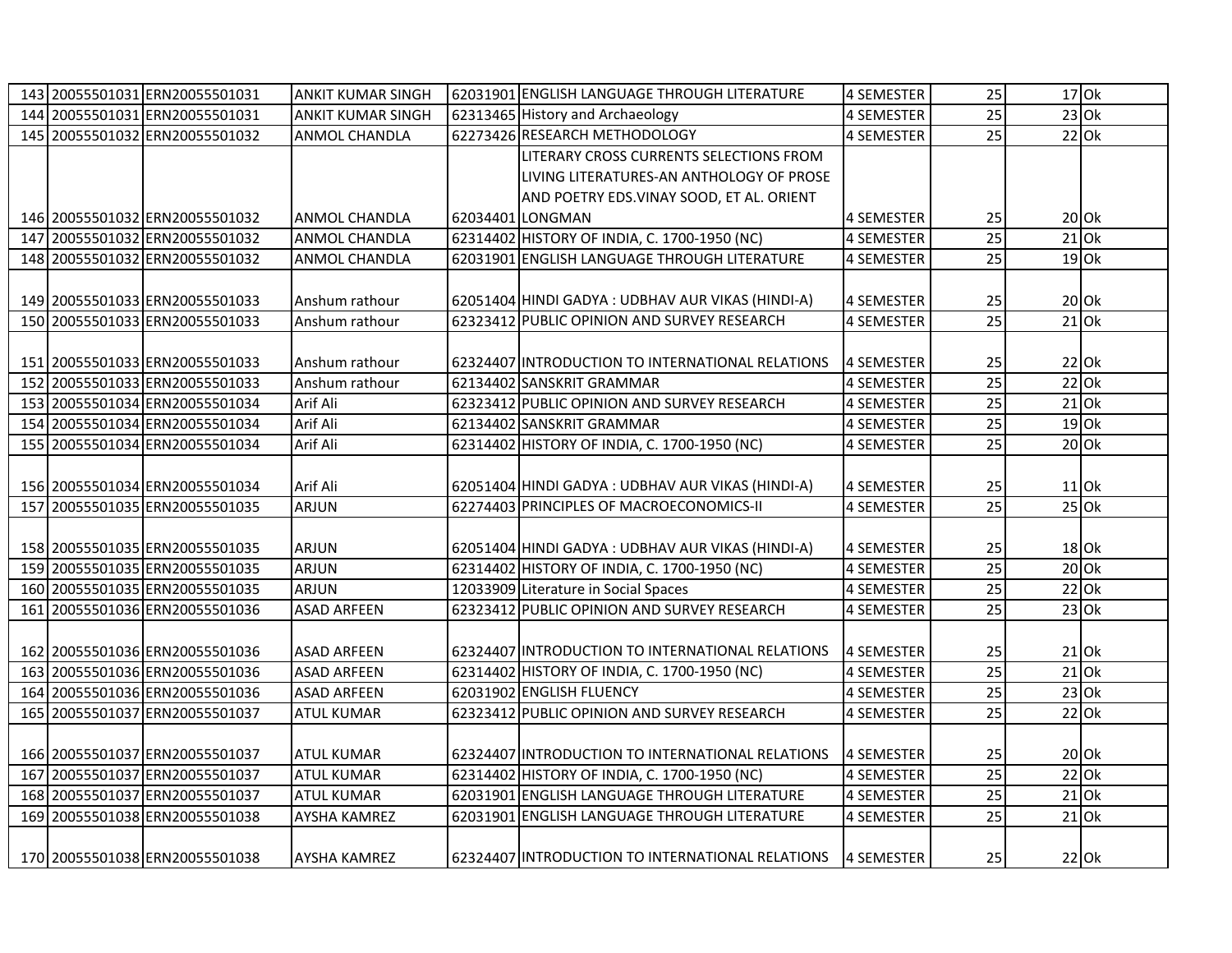|  | 171 20055501038 ERN20055501038   | <b>AYSHA KAMREZ</b>      | 62314402 HISTORY OF INDIA, C. 1700-1950 (NC)                          | 4 SEMESTER        | 25              | $21$ Ok             |  |
|--|----------------------------------|--------------------------|-----------------------------------------------------------------------|-------------------|-----------------|---------------------|--|
|  | 172 20055501038 ERN20055501038   | <b>AYSHA KAMREZ</b>      | 62313465 History and Archaeology                                      | <b>4 SEMESTER</b> | $\overline{25}$ | $24$ Ok             |  |
|  | 173 20055501039 ERN20055501039   | <b>AYUSH PRAKASH</b>     | 62323412 PUBLIC OPINION AND SURVEY RESEARCH                           | 4 SEMESTER        | 25              | $21$ O <sub>k</sub> |  |
|  |                                  |                          |                                                                       |                   |                 |                     |  |
|  | 174 20055501039 ERN20055501039   | <b>AYUSH PRAKASH</b>     | 62324407 INTRODUCTION TO INTERNATIONAL RELATIONS                      | <b>4 SEMESTER</b> | 25              | $20$ Ok             |  |
|  |                                  |                          |                                                                       |                   |                 |                     |  |
|  | 175 20055501039 ERN20055501039   | <b>AYUSH PRAKASH</b>     | 62051404 HINDI GADYA : UDBHAV AUR VIKAS (HINDI-A)                     | 4 SEMESTER        | 25              | 18 Ok               |  |
|  | 176 20055501039 ERN20055501039   | <b>AYUSH PRAKASH</b>     | 62314402 HISTORY OF INDIA, C. 1700-1950 (NC)                          | <b>4 SEMESTER</b> | 25              | $21$ Ok             |  |
|  |                                  |                          | LITERARY CROSS CURRENTS SELECTIONS FROM                               |                   |                 |                     |  |
|  |                                  |                          | LIVING LITERATURES-AN ANTHOLOGY OF PROSE                              |                   |                 |                     |  |
|  |                                  |                          | AND POETRY EDS. VINAY SOOD, ET AL. ORIENT                             |                   |                 |                     |  |
|  | 177 20055501040 20RAJCBAPR000224 | <b>AYUSH RAJ</b>         | 62034401 LONGMAN                                                      | 4 SEMESTER        | 25              | $20$ Ok             |  |
|  | 178 20055501040 20RAJCBAPR000224 | <b>AYUSH RAJ</b>         | 62314402 HISTORY OF INDIA, C. 1700-1950 (NC)                          | 4 SEMESTER        | 25              | $23$ Ok             |  |
|  | 179 20055501040 20RAJCBAPR000224 | <b>AYUSH RAJ</b>         | 62031902 ENGLISH FLUENCY                                              | 4 SEMESTER        | 25              | $22$ Ok             |  |
|  | 180 20055501040 20RAJCBAPR000224 | <b>AYUSH RAJ</b>         | 62313465 History and Archaeology                                      | 4 SEMESTER        | $\overline{25}$ | $24$ Ok             |  |
|  |                                  |                          |                                                                       |                   |                 |                     |  |
|  | 181 20055501041 ERN20055501041   | AYUSHI KATIYAR           | 62324407 INTRODUCTION TO INTERNATIONAL RELATIONS                      | 4 SEMESTER        | 25              | $21$ Ok             |  |
|  | 182 20055501041 ERN20055501041   | <b>AYUSHI KATIYAR</b>    | 62274403 PRINCIPLES OF MACROECONOMICS-II                              | 4 SEMESTER        | 25              | $22$ Ok             |  |
|  |                                  |                          |                                                                       |                   |                 |                     |  |
|  | 183 20055501041 ERN20055501041   | <b>AYUSHI KATIYAR</b>    | 62051404 HINDI GADYA : UDBHAV AUR VIKAS (HINDI-A)                     | 4 SEMESTER        | 25              | $18$ Ok             |  |
|  | 184 20055501041 ERN20055501041   | <b>AYUSHI KATIYAR</b>    | 62313465 History and Archaeology                                      | 4 SEMESTER        | 25              | $22$ Ok             |  |
|  |                                  |                          | LITERARY CROSS CURRENTS SELECTIONS FROM                               |                   |                 |                     |  |
|  |                                  |                          | LIVING LITERATURES-AN ANTHOLOGY OF PROSE                              |                   |                 |                     |  |
|  |                                  |                          | AND POETRY EDS.VINAY SOOD, ET AL. ORIENT                              |                   |                 |                     |  |
|  | 185 20055501042 20RAJCBAPR000062 | <b>BABUL KUMAR</b>       | 62034401 LONGMAN                                                      | 4 SEMESTER        | 25              | $22$ Ok             |  |
|  |                                  |                          |                                                                       |                   |                 |                     |  |
|  | 186 20055501042 20RAJCBAPR000062 | <b>BABUL KUMAR</b>       | 62051404 HINDI GADYA : UDBHAV AUR VIKAS (HINDI-A)                     | 4 SEMESTER        | 25              | 18 Ok               |  |
|  | 187 20055501042 20RAJCBAPR000062 | <b>BABUL KUMAR</b>       | 62314402 HISTORY OF INDIA, C. 1700-1950 (NC)                          | <b>4 SEMESTER</b> | $\overline{25}$ | $21$ Ok             |  |
|  | 188 20055501042 20RAJCBAPR000062 | <b>BABUL KUMAR</b>       | 12033909 Literature in Social Spaces                                  | 4 SEMESTER        | 25              | $22$ Ok             |  |
|  |                                  |                          |                                                                       |                   |                 |                     |  |
|  | 189 20055501043 ERN20055501043   | <b>BARKHA</b>            | 62324407 INTRODUCTION TO INTERNATIONAL RELATIONS                      | <b>4 SEMESTER</b> | 25              | $23$ Ok             |  |
|  | 190 20055501043 ERN20055501043   | <b>BARKHA</b>            | 62054408 ANYA GADYA VIDHAYEN                                          | 4 SEMESTER        | 25              | $21$ Ok             |  |
|  | 191 20055501043 ERN20055501043   | <b>BARKHA</b>            | 62031901 ENGLISH LANGUAGE THROUGH LITERATURE                          | <b>4 SEMESTER</b> | 25              | $22$ Ok             |  |
|  | 192 20055501043 ERN20055501043   | <b>BARKHA</b>            | 62313465 History and Archaeology                                      | <b>4 SEMESTER</b> | 25              | $23$ Ok             |  |
|  | 193 20055501044 ERN20055501044   |                          | BHASKAR CHAUDHARY   62273426 RESEARCH METHODOLOGY                     | 4 SEMESTER        | 25              | $21$ Ok             |  |
|  | 194 20055501044 ERN20055501044   | <b>BHASKAR CHAUDHARY</b> | 62134402 SANSKRIT GRAMMAR                                             | 4 SEMESTER        | 25              | $21$ Ok             |  |
|  |                                  |                          |                                                                       |                   |                 |                     |  |
|  | 195 20055501044 ERN20055501044   |                          | BHASKAR CHAUDHARY   62051404 HINDI GADYA : UDBHAV AUR VIKAS (HINDI-A) | <b>4 SEMESTER</b> | 25              | 18 Ok               |  |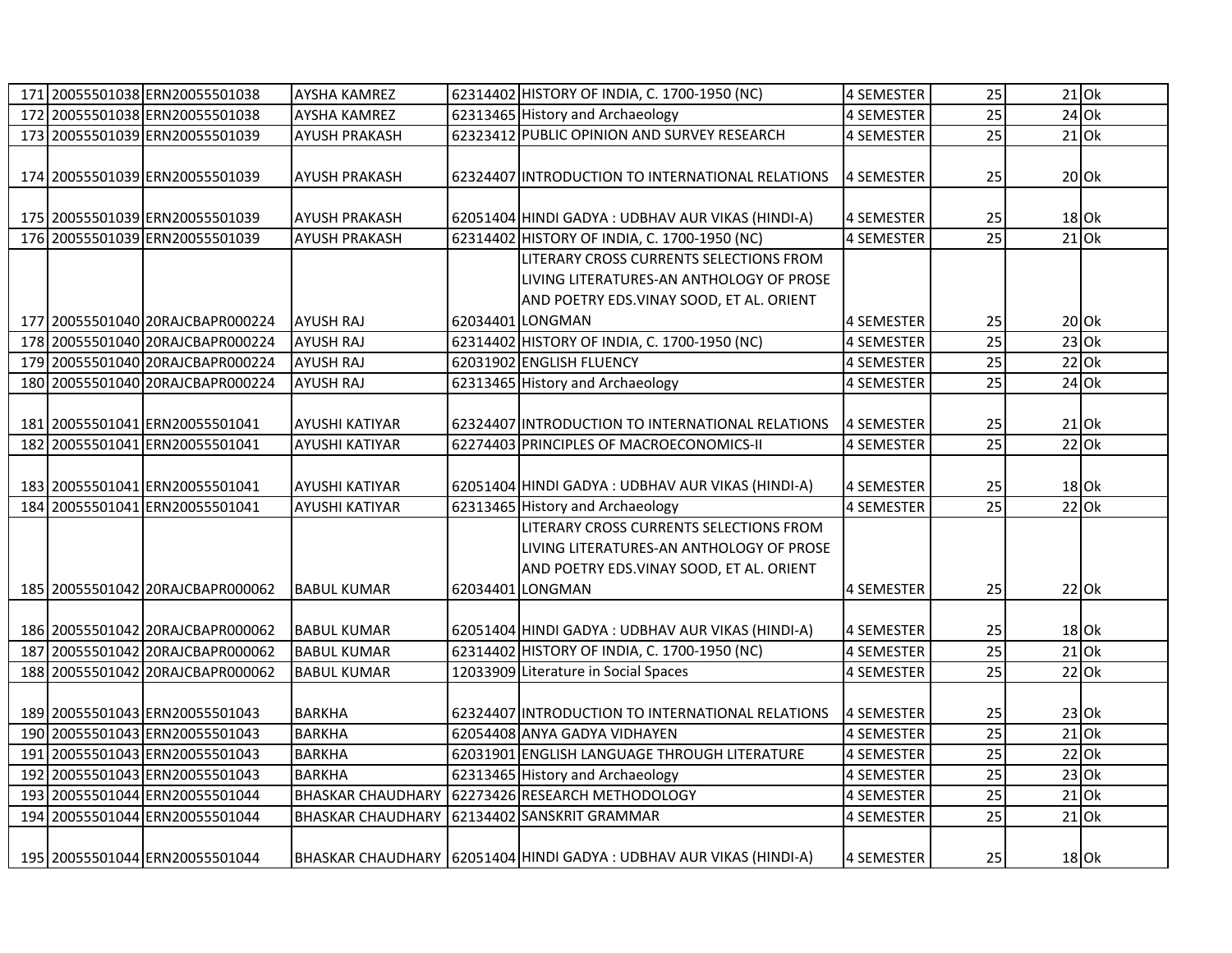|     | 196 20055501044 ERN20055501044   |                        | BHASKAR CHAUDHARY   62314402 HISTORY OF INDIA, C. 1700-1950 (NC) | 4 SEMESTER        | 25              | $20$ Ok |  |
|-----|----------------------------------|------------------------|------------------------------------------------------------------|-------------------|-----------------|---------|--|
|     | 197 20055501045 ERN20055501045   | <b>BHUMIKA DHINGRA</b> | 62134402 SANSKRIT GRAMMAR                                        | 4 SEMESTER        | $\overline{25}$ | $22$ Ok |  |
|     | 198 20055501045 ERN20055501045   | <b>BHUMIKA DHINGRA</b> | 62314402 HISTORY OF INDIA, C. 1700-1950 (NC)                     | 4 SEMESTER        | 25              | $22$ Ok |  |
|     | 199 20055501045 ERN20055501045   | <b>BHUMIKA DHINGRA</b> | 62031901 ENGLISH LANGUAGE THROUGH LITERATURE                     | 4 SEMESTER        | 25              | $19$ Ok |  |
|     | 200 20055501045 ERN20055501045   | <b>BHUMIKA DHINGRA</b> | 12033909 Literature in Social Spaces                             | 4 SEMESTER        | 25              | $19$ Ok |  |
|     | 201 20055501046 ERN20055501046   | <b>BIJENDER</b>        | 62031902 ENGLISH FLUENCY                                         | <b>4 SEMESTER</b> | 25              | $22$ Ok |  |
|     |                                  |                        |                                                                  |                   |                 |         |  |
|     | 202 20055501046 ERN20055501046   | <b>BIJENDER</b>        | 62324407 INTRODUCTION TO INTERNATIONAL RELATIONS                 | 4 SEMESTER        | 25              | 19 Ok   |  |
|     | 203 20055501046 ERN20055501046   | <b>BIJENDER</b>        | 62314402 HISTORY OF INDIA, C. 1700-1950 (NC)                     | 4 SEMESTER        | 25              | $21$ Ok |  |
|     | 204 20055501046 ERN20055501046   | <b>BIJENDER</b>        | 62313465 History and Archaeology                                 | <b>4 SEMESTER</b> | 25              | 24 Ok   |  |
|     |                                  |                        |                                                                  |                   |                 |         |  |
|     | 205 20055501047 ERN20055501047   | <b>BOBBY SHARMA</b>    | 62051404 HINDI GADYA : UDBHAV AUR VIKAS (HINDI-A)                | 4 SEMESTER        | 25              | 16 Ok   |  |
|     |                                  |                        |                                                                  |                   |                 |         |  |
|     | 206 20055501047 ERN20055501047   | <b>BOBBY SHARMA</b>    | 62324407 INTRODUCTION TO INTERNATIONAL RELATIONS                 | 4 SEMESTER        | 25              | $19$ Ok |  |
| 207 | 20055501047 ERN20055501047       | <b>BOBBY SHARMA</b>    | 62134402 SANSKRIT GRAMMAR                                        | 4 SEMESTER        | 25              | $18$ Ok |  |
|     | 208 20055501047 ERN20055501047   | <b>BOBBY SHARMA</b>    | 62313465 History and Archaeology                                 | 4 SEMESTER        | 25              | $23$ Ok |  |
| 209 | 20055501048 ERN20055501048       | <b>CHAND KHAN</b>      | 62273426 RESEARCH METHODOLOGY                                    | 4 SEMESTER        | 25              | $21$ Ok |  |
|     |                                  |                        |                                                                  |                   |                 |         |  |
|     | 210 20055501048 ERN20055501048   | <b>CHAND KHAN</b>      | 62324407 INTRODUCTION TO INTERNATIONAL RELATIONS                 | 4 SEMESTER        | 25              | $20$ Ok |  |
|     | 211 20055501048 ERN20055501048   | CHAND KHAN             | 62134402 SANSKRIT GRAMMAR                                        | <b>4 SEMESTER</b> | 25              | $19$ Ok |  |
|     |                                  |                        |                                                                  |                   |                 |         |  |
|     | 212 20055501048 ERN20055501048   | <b>CHAND KHAN</b>      | 62051412 HINDI GADYA KA UDBHAV AUR VIKAS (HINDI-B)               | 4 SEMESTER        | 25              | $21$ Ok |  |
|     | 213 20055501050 ERN20055501050   | CHANDNI KUMARI         | 62323412 PUBLIC OPINION AND SURVEY RESEARCH                      | <b>4 SEMESTER</b> | $\overline{25}$ | $22$ Ok |  |
|     |                                  |                        |                                                                  |                   |                 |         |  |
|     | 214 20055501050 ERN20055501050   | <b>CHANDNI KUMARI</b>  | 62324407 INTRODUCTION TO INTERNATIONAL RELATIONS                 | 4 SEMESTER        | 25              | 20 Ok   |  |
|     | 215 20055501050 ERN20055501050   | <b>CHANDNI KUMARI</b>  | 62054408 ANYA GADYA VIDHAYEN                                     | 4 SEMESTER        | $\overline{25}$ | $21$ Ok |  |
|     |                                  |                        |                                                                  |                   |                 |         |  |
|     | 216 20055501050 ERN20055501050   | CHANDNI KUMARI         | 62051404 HINDI GADYA : UDBHAV AUR VIKAS (HINDI-A)                | <b>4 SEMESTER</b> | 25              | $21$ Ok |  |
|     | 217 20055501051 20RAJCBAPR000058 | <b>CHIRAG GUPTA</b>    | 12033909 Literature in Social Spaces                             | 4 SEMESTER        | $\overline{25}$ | $19$ Ok |  |
|     |                                  |                        |                                                                  |                   |                 |         |  |
|     | 218 20055501051 20RAJCBAPR000058 | <b>CHIRAG GUPTA</b>    | 62324407 INTRODUCTION TO INTERNATIONAL RELATIONS                 | 4 SEMESTER        | 25              | $22$ Ok |  |
|     | 219 20055501051 20RAJCBAPR000058 | <b>CHIRAG GUPTA</b>    | 62134402 SANSKRIT GRAMMAR                                        | 4 SEMESTER        | 25              | $20$ Ok |  |
|     |                                  |                        |                                                                  |                   |                 |         |  |
|     | 220 20055501051 20RAJCBAPR000058 | <b>CHIRAG GUPTA</b>    | 62051412 HINDI GADYA KA UDBHAV AUR VIKAS (HINDI-B)               | 4 SEMESTER        | 25              | $21$ Ok |  |
|     |                                  |                        |                                                                  |                   |                 |         |  |
|     | 221 20055501052 ERN20055501052   | <b>CHITRA SINGH</b>    | 62324407 INTRODUCTION TO INTERNATIONAL RELATIONS                 | 4 SEMESTER        | 25<br>25        | $21$ Ok |  |
|     | 222 20055501052 ERN20055501052   | <b>CHITRA SINGH</b>    | 62074412 LANGUAGE, MIND AND BRAIN                                | 4 SEMESTER        |                 | $22$ Ok |  |
|     | 223 20055501052 ERN20055501052   | <b>CHITRA SINGH</b>    | 62031901 ENGLISH LANGUAGE THROUGH LITERATURE                     | <b>4 SEMESTER</b> | 25              | $17$ Ok |  |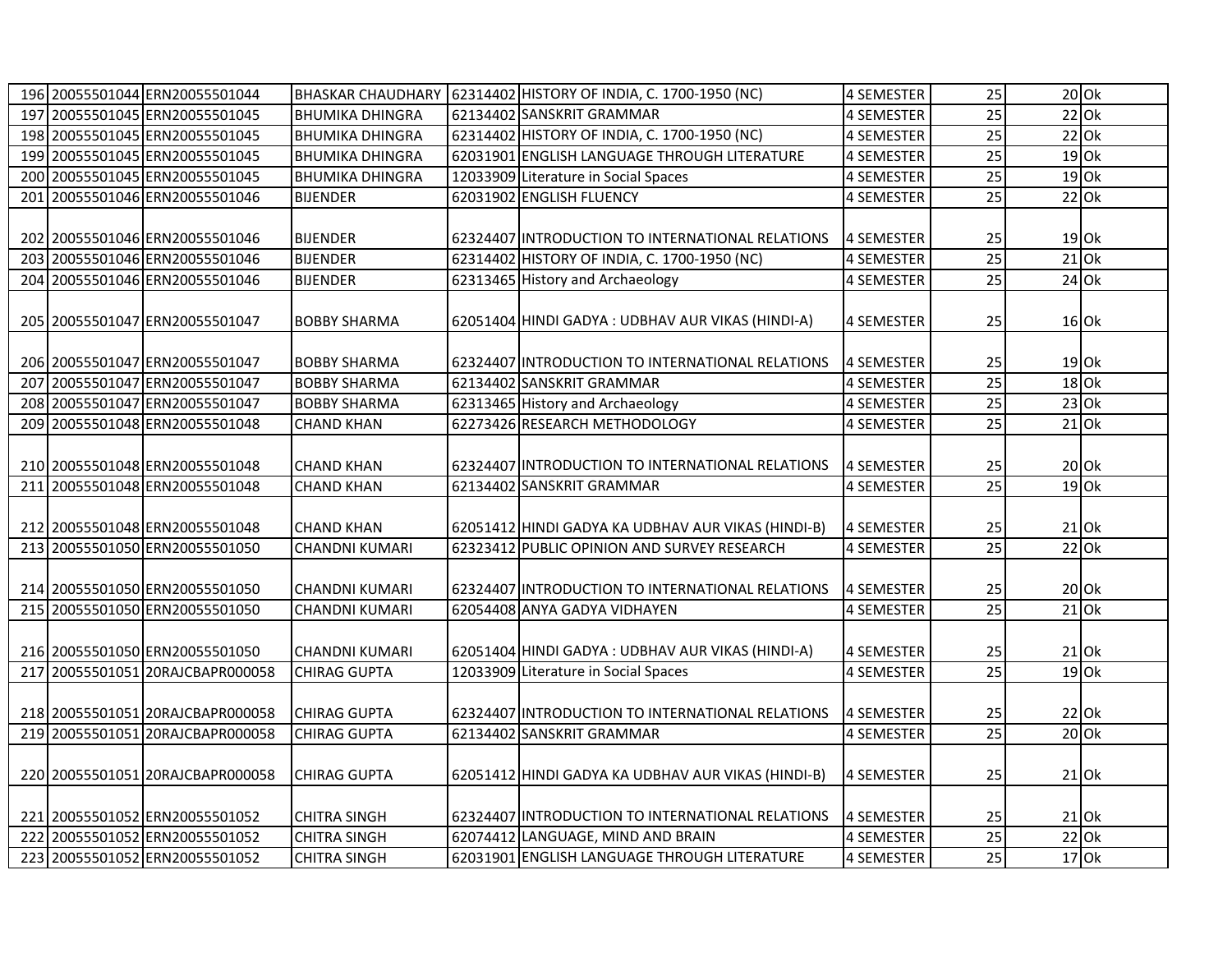|     | 224 20055501052 ERN20055501052 | <b>CHITRA SINGH</b>  |                   | 12033909 Literature in Social Spaces               | 4 SEMESTER        | 25              | $20$ Ok |        |
|-----|--------------------------------|----------------------|-------------------|----------------------------------------------------|-------------------|-----------------|---------|--------|
|     |                                |                      |                   |                                                    |                   |                 |         |        |
|     | 225 20055501053 ERN20055501053 | <b>DARPAN</b>        |                   | 62324407 INTRODUCTION TO INTERNATIONAL RELATIONS   | 4 SEMESTER        | 25              | $21$ Ok |        |
|     | 226 20055501053 ERN20055501053 | <b>DARPAN</b>        |                   | 62053408 VIGYAPAN OR HINDI BHASHA                  | 4 SEMESTER        | $\overline{25}$ | $22$ Ok |        |
|     | 227 20055501053 ERN20055501053 | <b>DARPAN</b>        |                   | 62134402 SANSKRIT GRAMMAR                          | 4 SEMESTER        | 25              | 18 Ok   |        |
|     |                                |                      |                   |                                                    |                   |                 |         |        |
|     | 228 20055501053 ERN20055501053 | <b>DARPAN</b>        |                   | 62051404 HINDI GADYA : UDBHAV AUR VIKAS (HINDI-A)  | 4 SEMESTER        | 25              | $19$ Ok |        |
|     | 229 20055501054 ERN20055501054 | <b>DEEPAK</b>        | 62323412          | PUBLIC OPINION AND SURVEY RESEARCH                 | 4 SEMESTER        | 25              | $20$ Ok |        |
|     |                                |                      |                   |                                                    |                   |                 |         |        |
|     | 230 20055501054 ERN20055501054 | <b>DEEPAK</b>        |                   | 62324407 INTRODUCTION TO INTERNATIONAL RELATIONS   | 4 SEMESTER        | 25              | $20$ Ok |        |
| 231 | 20055501054 ERN20055501054     | <b>DEEPAK</b>        |                   | 62134402 SANSKRIT GRAMMAR                          | 4 SEMESTER        | 25              | $18$ Ok |        |
| 232 | 20055501054 ERN20055501054     | <b>DEEPAK</b>        |                   | 62031902 ENGLISH FLUENCY                           | 4 SEMESTER        | 25              | $23$ Ok |        |
|     |                                |                      |                   |                                                    |                   |                 |         |        |
|     | 233 20055501055 ERN20055501055 | <b>DEEPALI NAGAR</b> |                   | 62324407 INTRODUCTION TO INTERNATIONAL RELATIONS   | <b>4 SEMESTER</b> | 25              | $21$ Ok |        |
|     | 234 20055501055 ERN20055501055 | <b>DEEPALI NAGAR</b> | 62074412          | LANGUAGE, MIND AND BRAIN                           | 4 SEMESTER        | 25              | $13$ Ok |        |
|     |                                |                      |                   |                                                    |                   |                 |         |        |
|     | 235 20055501055 ERN20055501055 | <b>DEEPALI NAGAR</b> |                   | 62051404 HINDI GADYA : UDBHAV AUR VIKAS (HINDI-A)  | 4 SEMESTER        | 25              | 18 Ok   |        |
|     | 236 20055501055 ERN20055501055 | <b>DEEPALI NAGAR</b> |                   | 62313465 History and Archaeology                   | 4 SEMESTER        | $\overline{25}$ | $22$ Ok |        |
|     |                                |                      |                   |                                                    |                   |                 |         |        |
|     | 237 20055501056 ERN20055501056 | DEEPANSHU            |                   | 62324407 INTRODUCTION TO INTERNATIONAL RELATIONS   | 4 SEMESTER        | 25              | $21$ Ok |        |
|     | 238 20055501056 ERN20055501056 | DEEPANSHU            |                   | 62274403 PRINCIPLES OF MACROECONOMICS-II           | 4 SEMESTER        | 25              | $22$ Ok |        |
|     |                                |                      |                   |                                                    |                   |                 |         |        |
|     | 239 20055501056 ERN20055501056 | DEEPANSHU            |                   | 62051412 HINDI GADYA KA UDBHAV AUR VIKAS (HINDI-B) | 4 SEMESTER        | 25              | $22$ Ok |        |
|     | 240 20055501056 ERN20055501056 | DEEPANSHU            |                   | 62313465 History and Archaeology                   | 4 SEMESTER        | $\overline{25}$ | $23$ Ok |        |
| 241 | 20055501057 ERN20055501057     | Deepanshu khanna     |                   | 62274403 PRINCIPLES OF MACROECONOMICS-II           | 4 SEMESTER        | $\overline{25}$ | $23$ Ok |        |
| 242 | 20055501057 ERN20055501057     | Deepanshu khanna     |                   | 62031901 ENGLISH LANGUAGE THROUGH LITERATURE       | 4 SEMESTER        | $\overline{25}$ | $20$ Ok |        |
|     | 243 20055501057 ERN20055501057 | Deepanshu khanna     |                   | 12033909 Literature in Social Spaces               | 4 SEMESTER        | $\overline{25}$ | $18$ Ok |        |
|     | 244 20055501057 ERN20055501057 | Deepanshu khanna     | 62354443 ANALYSIS |                                                    | 4 SEMESTER        | $\overline{25}$ | $10$ Ok |        |
|     | 245 20055501058 ERN20055501058 | Dev Dubey            |                   | 62134402 SANSKRIT GRAMMAR                          | 4 SEMESTER        | 25              | $19$ Ok |        |
|     |                                |                      |                   |                                                    |                   |                 |         |        |
|     | 246 20055501058 ERN20055501058 | Dev Dubey            |                   | 62051404 HINDI GADYA : UDBHAV AUR VIKAS (HINDI-A)  | 4 SEMESTER        | 25              | $20$ Ok |        |
|     |                                |                      |                   |                                                    |                   |                 |         |        |
|     | 247 20055501058 ERN20055501058 | Dev Dubey            |                   | 62324407 INTRODUCTION TO INTERNATIONAL RELATIONS   | 4 SEMESTER        | 25              | 20 Ok   |        |
|     | 248 20055501058 ERN20055501058 | Dev Dubey            |                   | 12033909 Literature in Social Spaces               | 4 SEMESTER        | 25              |         | $0$ Ok |
|     |                                |                      |                   |                                                    |                   |                 |         |        |
|     | 249 20055501059 ERN20055501059 | <b>DEV DWIVEDI</b>   |                   | 62324407 INTRODUCTION TO INTERNATIONAL RELATIONS   | 4 SEMESTER        | 25              | $21$ Ok |        |
|     |                                |                      |                   |                                                    |                   |                 |         |        |
|     | 250 20055501059 ERN20055501059 | <b>DEV DWIVEDI</b>   |                   | 62051412 HINDI GADYA KA UDBHAV AUR VIKAS (HINDI-B) | 4 SEMESTER        | 25              | $22$ Ok |        |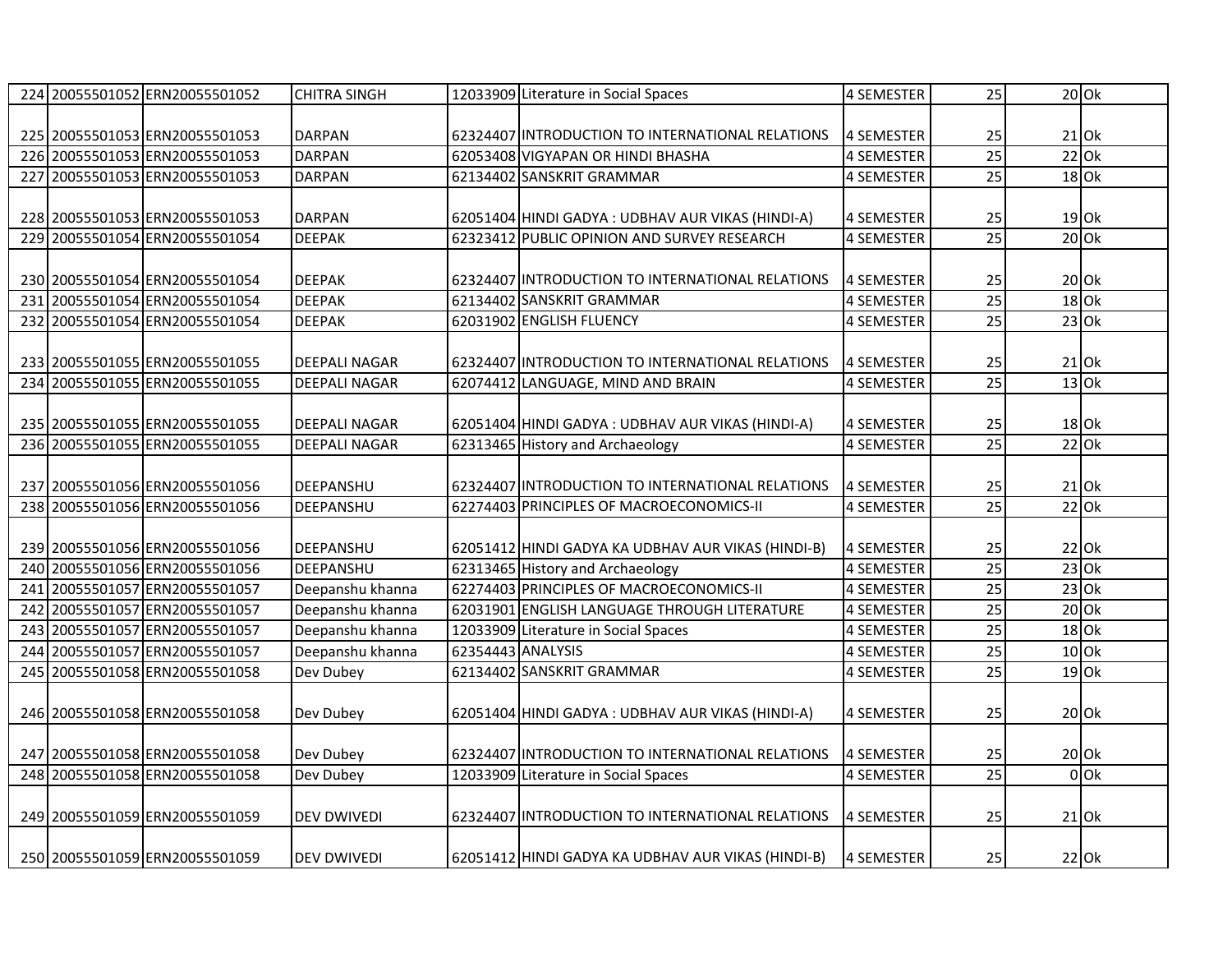|     | 251 20055501059 ERN20055501059   | <b>DEV DWIVEDI</b>     |                   | 62314402 HISTORY OF INDIA, C. 1700-1950 (NC)       | 4 SEMESTER        | 25              |         | $23$ Ok |
|-----|----------------------------------|------------------------|-------------------|----------------------------------------------------|-------------------|-----------------|---------|---------|
|     | 252 20055501059 ERN20055501059   | <b>DEV DWIVEDI</b>     |                   | 12033909 Literature in Social Spaces               | <b>4 SEMESTER</b> | $\overline{25}$ |         | $21$ Ok |
|     | 253 20055501060 ERN20055501060   | <b>DEV GOENKA</b>      |                   | 62273426 RESEARCH METHODOLOGY                      | 4 SEMESTER        | 25              |         | $21$ Ok |
|     | 254 20055501060 ERN20055501060   | <b>DEV GOENKA</b>      |                   | 62274403 PRINCIPLES OF MACROECONOMICS-II           | 4 SEMESTER        | 25              |         | $21$ Ok |
|     |                                  |                        |                   |                                                    |                   |                 |         |         |
|     | 255 20055501060 ERN20055501060   | <b>DEV GOENKA</b>      |                   | 62051412 HINDI GADYA KA UDBHAV AUR VIKAS (HINDI-B) | 4 SEMESTER        | 25              |         | $20$ Ok |
|     | 256 20055501060 ERN20055501060   | <b>DEV GOENKA</b>      | 62354443 ANALYSIS |                                                    | 4 SEMESTER        | 25              |         | $15$ Ok |
|     |                                  |                        |                   |                                                    |                   |                 |         |         |
|     | 257 20055501061 ERN20055501061   | <b>DEVA</b>            |                   | 62324407 INTRODUCTION TO INTERNATIONAL RELATIONS   | 4 SEMESTER        | 25              | $20$ Ok |         |
|     | 258 20055501061 ERN20055501061   | <b>DEVA</b>            |                   | 62314402 HISTORY OF INDIA, C. 1700-1950 (NC)       | 4 SEMESTER        | 25              |         | $23$ Ok |
|     | 259 20055501061 ERN20055501061   | <b>DEVA</b>            |                   | 62031902 ENGLISH FLUENCY                           | <b>4 SEMESTER</b> | 25              |         | $23$ Ok |
|     | 260 20055501061 ERN20055501061   | <b>DEVA</b>            |                   | 62313465 History and Archaeology                   | <b>4 SEMESTER</b> | 25              |         | $24$ Ok |
| 261 | 20055501062 20RAJCBAPR000262     | <b>DIL BHARDWAJ</b>    |                   | 62273426 RESEARCH METHODOLOGY                      | 4 SEMESTER        | 25              |         | $24$ Ok |
| 262 | 20055501062 20RAJCBAPR000262     | <b>DIL BHARDWAJ</b>    |                   | 62274403 PRINCIPLES OF MACROECONOMICS-II           | <b>4 SEMESTER</b> | 25              |         | $25$ Ok |
|     | 263 20055501062 20RAJCBAPR000262 | <b>DIL BHARDWAJ</b>    |                   | 62031901 ENGLISH LANGUAGE THROUGH LITERATURE       | 4 SEMESTER        | $\overline{25}$ |         | $22$ Ok |
|     | 264 20055501062 20RAJCBAPR000262 | <b>DIL BHARDWAJ</b>    | 62354443 ANALYSIS |                                                    | <b>4 SEMESTER</b> | $\overline{25}$ |         | $13$ Ok |
|     | 265 20055501064 ERN20055501064   | <b>DISHA</b>           |                   | 62274403 PRINCIPLES OF MACROECONOMICS-II           | <b>4 SEMESTER</b> | 25              |         | $22$ Ok |
|     | 266 20055501064 ERN20055501064   | <b>DISHA</b>           |                   | 62031901 ENGLISH LANGUAGE THROUGH LITERATURE       | <b>4 SEMESTER</b> | 25              |         | $16$ Ok |
|     | 267 20055501064 ERN20055501064   | <b>DISHA</b>           | 62354443 ANALYSIS |                                                    | <b>4 SEMESTER</b> | 25              |         | $18$ Ok |
|     | 268 20055501064 ERN20055501064   | <b>DISHA</b>           |                   | 12033909 Literature in Social Spaces               | 4 SEMESTER        | 25              |         | $19$ Ok |
|     | 269 20055501065 ERN20055501065   | DIVYANSH THENUA        |                   | 62323412 PUBLIC OPINION AND SURVEY RESEARCH        | 4 SEMESTER        | 25              |         | $22$ Ok |
|     |                                  |                        |                   |                                                    |                   |                 |         |         |
|     | 270 20055501065 ERN20055501065   | DIVYANSH THENUA        |                   | 62324407 INTRODUCTION TO INTERNATIONAL RELATIONS   | 4 SEMESTER        | 25              | $20$ Ok |         |
|     | 271 20055501065 ERN20055501065   | <b>DIVYANSH THENUA</b> |                   | 62054408 ANYA GADYA VIDHAYEN                       | 4 SEMESTER        | 25              |         | $15$ Ok |
|     | 272 20055501065 ERN20055501065   | <b>DIVYANSH THENUA</b> |                   | 62031901 ENGLISH LANGUAGE THROUGH LITERATURE       | 4 SEMESTER        | 25              | 18 Ok   |         |
|     |                                  |                        |                   |                                                    |                   |                 |         |         |
|     | 273 20055501066 ERN20055501066   | <b>FAIJAN ALAM</b>     |                   | 62324407 INTRODUCTION TO INTERNATIONAL RELATIONS   | 4 SEMESTER        | 25              | $22$ Ok |         |
|     | 274 20055501066 ERN20055501066   | <b>FAIJAN ALAM</b>     |                   | 62314402 HISTORY OF INDIA, C. 1700-1950 (NC)       | 4 SEMESTER        | $\overline{25}$ |         | $22$ Ok |
|     | 275 20055501066 ERN20055501066   | <b>FAIJAN ALAM</b>     |                   | 62031901 ENGLISH LANGUAGE THROUGH LITERATURE       | 4 SEMESTER        | 25              |         | $18$ Ok |
|     | 276 20055501066 ERN20055501066   | <b>FAIJAN ALAM</b>     |                   | 62313465 History and Archaeology                   | 4 SEMESTER        | 25              |         | $23$ Ok |
|     | 277 20055501067 ERN20055501067   | <b>GAURAV KUMAR</b>    |                   | 62273426 RESEARCH METHODOLOGY                      | <b>4 SEMESTER</b> | 25              |         | $19$ Ok |
|     | 278 20055501067 ERN20055501067   | <b>GAURAV KUMAR</b>    |                   | 62274403 PRINCIPLES OF MACROECONOMICS-II           | <b>4 SEMESTER</b> | 25              |         | $23$ Ok |
|     | 279 20055501067 ERN20055501067   | <b>GAURAV KUMAR</b>    |                   | 62031902 ENGLISH FLUENCY                           | 4 SEMESTER        | 25              |         | $23$ Ok |
|     | 280 20055501067 ERN20055501067   | <b>GAURAV KUMAR</b>    | 62354443 ANALYSIS |                                                    | <b>4 SEMESTER</b> | 25              |         | 8 Ok    |
|     |                                  |                        |                   |                                                    |                   |                 |         |         |
|     | 281 20055501068 ERN20055501068   | <b>GEETANJALI</b>      |                   | 62324407 INTRODUCTION TO INTERNATIONAL RELATIONS   | 4 SEMESTER        | 25              | 20 Ok   |         |
|     | 282 20055501068 ERN20055501068   | <b>GEETANJALI</b>      |                   | 62053408 VIGYAPAN OR HINDI BHASHA                  | 4 SEMESTER        | 25              |         | $23$ Ok |
|     | 283 20055501068 ERN20055501068   | GEETANJALI             |                   | 62054408 ANYA GADYA VIDHAYEN                       | 4 SEMESTER        | 25              |         | $15$ Ok |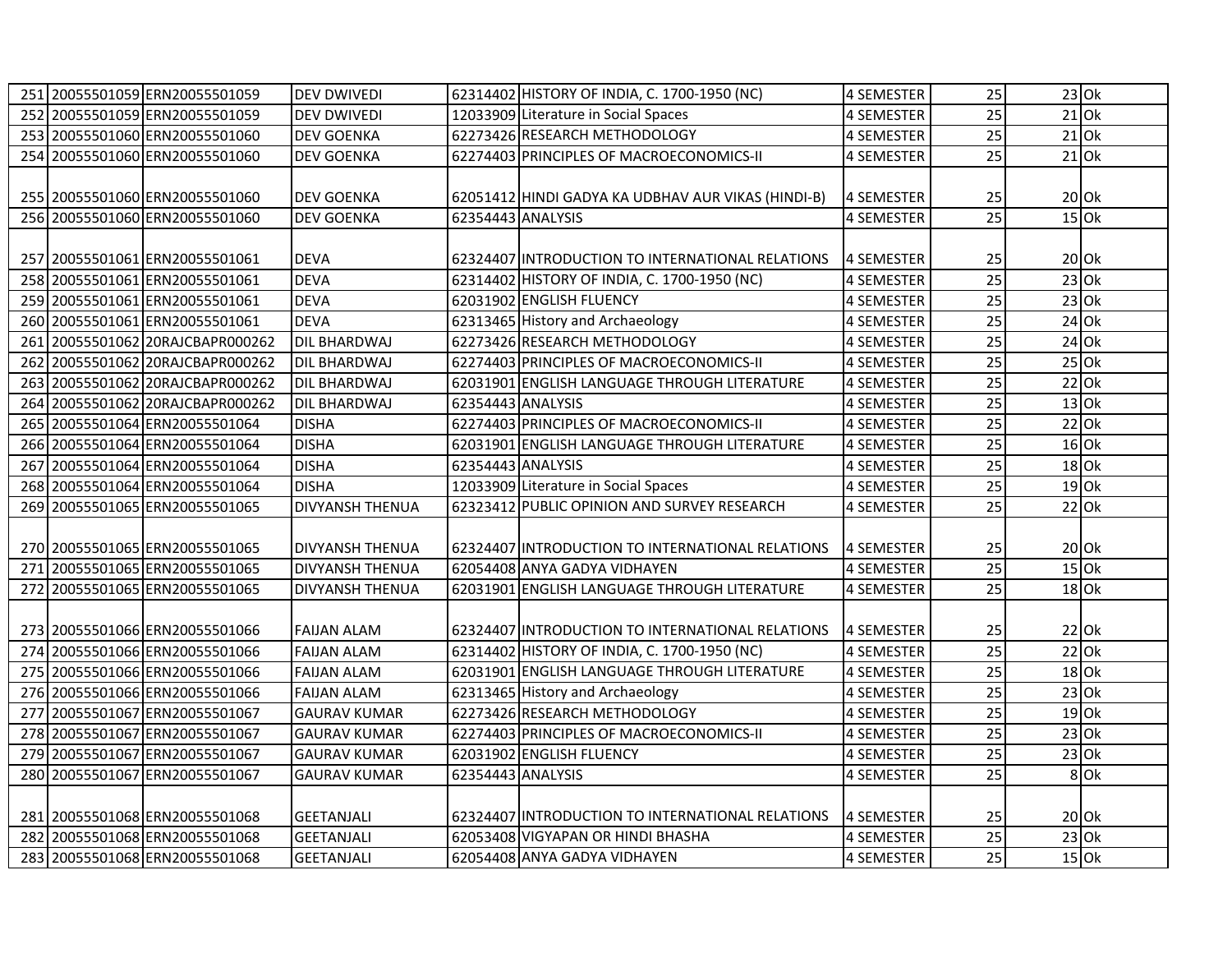|  | 284 20055501068 ERN20055501068   | <b>GEETANJALI</b>     |                   | 62031902 ENGLISH FLUENCY                           | 4 SEMESTER        | 25              | $21$ Ok |  |
|--|----------------------------------|-----------------------|-------------------|----------------------------------------------------|-------------------|-----------------|---------|--|
|  | 285 20055501069 ERN20055501069   | <b>HARSH DALAL</b>    |                   | 62274403 PRINCIPLES OF MACROECONOMICS-II           | <b>4 SEMESTER</b> | $\overline{25}$ | $21$ Ok |  |
|  | 286 20055501069 ERN20055501069   | <b>HARSH DALAL</b>    |                   | 62314402 HISTORY OF INDIA, C. 1700-1950 (NC)       | <b>4 SEMESTER</b> | $\overline{25}$ | $21$ Ok |  |
|  | 287 20055501069 ERN20055501069   | <b>HARSH DALAL</b>    |                   | 62031901 ENGLISH LANGUAGE THROUGH LITERATURE       | 4 SEMESTER        | 25              | $22$ Ok |  |
|  | 288 20055501069 ERN20055501069   | <b>HARSH DALAL</b>    |                   | 12033909 Literature in Social Spaces               | <b>4 SEMESTER</b> | 25              | $19$ Ok |  |
|  | 289 20055501070 ERN20055501070   | <b>HARSH GODARA</b>   |                   | 62323412 PUBLIC OPINION AND SURVEY RESEARCH        | 4 SEMESTER        | 25              | $20$ Ok |  |
|  | 290 20055501070 ERN20055501070   | <b>HARSH GODARA</b>   |                   | 62134402 SANSKRIT GRAMMAR                          | 4 SEMESTER        | 25              | $18$ Ok |  |
|  |                                  |                       |                   |                                                    |                   |                 |         |  |
|  | 291 20055501070 ERN20055501070   | <b>HARSH GODARA</b>   |                   | 62051412 HINDI GADYA KA UDBHAV AUR VIKAS (HINDI-B) | 4 SEMESTER        | 25              | $21$ Ok |  |
|  | 292 20055501070 ERN20055501070   | <b>HARSH GODARA</b>   |                   | 62314402 HISTORY OF INDIA, C. 1700-1950 (NC)       | 4 SEMESTER        | $\overline{25}$ | $19$ Ok |  |
|  |                                  |                       |                   |                                                    |                   |                 |         |  |
|  | 293 20055501071 ERN20055501071   | <b>HARSH KAKARWAL</b> |                   | 62324407 INTRODUCTION TO INTERNATIONAL RELATIONS   | 4 SEMESTER        | 25              | $20$ Ok |  |
|  | 294 20055501071 ERN20055501071   | <b>HARSH KAKARWAL</b> |                   | 62314402 HISTORY OF INDIA, C. 1700-1950 (NC)       | 4 SEMESTER        | 25              | $21$ Ok |  |
|  | 295 20055501071 ERN20055501071   | <b>HARSH KAKARWAL</b> |                   | 62031901 ENGLISH LANGUAGE THROUGH LITERATURE       | <b>4 SEMESTER</b> | 25              | $18$ Ok |  |
|  | 296 20055501071 ERN20055501071   | <b>HARSH KAKARWAL</b> |                   | 62313465 History and Archaeology                   | <b>4 SEMESTER</b> | 25              | $24$ Ok |  |
|  |                                  |                       |                   | LITERARY CROSS CURRENTS SELECTIONS FROM            |                   |                 |         |  |
|  |                                  |                       |                   | LIVING LITERATURES-AN ANTHOLOGY OF PROSE           |                   |                 |         |  |
|  |                                  |                       |                   | AND POETRY EDS.VINAY SOOD, ET AL. ORIENT           |                   |                 |         |  |
|  | 297 20055501072 ERN20055501072   | <b>HARSH YADAV</b>    |                   | 62034401 LONGMAN                                   | <b>4 SEMESTER</b> | 25              | $18$ Ok |  |
|  | 298 20055501072 ERN20055501072   | <b>HARSH YADAV</b>    |                   | 62074412 LANGUAGE, MIND AND BRAIN                  | <b>4 SEMESTER</b> | 25              | $15$ Ok |  |
|  | 299 20055501072 ERN20055501072   | <b>HARSH YADAV</b>    |                   | 62031901 ENGLISH LANGUAGE THROUGH LITERATURE       | <b>4 SEMESTER</b> | 25              | $21$ Ok |  |
|  | 300 20055501072 ERN20055501072   | <b>HARSH YADAV</b>    |                   | 12033909 Literature in Social Spaces               | 4 SEMESTER        | $\overline{25}$ | 18 Ok   |  |
|  |                                  |                       |                   |                                                    |                   |                 |         |  |
|  | 301 20055501073 ERN20055501073   | <b>HARSHIT YADAV</b>  |                   | 62324407 INTRODUCTION TO INTERNATIONAL RELATIONS   | 4 SEMESTER        | 25              | $21$ Ok |  |
|  | 302 20055501073 ERN20055501073   | <b>HARSHIT YADAV</b>  |                   | 62074412 LANGUAGE, MIND AND BRAIN                  | 4 SEMESTER        | $\overline{25}$ | $13$ Ok |  |
|  | 303 20055501073 ERN20055501073   | <b>HARSHIT YADAV</b>  |                   | 62031902 ENGLISH FLUENCY                           | <b>4 SEMESTER</b> | 25              | $21$ Ok |  |
|  | 304 20055501073 ERN20055501073   | <b>HARSHIT YADAV</b>  |                   | 62313465 History and Archaeology                   | <b>4 SEMESTER</b> | 25              | $21$ Ok |  |
|  | 305 20055501074 20RAJCBAPR000143 | <b>HEER DUDEJA</b>    |                   | 62274403 PRINCIPLES OF MACROECONOMICS-II           | <b>4 SEMESTER</b> | $\overline{25}$ | $22$ Ok |  |
|  | 306 20055501074 20RAJCBAPR000143 | <b>HEER DUDEJA</b>    |                   | 62031901 ENGLISH LANGUAGE THROUGH LITERATURE       | 4 SEMESTER        | 25              | $20$ Ok |  |
|  | 307 20055501074 20RAJCBAPR000143 | <b>HEER DUDEJA</b>    |                   | 12033909 Literature in Social Spaces               | <b>4 SEMESTER</b> | $\overline{25}$ | $20$ Ok |  |
|  | 308 20055501074 20RAJCBAPR000143 | <b>HEER DUDEJA</b>    | 62354443 ANALYSIS |                                                    | 4 SEMESTER        | 25              | $20$ Ok |  |
|  | 309 20055501075 ERN20055501075   | <b>HEMANT MADAN</b>   |                   | 62323412 PUBLIC OPINION AND SURVEY RESEARCH        | <b>4 SEMESTER</b> | 25              | $20$ Ok |  |
|  |                                  |                       |                   |                                                    |                   |                 |         |  |
|  | 310 20055501075 ERN20055501075   | <b>HEMANT MADAN</b>   |                   | 62324407 INTRODUCTION TO INTERNATIONAL RELATIONS   | <b>4 SEMESTER</b> | 25              | $21$ Ok |  |
|  | 311 20055501075 ERN20055501075   | <b>HEMANT MADAN</b>   |                   | 62314402 HISTORY OF INDIA, C. 1700-1950 (NC)       | 4 SEMESTER        | $\overline{25}$ | $21$ Ok |  |
|  | 312 20055501075 ERN20055501075   | <b>HEMANT MADAN</b>   |                   | 62031901 ENGLISH LANGUAGE THROUGH LITERATURE       | 4 SEMESTER        | 25              | $21$ Ok |  |
|  | 313 20055501076 ERN20055501076   | HIMANSHU              |                   | 62031901 ENGLISH LANGUAGE THROUGH LITERATURE       | 4 SEMESTER        | 25              | $19$ Ok |  |
|  | 314 20055501076 ERN20055501076   | <b>HIMANSHU</b>       |                   | 62273426 RESEARCH METHODOLOGY                      | 4 SEMESTER        | 25              | $21$ Ok |  |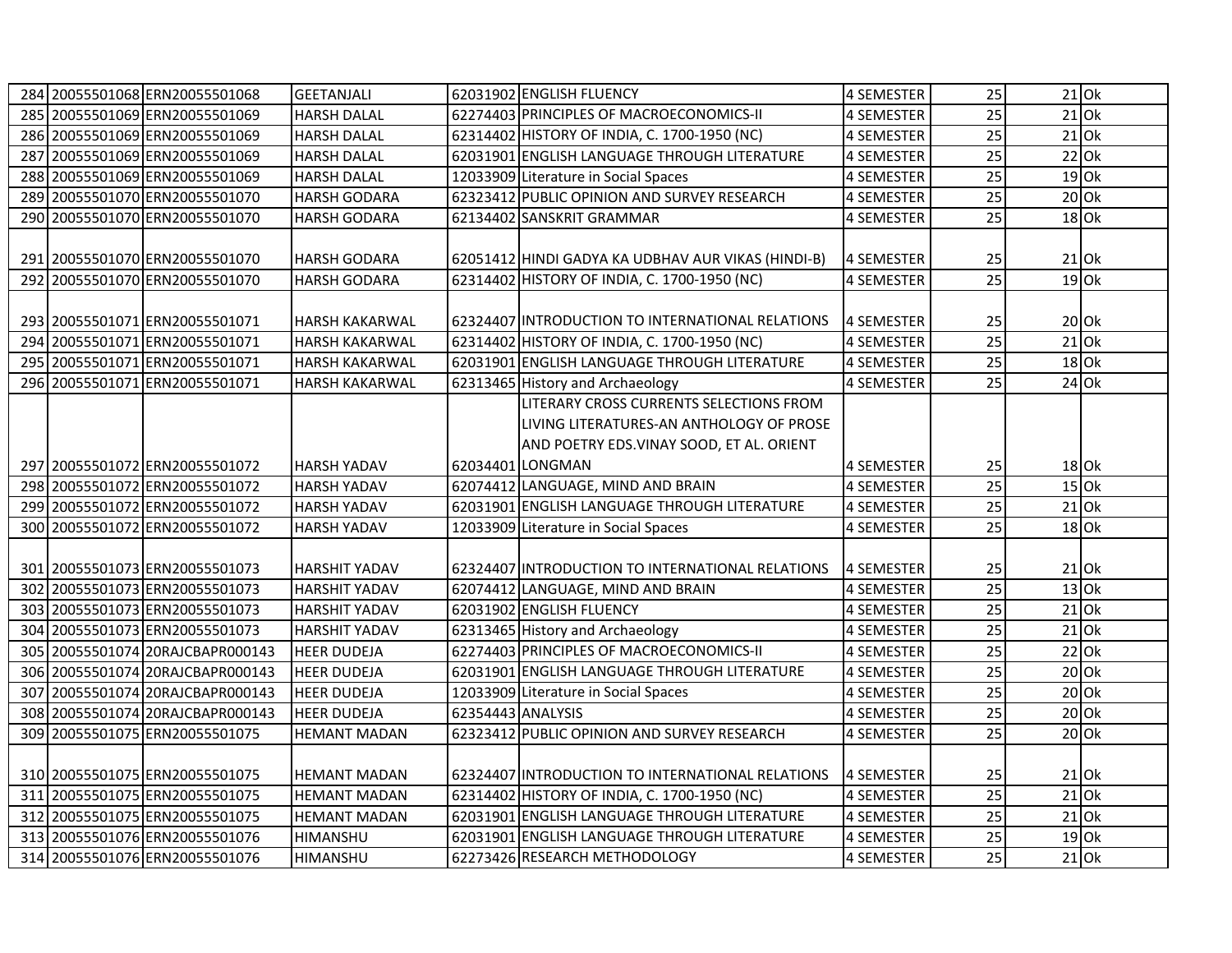|     | 315 20055501076 ERN20055501076 | <b>HIMANSHU</b>      |                   | 62274403 PRINCIPLES OF MACROECONOMICS-II           | 4 SEMESTER        | 25              |         | $25$ Ok               |
|-----|--------------------------------|----------------------|-------------------|----------------------------------------------------|-------------------|-----------------|---------|-----------------------|
|     | 316 20055501076 ERN20055501076 | <b>HIMANSHU</b>      | 62354443 ANALYSIS |                                                    | <b>4 SEMESTER</b> | 25              |         | $23$ Ok               |
|     | 317 20055501078 ERN20055501078 | <b>IRFAN SHEIKH</b>  |                   | 62314402 HISTORY OF INDIA, C. 1700-1950 (NC)       | 4 SEMESTER        | 25              |         | $21$ Ok               |
|     |                                |                      |                   | LITERARY CROSS CURRENTS SELECTIONS FROM            |                   |                 |         |                       |
|     |                                |                      |                   | LIVING LITERATURES-AN ANTHOLOGY OF PROSE           |                   |                 |         |                       |
|     |                                |                      |                   | AND POETRY EDS.VINAY SOOD, ET AL. ORIENT           |                   |                 |         |                       |
|     | 318 20055501078 ERN20055501078 | <b>IRFAN SHEIKH</b>  |                   | 62034401 LONGMAN                                   | 4 SEMESTER        | 25              |         | $20$ Ok               |
|     | 319 20055501078 ERN20055501078 | <b>IRFAN SHEIKH</b>  |                   | 62031901 ENGLISH LANGUAGE THROUGH LITERATURE       | 4 SEMESTER        | 25              |         | $18$ O $\overline{k}$ |
|     | 320 20055501078 ERN20055501078 | <b>IRFAN SHEIKH</b>  |                   | 12033909 Literature in Social Spaces               | 4 SEMESTER        | 25              |         | $18$ Ok               |
| 321 | 20055501079 ERN20055501079     | <b>ISHIKA</b>        |                   | 62273426 RESEARCH METHODOLOGY                      | <b>4 SEMESTER</b> | 25              |         | $23$ Ok               |
|     |                                |                      |                   | LITERARY CROSS CURRENTS SELECTIONS FROM            |                   |                 |         |                       |
|     |                                |                      |                   | LIVING LITERATURES-AN ANTHOLOGY OF PROSE           |                   |                 |         |                       |
|     |                                |                      |                   | AND POETRY EDS.VINAY SOOD, ET AL. ORIENT           |                   |                 |         |                       |
|     | 322 20055501079 ERN20055501079 | <b>ISHIKA</b>        |                   | 62034401 LONGMAN                                   | 4 SEMESTER        | 25              |         | $19$ Ok               |
| 323 | 20055501079 ERN20055501079     | <b>ISHIKA</b>        |                   | 62314402 HISTORY OF INDIA, C. 1700-1950 (NC)       | <b>4 SEMESTER</b> | 25              |         | $21$ Ok               |
| 324 | 20055501079 ERN20055501079     | <b>ISHIKA</b>        |                   | 62031901 ENGLISH LANGUAGE THROUGH LITERATURE       | 4 SEMESTER        | 25              |         | $20$ Ok               |
| 325 | 20055501080 ERN20055501080     | <b>ISHITA SHUKLA</b> |                   | 62134402 SANSKRIT GRAMMAR                          | 4 SEMESTER        | 25              |         | $20$ Ok               |
|     |                                |                      |                   |                                                    |                   |                 |         |                       |
|     | 326 20055501080 ERN20055501080 | <b>ISHITA SHUKLA</b> |                   | 62324407 INTRODUCTION TO INTERNATIONAL RELATIONS   | <b>4 SEMESTER</b> | 25              |         | $20$ Ok               |
|     |                                |                      |                   |                                                    |                   |                 |         |                       |
|     | 327 20055501080 ERN20055501080 | <b>ISHITA SHUKLA</b> |                   | 62051412 HINDI GADYA KA UDBHAV AUR VIKAS (HINDI-B) | <b>4 SEMESTER</b> | 25              |         | $22$ Ok               |
|     | 328 20055501080 ERN20055501080 | <b>ISHITA SHUKLA</b> |                   | 12033909 Literature in Social Spaces               | 4 SEMESTER        | $\overline{25}$ | $20$ Ok |                       |
|     |                                |                      |                   | LITERARY CROSS CURRENTS SELECTIONS FROM            |                   |                 |         |                       |
|     |                                |                      |                   | LIVING LITERATURES-AN ANTHOLOGY OF PROSE           |                   |                 |         |                       |
|     |                                |                      |                   | AND POETRY EDS. VINAY SOOD, ET AL. ORIENT          |                   |                 |         |                       |
|     | 329 20055501081 ERN20055501081 | <b>JAHANVI ANAND</b> |                   | 62034401 LONGMAN                                   | <b>4 SEMESTER</b> | 25              |         | $19$ Ok               |
|     | 330 20055501081 ERN20055501081 | <b>JAHANVI ANAND</b> |                   | 62074412 LANGUAGE, MIND AND BRAIN                  | <b>4 SEMESTER</b> | 25              |         | $22$ Ok               |
|     |                                |                      |                   |                                                    |                   |                 |         |                       |
|     | 331 20055501081 ERN20055501081 | <b>JAHANVI ANAND</b> |                   | 62051404 HINDI GADYA : UDBHAV AUR VIKAS (HINDI-A)  | 4 SEMESTER        | 25              |         | $16$ Ok               |
|     | 332 20055501081 ERN20055501081 | <b>JAHANVI ANAND</b> |                   | 62313465 History and Archaeology                   | 4 SEMESTER        | $\overline{25}$ |         | $22$ Ok               |
|     |                                |                      |                   |                                                    |                   |                 |         |                       |
|     | 333 20055501082 ERN20055501082 | <b>JASPAL YADAV</b>  |                   | 62324407 INTRODUCTION TO INTERNATIONAL RELATIONS   | 4 SEMESTER        | 25              |         | $19$ Ok               |
|     | 334 20055501082 ERN20055501082 | <b>JASPAL YADAV</b>  |                   | 62274403 PRINCIPLES OF MACROECONOMICS-II           | <b>4 SEMESTER</b> | $\overline{25}$ |         | $23$ Ok               |
|     |                                |                      |                   |                                                    |                   |                 |         |                       |
|     | 335 20055501082 ERN20055501082 | <b>JASPAL YADAV</b>  |                   | 62051412 HINDI GADYA KA UDBHAV AUR VIKAS (HINDI-B) | 4 SEMESTER        | 25              |         | $21$ Ok               |
|     | 336 20055501082 ERN20055501082 | <b>JASPAL YADAV</b>  |                   | 62313465 History and Archaeology                   | 4 SEMESTER        | 25              |         | $24$ Ok               |
|     |                                |                      |                   |                                                    |                   |                 |         |                       |
|     | 337 20055501083 ERN20055501083 | JITENDRA MEENA       |                   | 62051404 HINDI GADYA : UDBHAV AUR VIKAS (HINDI-A)  | 4 SEMESTER        | 25              |         | $18$ Ok               |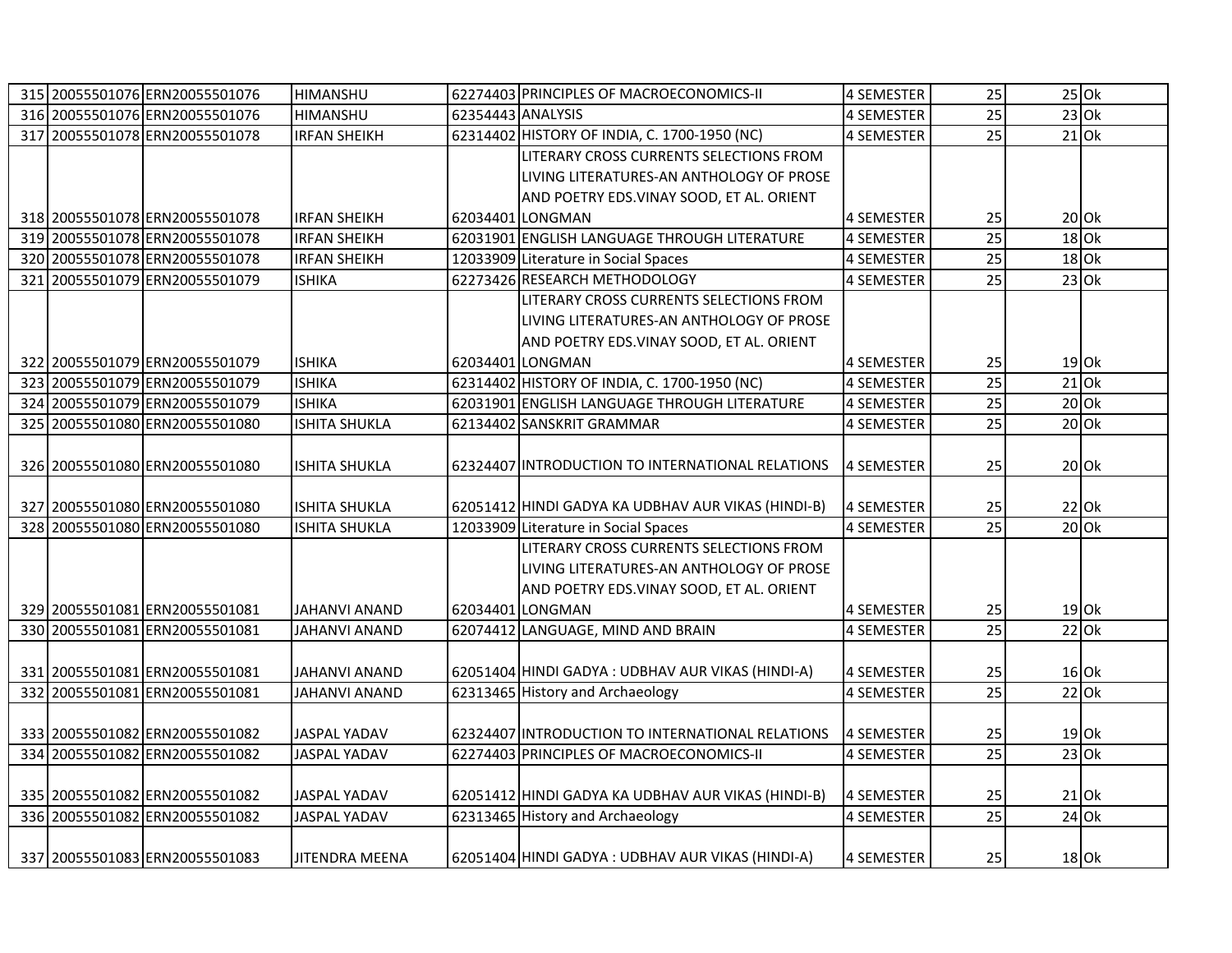|  | 338 20055501083 ERN20055501083 | JITENDRA MEENA                             | 62323412 PUBLIC OPINION AND SURVEY RESEARCH        | 4 SEMESTER        | 25              | $20$ Ok |
|--|--------------------------------|--------------------------------------------|----------------------------------------------------|-------------------|-----------------|---------|
|  |                                |                                            |                                                    |                   |                 |         |
|  | 339 20055501083 ERN20055501083 | <b>JITENDRA MEENA</b>                      | 62324407 INTRODUCTION TO INTERNATIONAL RELATIONS   | 4 SEMESTER        | 25              | 20 Ok   |
|  | 340 20055501083 ERN20055501083 | <b>JITENDRA MEENA</b>                      | 62314402 HISTORY OF INDIA, C. 1700-1950 (NC)       | 4 SEMESTER        | 25              | 20 Ok   |
|  | 341 20055501084 ERN20055501084 | <b>JUHI</b>                                | 62323412 PUBLIC OPINION AND SURVEY RESEARCH        | 4 SEMESTER        | 25              | $21$ Ok |
|  |                                |                                            |                                                    |                   |                 |         |
|  | 342 20055501084 ERN20055501084 | <b>JUHI</b>                                | 62324407 INTRODUCTION TO INTERNATIONAL RELATIONS   | 4 SEMESTER        | 25              | 20 Ok   |
|  | 343 20055501084 ERN20055501084 | <b>JUHI</b>                                | 62054408 ANYA GADYA VIDHAYEN                       | 4 SEMESTER        | 25              | $14$ Ok |
|  | 344 20055501084 ERN20055501084 | <b>JUHI</b>                                | 62031902 ENGLISH FLUENCY                           | 4 SEMESTER        | 25              | $23$ Ok |
|  | 345 20055501085 ERN20055501085 | <b>JYOTI</b>                               | 62323412 PUBLIC OPINION AND SURVEY RESEARCH        | <b>4 SEMESTER</b> | 25              | $23$ Ok |
|  |                                |                                            |                                                    |                   |                 |         |
|  | 346 20055501085 ERN20055501085 | <b>JYOTI</b>                               | 62324407 INTRODUCTION TO INTERNATIONAL RELATIONS   | 4 SEMESTER        | 25              | $21$ Ok |
|  | 347 20055501085 ERN20055501085 | <b>JYOTI</b>                               | 62274403 PRINCIPLES OF MACROECONOMICS-II           | 4 SEMESTER        | 25              | $23$ Ok |
|  | 348 20055501085 ERN20055501085 | <b>JYOTI</b>                               | 62031901 ENGLISH LANGUAGE THROUGH LITERATURE       | 4 SEMESTER        | $\overline{25}$ | $17$ Ok |
|  | 349 20055501086 ERN20055501086 | <b>KAJAL</b>                               | 62323412 PUBLIC OPINION AND SURVEY RESEARCH        | 4 SEMESTER        | 25              | $22$ Ok |
|  | 350 20055501086 ERN20055501086 | <b>KAJAL</b>                               | 62274403 PRINCIPLES OF MACROECONOMICS-II           | 4 SEMESTER        | 25              | $23$ Ok |
|  |                                |                                            |                                                    |                   |                 |         |
|  | 351 20055501086 ERN20055501086 | <b>KAJAL</b>                               | 62051404 HINDI GADYA : UDBHAV AUR VIKAS (HINDI-A)  | 4 SEMESTER        | 25              | $20$ Ok |
|  | 352 20055501086 ERN20055501086 | <b>KAJAL</b>                               | 62314402 HISTORY OF INDIA, C. 1700-1950 (NC)       | <b>4 SEMESTER</b> | 25              | $20$ Ok |
|  |                                |                                            | LITERARY CROSS CURRENTS SELECTIONS FROM            |                   |                 |         |
|  |                                |                                            | LIVING LITERATURES-AN ANTHOLOGY OF PROSE           |                   |                 |         |
|  |                                |                                            | AND POETRY EDS.VINAY SOOD, ET AL. ORIENT           |                   |                 |         |
|  | 353 20055501087 ERN20055501087 | <b>KAMAL</b>                               | 62034401 LONGMAN                                   | <b>4 SEMESTER</b> | 25              | 18 Ok   |
|  | 354 20055501087 ERN20055501087 | <b>KAMAL</b>                               | 62074412 LANGUAGE, MIND AND BRAIN                  | <b>4 SEMESTER</b> | 25              | $19$ Ok |
|  | 355 20055501087 ERN20055501087 | <b>KAMAL</b>                               | 62031901 ENGLISH LANGUAGE THROUGH LITERATURE       | <b>4 SEMESTER</b> | $\overline{25}$ | $18$ Ok |
|  | 356 20055501087 ERN20055501087 | <b>KAMAL</b>                               | 12033909 Literature in Social Spaces               | <b>4 SEMESTER</b> | $\overline{25}$ | $18$ Ok |
|  |                                |                                            |                                                    |                   |                 |         |
|  | 357 20055501088 ERN20055501088 | KANIKA SHARMA                              | 62324407 INTRODUCTION TO INTERNATIONAL RELATIONS   | 4 SEMESTER        | 25              | $20$ Ok |
|  |                                |                                            |                                                    |                   |                 |         |
|  | 358 20055501088 ERN20055501088 | <b>KANIKA SHARMA</b>                       | 62051412 HINDI GADYA KA UDBHAV AUR VIKAS (HINDI-B) | 4 SEMESTER        | 25              | $22$ Ok |
|  | 359 20055501088 ERN20055501088 | <b>KANIKA SHARMA</b>                       | 62314402 HISTORY OF INDIA, C. 1700-1950 (NC)       | 4 SEMESTER        | 25              | $23$ Ok |
|  | 360 20055501088 ERN20055501088 | <b>KANIKA SHARMA</b>                       | 12033909 Literature in Social Spaces               | 4 SEMESTER        | 25              | $21$ Ok |
|  | 361 20055501089 ERN20055501089 | <b>KAREENA AHUJA</b>                       | 62273426 RESEARCH METHODOLOGY                      | 4 SEMESTER        | 25              | $24$ Ok |
|  |                                |                                            |                                                    |                   |                 |         |
|  | 362 20055501089 ERN20055501089 | KAREENA AHUJA                              | 62324407 INTRODUCTION TO INTERNATIONAL RELATIONS   | 4 SEMESTER        | 25              | 20 Ok   |
|  | 363 20055501089 ERN20055501089 | <b>KAREENA AHUJA</b>                       | 62314402 HISTORY OF INDIA, C. 1700-1950 (NC)       | 4 SEMESTER        | 25              | $21$ Ok |
|  | 364 20055501089 ERN20055501089 | <b>KAREENA AHUJA</b>                       | 62031901 ENGLISH LANGUAGE THROUGH LITERATURE       | 4 SEMESTER        | 25              | $20$ Ok |
|  | 365 20055501090 ERN20055501090 | KHANREICHON THUMR 62031902 ENGLISH FLUENCY |                                                    | <b>4 SEMESTER</b> | 25              | $22$ Ok |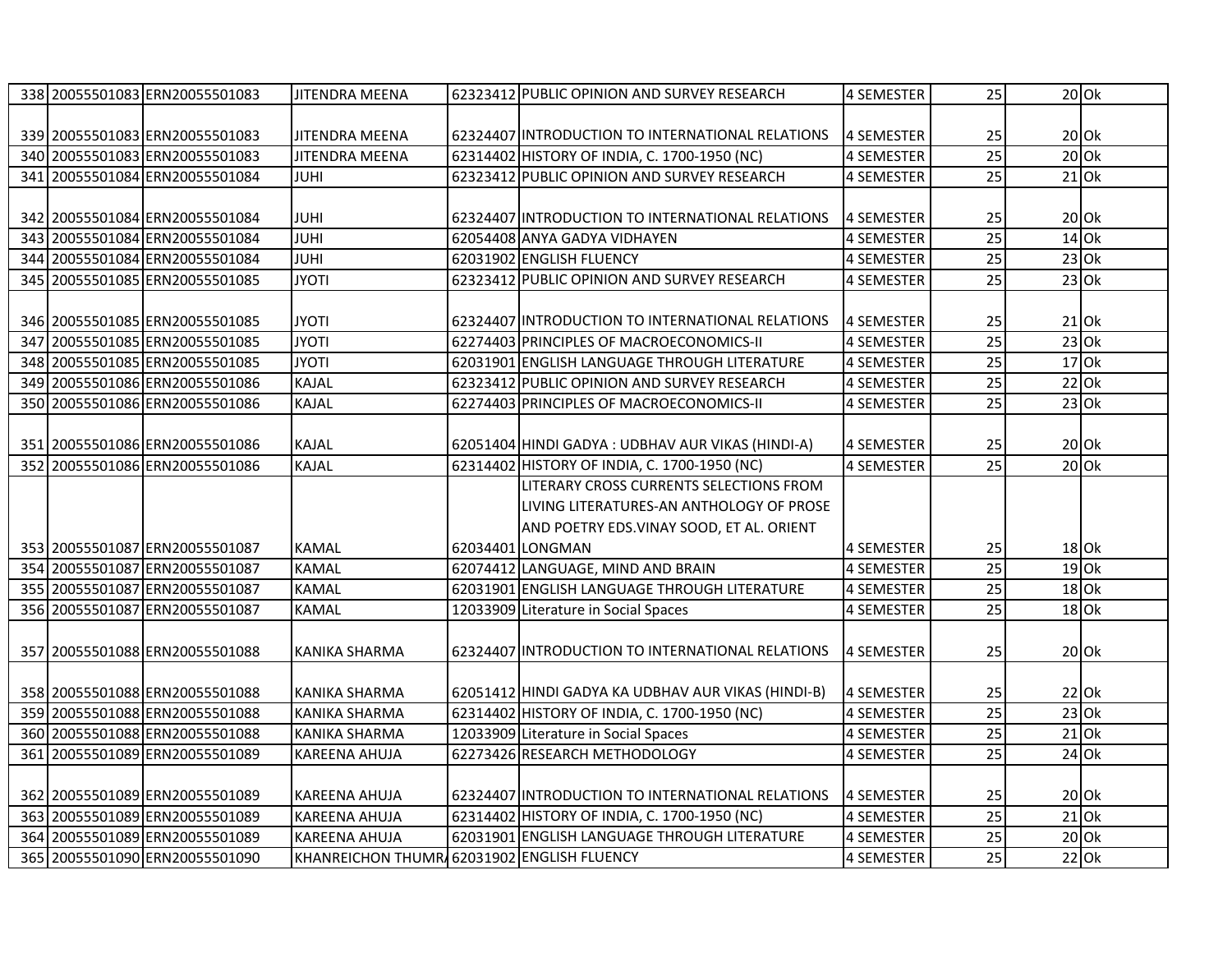|     | 366 20055501090 ERN20055501090 |                        | KHANREICHON THUMR, 62324407 INTRODUCTION TO INTERNATIONAL RELATIONS | 4 SEMESTER        | 25              | $21$ Ok               |  |
|-----|--------------------------------|------------------------|---------------------------------------------------------------------|-------------------|-----------------|-----------------------|--|
|     | 367 20055501090 ERN20055501090 |                        | KHANREICHON THUMR, 62274403 PRINCIPLES OF MACROECONOMICS-II         | 4 SEMESTER        | $\overline{25}$ | $21$ Ok               |  |
|     | 368 20055501090 ERN20055501090 |                        | KHANREICHON THUMR, 12033909 Literature in Social Spaces             | <b>4 SEMESTER</b> | $\overline{25}$ | $23$ Ok               |  |
|     | 369 20055501091 ERN20055501091 | KHUSHAL LUTHRA         | 62273426 RESEARCH METHODOLOGY                                       | 4 SEMESTER        | $\overline{25}$ | 220k                  |  |
|     |                                |                        |                                                                     |                   |                 |                       |  |
|     | 370 20055501091 ERN20055501091 | KHUSHAL LUTHRA         | 62324407 INTRODUCTION TO INTERNATIONAL RELATIONS                    | 4 SEMESTER        | 25              | 20 Ok                 |  |
|     | 371 20055501091 ERN20055501091 | <b>KHUSHAL LUTHRA</b>  | 62314402 HISTORY OF INDIA, C. 1700-1950 (NC)                        | 4 SEMESTER        | 25              | $22$ Ok               |  |
|     | 372 20055501091 ERN20055501091 | <b>KHUSHAL LUTHRA</b>  | 62031901 ENGLISH LANGUAGE THROUGH LITERATURE                        | 4 SEMESTER        | 25              | $19$ O $\overline{k}$ |  |
|     |                                |                        |                                                                     |                   |                 |                       |  |
|     | 373 20055501092 ERN20055501092 | Khushhal               | 62324407 INTRODUCTION TO INTERNATIONAL RELATIONS                    | 4 SEMESTER        | 25              | $20$ Ok               |  |
|     | 374 20055501092 ERN20055501092 | Khushhal               | 62314402 HISTORY OF INDIA, C. 1700-1950 (NC)                        | 4 SEMESTER        | 25              | $22$ Ok               |  |
|     | 375 20055501092 ERN20055501092 | Khushhal               | 62313465 History and Archaeology                                    | <b>4 SEMESTER</b> | 25              | $21$ Ok               |  |
|     |                                |                        |                                                                     |                   |                 |                       |  |
|     | 376 20055501092 ERN20055501092 | Khushhal               | 62051404 HINDI GADYA : UDBHAV AUR VIKAS (HINDI-A)                   | <b>4 SEMESTER</b> | 25              | $19$ Ok               |  |
|     |                                |                        | LITERARY CROSS CURRENTS SELECTIONS FROM                             |                   |                 |                       |  |
|     |                                |                        | LIVING LITERATURES-AN ANTHOLOGY OF PROSE                            |                   |                 |                       |  |
|     |                                |                        | AND POETRY EDS.VINAY SOOD, ET AL. ORIENT                            |                   |                 |                       |  |
|     | 377 20055501093 ERN20055501093 | KHUSHI BHARDWAJ        | 62034401 LONGMAN                                                    | 4 SEMESTER        | 25              | $20$ Ok               |  |
|     | 378 20055501093 ERN20055501093 | KHUSHI BHARDWAJ        | 62074412 LANGUAGE, MIND AND BRAIN                                   | <b>4 SEMESTER</b> | 25              | $22$ Ok               |  |
|     |                                |                        |                                                                     |                   |                 |                       |  |
|     | 379 20055501093 ERN20055501093 | <b>KHUSHI BHARDWAJ</b> | 62051404 HINDI GADYA : UDBHAV AUR VIKAS (HINDI-A)                   | 4 SEMESTER        | 25              | $20$ Ok               |  |
|     | 380 20055501093 ERN20055501093 | KHUSHI BHARDWAJ        | 12033909 Literature in Social Spaces                                | <b>4 SEMESTER</b> | $\overline{25}$ | $20$ Ok               |  |
|     |                                |                        |                                                                     |                   |                 |                       |  |
|     | 381 20055501094 ERN20055501094 | <b>KIRAN</b>           | 62324407 INTRODUCTION TO INTERNATIONAL RELATIONS                    | 4 SEMESTER        | 25              | $21$ Ok               |  |
| 382 | 20055501094 ERN20055501094     | <b>KIRAN</b>           | 62314402 HISTORY OF INDIA, C. 1700-1950 (NC)                        | <b>4 SEMESTER</b> | $\overline{25}$ | $22$ Ok               |  |
|     | 383 20055501094 ERN20055501094 | <b>KIRAN</b>           | 62313465 History and Archaeology                                    | <b>4 SEMESTER</b> | $\overline{25}$ | $23$ Ok               |  |
|     |                                |                        |                                                                     |                   |                 |                       |  |
|     | 384 20055501094 ERN20055501094 | <b>KIRAN</b>           | 62051404 HINDI GADYA : UDBHAV AUR VIKAS (HINDI-A)                   | 4 SEMESTER        | 25              | $19$ Ok               |  |
|     |                                |                        |                                                                     |                   |                 |                       |  |
|     | 385 20055501095 ERN20055501095 |                        | KISHAN KUMAR GUPTA 62324407 INTRODUCTION TO INTERNATIONAL RELATIONS | 4 SEMESTER        | 25              | $20$ Ok               |  |
|     | 386 20055501095 ERN20055501095 |                        | KISHAN KUMAR GUPTA 62314402 HISTORY OF INDIA, C. 1700-1950 (NC)     | <b>4 SEMESTER</b> | $\overline{25}$ | $22$ Ok               |  |
|     | 387 20055501095 ERN20055501095 |                        | KISHAN KUMAR GUPTA 62031903 English Proficiency (English-C)         | 4 SEMESTER        | 25              | $21$ Ok               |  |
|     | 388 20055501095 ERN20055501095 |                        | KISHAN KUMAR GUPTA 62313465 History and Archaeology                 | 4 SEMESTER        | 25              | $24$ Ok               |  |
|     |                                |                        |                                                                     |                   |                 |                       |  |
|     | 389 20055501096 ERN20055501096 | <b>KUMKUM</b>          | 62324407 INTRODUCTION TO INTERNATIONAL RELATIONS                    | 4 SEMESTER        | 25              | $20$ Ok               |  |
|     | 390 20055501096 ERN20055501096 | <b>KUMKUM</b>          | 62314402 HISTORY OF INDIA, C. 1700-1950 (NC)                        | 4 SEMESTER        | 25              | $21$ Ok               |  |
|     | 391 20055501096 ERN20055501096 | <b>KUMKUM</b>          | 62031901 ENGLISH LANGUAGE THROUGH LITERATURE                        | 4 SEMESTER        | 25              | 18 Ok                 |  |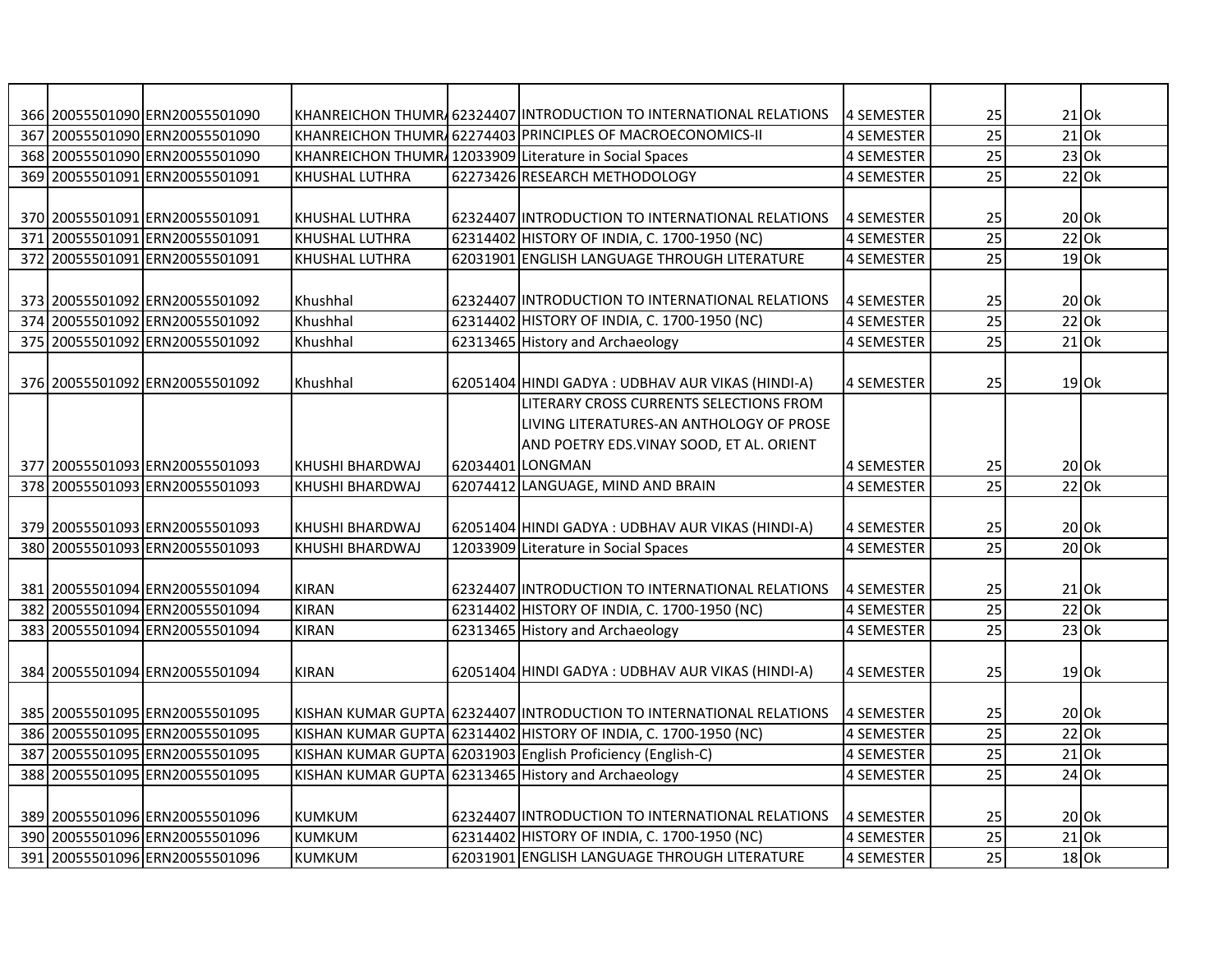|     | 392 20055501096 ERN20055501096 | <b>KUMKUM</b>        |                   | 12033909 Literature in Social Spaces               | 4 SEMESTER        | 25              |         | $18$ Ok        |
|-----|--------------------------------|----------------------|-------------------|----------------------------------------------------|-------------------|-----------------|---------|----------------|
|     | 393 20055501097 ERN20055501097 | <b>KUNAL KOLI</b>    |                   | 62274403 PRINCIPLES OF MACROECONOMICS-II           | 4 SEMESTER        | $\overline{25}$ | $21$ Ok |                |
|     |                                |                      |                   |                                                    |                   |                 |         |                |
|     | 394 20055501097 ERN20055501097 | <b>KUNAL KOLI</b>    |                   | 62051404 HINDI GADYA : UDBHAV AUR VIKAS (HINDI-A)  | 4 SEMESTER        | 25              | $16$ Ok |                |
|     | 395 20055501097 ERN20055501097 | <b>KUNAL KOLI</b>    |                   | 62314402 HISTORY OF INDIA, C. 1700-1950 (NC)       | 4 SEMESTER        | $\overline{25}$ | $21$ Ok |                |
|     | 396 20055501097 ERN20055501097 | <b>KUNAL KOLI</b>    |                   | 12033909 Literature in Social Spaces               | 4 SEMESTER        | $\overline{25}$ |         | $19$ Ok        |
|     | 397 20055501098 ERN20055501098 | <b>KUNAL YADAV</b>   |                   | 62323412 PUBLIC OPINION AND SURVEY RESEARCH        | 4 SEMESTER        | $\overline{25}$ | $20$ Ok |                |
|     |                                |                      |                   |                                                    |                   |                 |         |                |
|     | 398 20055501098 ERN20055501098 | <b>KUNAL YADAV</b>   |                   | 62324407 INTRODUCTION TO INTERNATIONAL RELATIONS   | 4 SEMESTER        | 25              | $19$ Ok |                |
|     | 399 20055501098 ERN20055501098 | <b>KUNAL YADAV</b>   |                   | 62074412 LANGUAGE, MIND AND BRAIN                  | 4 SEMESTER        | 25              |         | 20 Ok          |
|     |                                |                      |                   |                                                    |                   |                 |         |                |
|     | 400 20055501098 ERN20055501098 | <b>KUNAL YADAV</b>   |                   | 62051404 HINDI GADYA : UDBHAV AUR VIKAS (HINDI-A)  | 4 SEMESTER        | 25              | $17$ Ok |                |
|     | 401 20055501099 ERN20055501099 | <b>KUSHAL</b>        |                   | 62274403 PRINCIPLES OF MACROECONOMICS-II           | 4 SEMESTER        | 25              | $24$ Ok |                |
|     | 402 20055501099 ERN20055501099 | <b>KUSHAL</b>        |                   | 62031901 ENGLISH LANGUAGE THROUGH LITERATURE       | 4 SEMESTER        | 25              | $17$ Ok |                |
|     | 403 20055501099 ERN20055501099 | <b>KUSHAL</b>        |                   | 12033909 Literature in Social Spaces               | 4 SEMESTER        | 25              | $17$ Ok |                |
| 404 | 20055501099 ERN20055501099     | <b>KUSHAL</b>        | 62354443 ANALYSIS |                                                    | 4 SEMESTER        | 25              | $20$ Ok |                |
|     | 405 20055501100 ERN20055501100 | <b>LAKSH SHARMA</b>  |                   | 62274403 PRINCIPLES OF MACROECONOMICS-II           | 4 SEMESTER        | 25              |         | $20$ Ok        |
|     |                                |                      |                   |                                                    |                   |                 |         |                |
|     | 406 20055501100 ERN20055501100 | <b>LAKSH SHARMA</b>  |                   | 62051412 HINDI GADYA KA UDBHAV AUR VIKAS (HINDI-B) | 4 SEMESTER        | 25              | $21$ Ok |                |
|     | 407 20055501100 ERN20055501100 | <b>LAKSH SHARMA</b>  |                   | 62314402 HISTORY OF INDIA, C. 1700-1950 (NC)       | 4 SEMESTER        | 25              |         | $22$ Ok        |
|     | 408 20055501100 ERN20055501100 | LAKSH SHARMA         |                   | 12033909 Literature in Social Spaces               | 4 SEMESTER        | 25              |         | $19$ Ok        |
|     | 409 20055501101 ERN20055501101 | LAKSHIT              |                   | 62323412 PUBLIC OPINION AND SURVEY RESEARCH        | <b>4 SEMESTER</b> | 25              | $23$ Ok |                |
|     |                                |                      |                   |                                                    |                   |                 |         |                |
|     | 410 20055501101 ERN20055501101 | LAKSHIT              |                   | 62324407 INTRODUCTION TO INTERNATIONAL RELATIONS   | 4 SEMESTER        | 25              | $22$ Ok |                |
|     | 411 20055501101 ERN20055501101 | LAKSHIT              |                   | 62054408 ANYA GADYA VIDHAYEN                       | 4 SEMESTER        | 25              | $16$ Ok |                |
|     | 412 20055501101 ERN20055501101 | LAKSHIT              |                   | 62031901 ENGLISH LANGUAGE THROUGH LITERATURE       | 4 SEMESTER        | $\overline{25}$ | $23$ Ok |                |
|     |                                |                      |                   |                                                    |                   |                 |         |                |
|     | 413 20055501103 ERN20055501103 | <b>LOVEJIT SINGH</b> |                   | 62324407 INTRODUCTION TO INTERNATIONAL RELATIONS   | 4 SEMESTER        | 25              | $22$ Ok |                |
|     |                                |                      |                   |                                                    |                   |                 |         |                |
|     | 414 20055501103 ERN20055501103 | <b>LOVEJIT SINGH</b> |                   | 62051404 HINDI GADYA : UDBHAV AUR VIKAS (HINDI-A)  | 4 SEMESTER        | 25              | $19$ Ok |                |
|     | 415 20055501103 ERN20055501103 | <b>LOVEJIT SINGH</b> |                   | 62314402 HISTORY OF INDIA, C. 1700-1950 (NC)       | 4 SEMESTER        | 25              | $21$ Ok |                |
|     | 416 20055501103 ERN20055501103 | <b>LOVEJIT SINGH</b> |                   | 62313465 History and Archaeology                   | 4 SEMESTER        | 25              |         | $23$ Ok        |
|     | 417 20055501104 ERN20055501104 | <b>MANSI</b>         |                   | 62053408 VIGYAPAN OR HINDI BHASHA                  | 4 SEMESTER        | 25              | $21$ Ok |                |
|     |                                |                      |                   | LITERARY CROSS CURRENTS SELECTIONS FROM            |                   |                 |         |                |
|     |                                |                      |                   | LIVING LITERATURES-AN ANTHOLOGY OF PROSE           |                   |                 |         |                |
|     |                                |                      |                   | AND POETRY EDS.VINAY SOOD, ET AL. ORIENT           |                   |                 |         |                |
|     | 418 20055501104 ERN20055501104 | <b>MANSI</b>         |                   | 62034401 LONGMAN                                   | 4 SEMESTER        | 25              |         | 21 Ok          |
|     | 419 20055501104 ERN20055501104 | <b>MANSI</b>         |                   | 62074412 LANGUAGE, MIND AND BRAIN                  | 4 SEMESTER        | 25              |         | 0 <sub>0</sub> |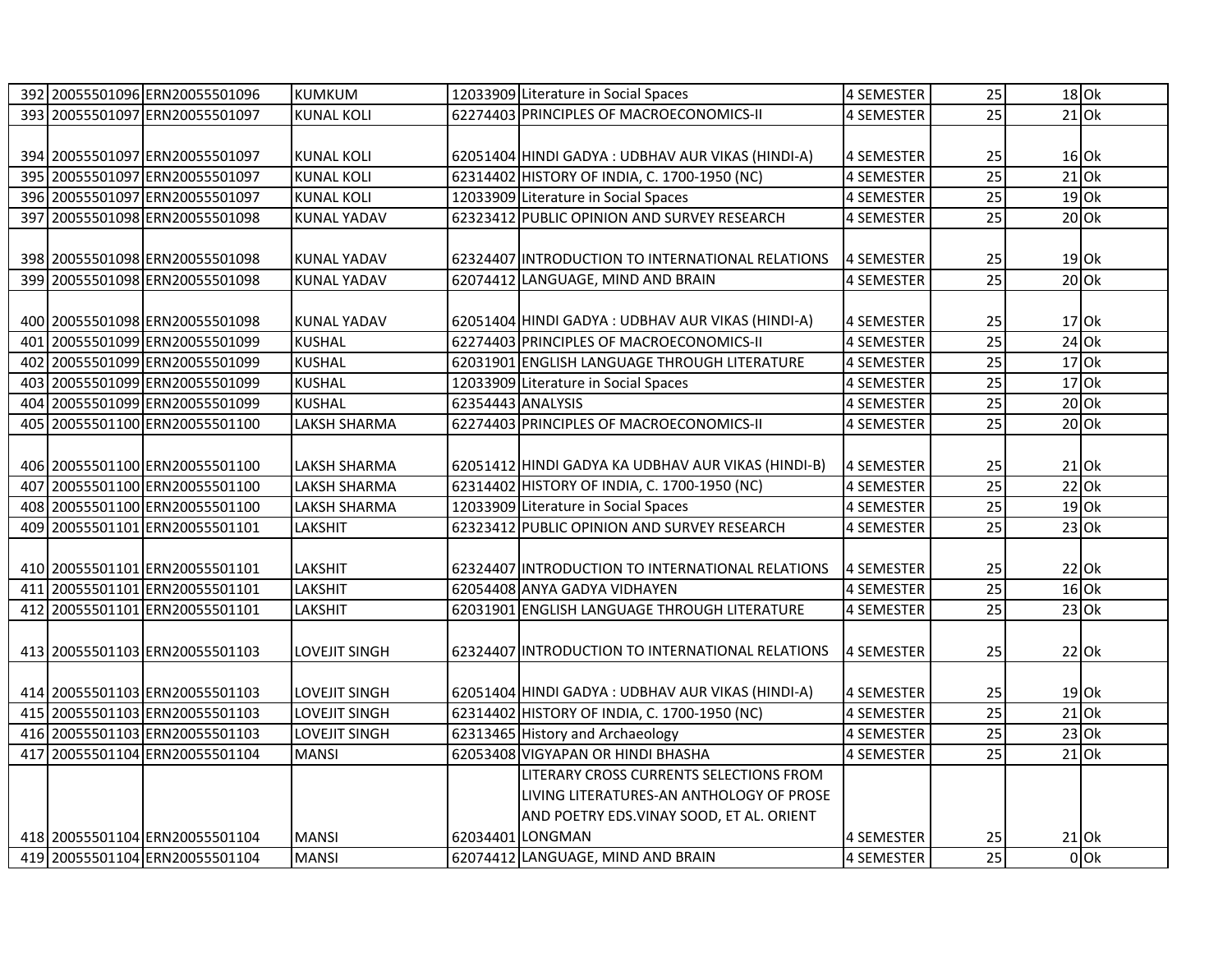|  | 420 20055501104 ERN20055501104 | <b>MANSI</b>           | 62051404 HINDI GADYA : UDBHAV AUR VIKAS (HINDI-A)  | 4 SEMESTER | 25              | $16$ Ok |
|--|--------------------------------|------------------------|----------------------------------------------------|------------|-----------------|---------|
|  | 421 20055501106 ERN20055501106 | mayank yadav           | 62323412 PUBLIC OPINION AND SURVEY RESEARCH        | 4 SEMESTER | $\overline{25}$ | $19$ Ok |
|  |                                |                        |                                                    |            |                 |         |
|  | 422 20055501106 ERN20055501106 | mayank yadav           | 62324407 INTRODUCTION TO INTERNATIONAL RELATIONS   | 4 SEMESTER | 25              | $20$ Ok |
|  | 423 20055501106 ERN20055501106 | mayank yadav           | 62054408 ANYA GADYA VIDHAYEN                       | 4 SEMESTER | $\overline{25}$ | $15$ Ok |
|  | 424 20055501106 ERN20055501106 | mayank yadav           | 62031902 ENGLISH FLUENCY                           | 4 SEMESTER | $\overline{25}$ | $20$ Ok |
|  |                                |                        |                                                    |            |                 |         |
|  | 425 20055501107 ERN20055501107 | <b>MAYUR PORWAL</b>    | 62324407 INTRODUCTION TO INTERNATIONAL RELATIONS   | 4 SEMESTER | 25              | $20$ Ok |
|  | 426 20055501107 ERN20055501107 | <b>MAYUR PORWAL</b>    | 62053408 VIGYAPAN OR HINDI BHASHA                  | 4 SEMESTER | $\overline{25}$ | $22$ Ok |
|  | 427 20055501107 ERN20055501107 | <b>MAYUR PORWAL</b>    | 62054408 ANYA GADYA VIDHAYEN                       | 4 SEMESTER | $\overline{25}$ | $15$ Ok |
|  | 428 20055501107 ERN20055501107 | <b>MAYUR PORWAL</b>    | 62031901 ENGLISH LANGUAGE THROUGH LITERATURE       | 4 SEMESTER | 25              | $16$ Ok |
|  |                                |                        |                                                    |            |                 |         |
|  | 429 20055501108 ERN20055501108 | <b>MEGHA</b>           | 62324407 INTRODUCTION TO INTERNATIONAL RELATIONS   | 4 SEMESTER | 25              | $22$ Ok |
|  | 430 20055501108 ERN20055501108 | <b>MEGHA</b>           | 62274403 PRINCIPLES OF MACROECONOMICS-II           | 4 SEMESTER | 25              | $21$ Ok |
|  |                                |                        |                                                    |            |                 |         |
|  | 431 20055501108 ERN20055501108 | <b>MEGHA</b>           | 62051404 HINDI GADYA : UDBHAV AUR VIKAS (HINDI-A)  | 4 SEMESTER | 25              | $11$ Ok |
|  | 432 20055501108 ERN20055501108 | <b>MEGHA</b>           | 62313465 History and Archaeology                   | 4 SEMESTER | 25              | $23$ Ok |
|  |                                |                        |                                                    |            |                 |         |
|  | 433 20055501109 ERN20055501109 | <b>MOHAMMAD SAHZAD</b> | 62324407 INTRODUCTION TO INTERNATIONAL RELATIONS   | 4 SEMESTER | 25              | $22$ Ok |
|  | 434 20055501109 ERN20055501109 | MOHAMMAD SAHZAD        | 62134402 SANSKRIT GRAMMAR                          | 4 SEMESTER | 25              | $18$ Ok |
|  | 435 20055501109 ERN20055501109 | MOHAMMAD SAHZAD        | 62031902 ENGLISH FLUENCY                           | 4 SEMESTER | 25              | $22$ Ok |
|  | 436 20055501109 ERN20055501109 | MOHAMMAD SAHZAD        | 62313465 History and Archaeology                   | 4 SEMESTER | 25              | $22$ Ok |
|  | 437 20055501110 ERN20055501110 | Mohit                  | 62323412 PUBLIC OPINION AND SURVEY RESEARCH        | 4 SEMESTER | 25              | $20$ Ok |
|  |                                |                        |                                                    |            |                 |         |
|  | 438 20055501110 ERN20055501110 | Mohit                  | 62324407 INTRODUCTION TO INTERNATIONAL RELATIONS   | 4 SEMESTER | 25              | $22$ Ok |
|  | 439 20055501110 ERN20055501110 | Mohit                  | 62274403 PRINCIPLES OF MACROECONOMICS-II           | 4 SEMESTER | $\overline{25}$ | $23$ Ok |
|  | 440 20055501110 ERN20055501110 | Mohit                  | 62031903 English Proficiency (English-C)           | 4 SEMESTER | 25              | $22$ Ok |
|  | 441 20055501111 ERN20055501111 | Mohit Singh Khokhar    | 62274403 PRINCIPLES OF MACROECONOMICS-II           | 4 SEMESTER | $\overline{25}$ | $22$ Ok |
|  |                                |                        |                                                    |            |                 |         |
|  | 442 20055501111 ERN20055501111 | Mohit Singh Khokhar    | 62051412 HINDI GADYA KA UDBHAV AUR VIKAS (HINDI-B) | 4 SEMESTER | 25              | $21$ Ok |
|  | 443 20055501111 ERN20055501111 | Mohit Singh Khokhar    | 62314402 HISTORY OF INDIA, C. 1700-1950 (NC)       | 4 SEMESTER | 25              | $21$ Ok |
|  | 444 20055501111 ERN20055501111 | Mohit Singh Khokhar    | 12033909 Literature in Social Spaces               | 4 SEMESTER | 25              | $17$ Ok |
|  |                                |                        | LITERARY CROSS CURRENTS SELECTIONS FROM            |            |                 |         |
|  |                                |                        | LIVING LITERATURES-AN ANTHOLOGY OF PROSE           |            |                 |         |
|  |                                |                        | AND POETRY EDS.VINAY SOOD, ET AL. ORIENT           |            |                 |         |
|  | 445 20055501112 ERN20055501112 | Mridul kataria         | 62034401 LONGMAN                                   | 4 SEMESTER | 25              | $21$ Ok |
|  | 446 20055501112 ERN20055501112 | Mridul kataria         | 62314402 HISTORY OF INDIA, C. 1700-1950 (NC)       | 4 SEMESTER | $\overline{25}$ | $20$ Ok |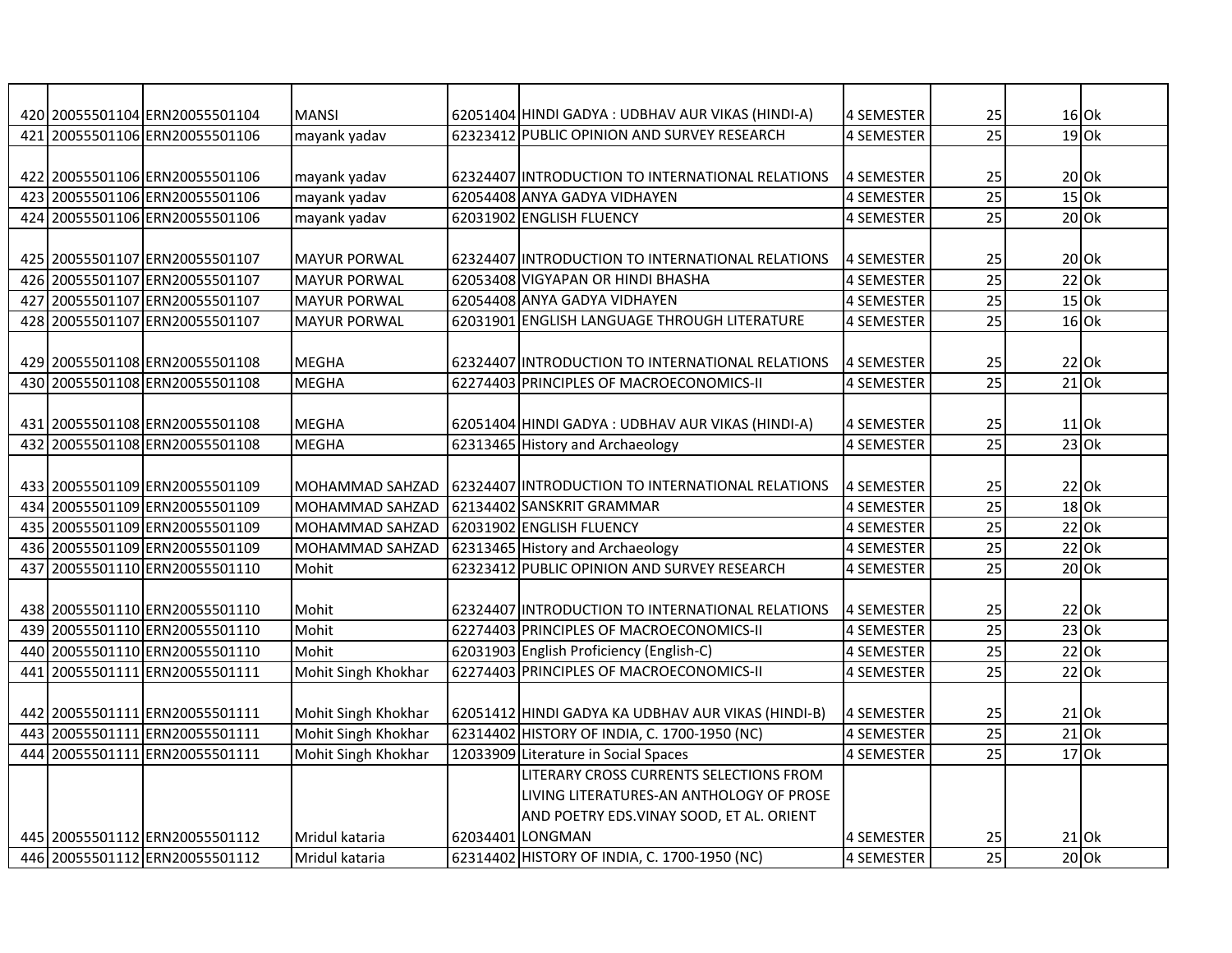|  | 447 20055501112 ERN20055501112 | Mridul kataria        |                   | 62031901 ENGLISH LANGUAGE THROUGH LITERATURE                        | <b>4 SEMESTER</b> | 25              | $18$ Ok |         |
|--|--------------------------------|-----------------------|-------------------|---------------------------------------------------------------------|-------------------|-----------------|---------|---------|
|  | 448 20055501112 ERN20055501112 | Mridul kataria        |                   | 12033909 Literature in Social Spaces                                | <b>4 SEMESTER</b> | $\overline{25}$ | $17$ Ok |         |
|  | 449 20055501113 ERN20055501113 | Muskan Khan           |                   | 62134402 SANSKRIT GRAMMAR                                           | 4 SEMESTER        | 25              | $18$ Ok |         |
|  |                                |                       |                   |                                                                     |                   |                 |         |         |
|  | 450 20055501113 ERN20055501113 | Muskan Khan           |                   | 62051404 HINDI GADYA : UDBHAV AUR VIKAS (HINDI-A)                   | <b>4 SEMESTER</b> | 25              | $11$ Ok |         |
|  | 451 20055501113 ERN20055501113 | Muskan Khan           |                   | 62314402 HISTORY OF INDIA, C. 1700-1950 (NC)                        | <b>4 SEMESTER</b> | $\overline{25}$ | $22$ Ok |         |
|  | 452 20055501113 ERN20055501113 | Muskan Khan           |                   | 62313465 History and Archaeology                                    | <b>4 SEMESTER</b> | $\overline{25}$ | $19$ Ok |         |
|  |                                |                       |                   |                                                                     |                   |                 |         |         |
|  | 453 20055501114 ERN20055501114 |                       |                   | NALLAPAREDDY SUDHE 62324407 INTRODUCTION TO INTERNATIONAL RELATIONS | 4 SEMESTER        | 25              | $23$ Ok |         |
|  | 454 20055501114 ERN20055501114 |                       |                   | NALLAPAREDDY SUDHE 62314402 HISTORY OF INDIA, C. 1700-1950 (NC)     | <b>4 SEMESTER</b> | $\overline{25}$ |         | $22$ Ok |
|  | 455 20055501114 ERN20055501114 |                       |                   | NALLAPAREDDY SUDHE 62031901 ENGLISH LANGUAGE THROUGH LITERATURE     | 4 SEMESTER        | $\overline{25}$ |         | 22 Ok   |
|  | 456 20055501114 ERN20055501114 |                       |                   | NALLAPAREDDY SUDHE 12033909 Literature in Social Spaces             | 4 SEMESTER        | 25              | $18$ Ok |         |
|  |                                |                       |                   | LITERARY CROSS CURRENTS SELECTIONS FROM                             |                   |                 |         |         |
|  |                                |                       |                   | LIVING LITERATURES-AN ANTHOLOGY OF PROSE                            |                   |                 |         |         |
|  |                                |                       |                   | AND POETRY EDS.VINAY SOOD, ET AL. ORIENT                            |                   |                 |         |         |
|  | 457 20055501115 ERN20055501115 | <b>NANDANI BAKSHI</b> |                   | 62034401 LONGMAN                                                    | 4 SEMESTER        | 25              | $21$ Ok |         |
|  |                                |                       |                   |                                                                     |                   |                 |         |         |
|  | 458 20055501115 ERN20055501115 | <b>NANDANI BAKSHI</b> |                   | 62051412 HINDI GADYA KA UDBHAV AUR VIKAS (HINDI-B)                  | <b>4 SEMESTER</b> | 25              | $22$ Ok |         |
|  | 459 20055501115 ERN20055501115 | <b>NANDANI BAKSHI</b> |                   | 62074412 LANGUAGE, MIND AND BRAIN                                   | 4 SEMESTER        | 25              |         | $23$ Ok |
|  | 460 20055501115 ERN20055501115 | <b>NANDANI BAKSHI</b> |                   | 12033909 Literature in Social Spaces                                | 4 SEMESTER        | 25              |         | $20$ Ok |
|  | 461 20055501116 ERN20055501116 | <b>NASIMA</b>         |                   | 62323412 PUBLIC OPINION AND SURVEY RESEARCH                         | <b>4 SEMESTER</b> | $\overline{25}$ | $22$ Ok |         |
|  | 462 20055501116 ERN20055501116 | <b>NASIMA</b>         |                   | 62134402 SANSKRIT GRAMMAR                                           | 4 SEMESTER        | $\overline{25}$ |         | $22$ Ok |
|  |                                |                       |                   |                                                                     |                   |                 |         |         |
|  | 463 20055501116 ERN20055501116 | <b>NASIMA</b>         |                   | 62051404 HINDI GADYA : UDBHAV AUR VIKAS (HINDI-A)                   | <b>4 SEMESTER</b> | 25              | $19$ Ok |         |
|  | 464 20055501116 ERN20055501116 | <b>NASIMA</b>         |                   | 62314402 HISTORY OF INDIA, C. 1700-1950 (NC)                        | 4 SEMESTER        | 25              | $22$ Ok |         |
|  | 465 20055501117 ERN20055501117 | <b>NEERJA</b>         |                   | 62274403 PRINCIPLES OF MACROECONOMICS-II                            | 4 SEMESTER        | 25              | $21$ Ok |         |
|  | 466 20055501117 ERN20055501117 | <b>NEERJA</b>         |                   | 62031901 ENGLISH LANGUAGE THROUGH LITERATURE                        | 4 SEMESTER        | 25              | $20$ Ok |         |
|  | 467 20055501117 ERN20055501117 | <b>NEERJA</b>         |                   | 12033909 Literature in Social Spaces                                | 4 SEMESTER        | 25              | $17$ Ok |         |
|  | 468 20055501117 ERN20055501117 | <b>NEERJA</b>         | 62354443 ANALYSIS |                                                                     | 4 SEMESTER        | 25              | $24$ Ok |         |
|  | 469 20055501118 ERN20055501118 | <b>NEETU KUMARI</b>   |                   | 62053408 VIGYAPAN OR HINDI BHASHA                                   | 4 SEMESTER        | 25              | $23$ Ok |         |
|  |                                |                       |                   | LITERARY CROSS CURRENTS SELECTIONS FROM                             |                   |                 |         |         |
|  |                                |                       |                   | LIVING LITERATURES-AN ANTHOLOGY OF PROSE                            |                   |                 |         |         |
|  |                                |                       |                   | AND POETRY EDS.VINAY SOOD, ET AL. ORIENT                            |                   |                 |         |         |
|  | 470 20055501118 ERN20055501118 | <b>NEETU KUMARI</b>   |                   | 62034401 LONGMAN                                                    | <b>4 SEMESTER</b> | 25              | $20$ Ok |         |
|  |                                |                       |                   |                                                                     |                   |                 |         |         |
|  | 471 20055501118 ERN20055501118 | <b>NEETU KUMARI</b>   |                   | 62051404 HINDI GADYA : UDBHAV AUR VIKAS (HINDI-A)                   | 4 SEMESTER        | 25              | $20$ Ok |         |
|  | 472 20055501118 ERN20055501118 | <b>NEETU KUMARI</b>   |                   | 62314402 HISTORY OF INDIA, C. 1700-1950 (NC)                        | 4 SEMESTER        | 25              | $21$ Ok |         |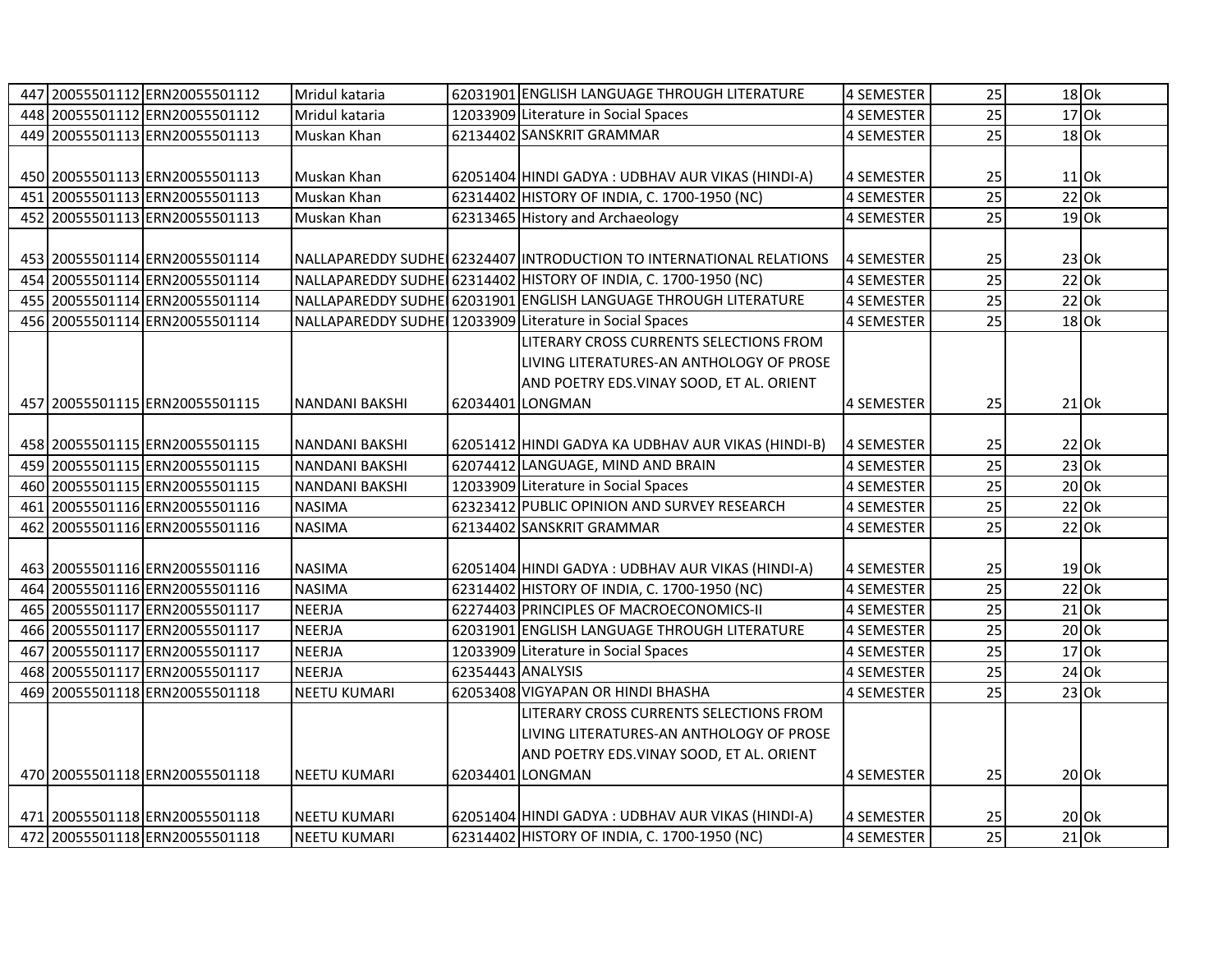|     | 473 20055501119 ERN20055501119 | <b>NEHA</b>         | 62324407 INTRODUCTION TO INTERNATIONAL RELATIONS  | 4 SEMESTER        | 25              | $20$ Ok |         |
|-----|--------------------------------|---------------------|---------------------------------------------------|-------------------|-----------------|---------|---------|
|     | 474 20055501119 ERN20055501119 | <b>NEHA</b>         | 62074412 LANGUAGE, MIND AND BRAIN                 | 4 SEMESTER        | $\overline{25}$ | $13$ Ok |         |
|     |                                |                     |                                                   |                   |                 |         |         |
|     | 475 20055501119 ERN20055501119 | <b>NEHA</b>         | 62051404 HINDI GADYA : UDBHAV AUR VIKAS (HINDI-A) | <b>4 SEMESTER</b> | 25              | 18 Ok   |         |
|     | 476 20055501119 ERN20055501119 | <b>NEHA</b>         | 62313465 History and Archaeology                  | 4 SEMESTER        | $\overline{25}$ |         | $23$ Ok |
|     | 477 20055501120 ERN20055501120 | <b>NEHA</b>         | 62274403 PRINCIPLES OF MACROECONOMICS-II          | 4 SEMESTER        | 25              |         | $21$ Ok |
|     |                                |                     |                                                   |                   |                 |         |         |
|     | 478 20055501120 ERN20055501120 | <b>NEHA</b>         | 62051404 HINDI GADYA : UDBHAV AUR VIKAS (HINDI-A) | 4 SEMESTER        | 25              | 19 Ok   |         |
|     | 479 20055501120 ERN20055501120 | <b>NEHA</b>         | 62314402 HISTORY OF INDIA, C. 1700-1950 (NC)      | 4 SEMESTER        | 25              | $23$ Ok |         |
|     | 480 20055501120 ERN20055501120 | <b>NEHA</b>         | 62313465 History and Archaeology                  | 4 SEMESTER        | 25              |         | $22$ Ok |
| 481 | 20055501121 ERN20055501121     | NEHA KUMARI         | 62273426 RESEARCH METHODOLOGY                     | <b>4 SEMESTER</b> | 25              | 23 Ok   |         |
|     |                                |                     |                                                   |                   |                 |         |         |
|     | 482 20055501121 ERN20055501121 | <b>NEHA KUMARI</b>  | 62324407 INTRODUCTION TO INTERNATIONAL RELATIONS  | 4 SEMESTER        | 25              | 20 Ok   |         |
| 483 | 20055501121 ERN20055501121     | <b>NEHA KUMARI</b>  | 62054408 ANYA GADYA VIDHAYEN                      | <b>4 SEMESTER</b> | 25              | $17$ Ok |         |
| 484 | 20055501121 ERN20055501121     | <b>NEHA KUMARI</b>  | 62031901 ENGLISH LANGUAGE THROUGH LITERATURE      | 4 SEMESTER        | 25              | $19$ Ok |         |
|     |                                |                     |                                                   |                   |                 |         |         |
|     | 485 20055501123 ERN20055501123 | <b>NIKESH KUMAR</b> | 62324407 INTRODUCTION TO INTERNATIONAL RELATIONS  | 4 SEMESTER        | 25              | $20$ Ok |         |
|     | 486 20055501123 ERN20055501123 | <b>NIKESH KUMAR</b> | 62314402 HISTORY OF INDIA, C. 1700-1950 (NC)      | <b>4 SEMESTER</b> | 25              | $22$ Ok |         |
| 487 | 20055501123 ERN20055501123     | <b>NIKESH KUMAR</b> | 62313465 History and Archaeology                  | <b>4 SEMESTER</b> | 25              | $24$ Ok |         |
|     | 488 20055501123 ERN20055501123 | <b>NIKESH KUMAR</b> | 62031902 ENGLISH FLUENCY                          | <b>4 SEMESTER</b> | 25              | $24$ Ok |         |
|     |                                |                     |                                                   |                   |                 |         |         |
|     | 489 20055501125 ERN20055501125 | <b>Nikita</b>       | 62324407 INTRODUCTION TO INTERNATIONAL RELATIONS  | <b>4 SEMESTER</b> | 25              | $20$ Ok |         |
|     | 490 20055501125 ERN20055501125 | Nikita              | 62314402 HISTORY OF INDIA, C. 1700-1950 (NC)      | 4 SEMESTER        | 25              | $21$ Ok |         |
| 491 | 20055501125 ERN20055501125     | Nikita              | 62031901 ENGLISH LANGUAGE THROUGH LITERATURE      | 4 SEMESTER        | 25              | $20$ Ok |         |
|     | 492 20055501125 ERN20055501125 | <b>Nikita</b>       | 12033909 Literature in Social Spaces              | <b>4 SEMESTER</b> | 25              | $21$ Ok |         |
| 493 | 20055501126 ERN20055501126     | <b>NITIN</b>        | 62323412 PUBLIC OPINION AND SURVEY RESEARCH       | <b>4 SEMESTER</b> | $\overline{25}$ | $19$ Ok |         |
|     |                                |                     |                                                   |                   |                 |         |         |
|     | 494 20055501126 ERN20055501126 | <b>NITIN</b>        | 62324407 INTRODUCTION TO INTERNATIONAL RELATIONS  | 4 SEMESTER        | 25              | $20$ Ok |         |
| 495 | 20055501126 ERN20055501126     | <b>NITIN</b>        | 62074412 LANGUAGE, MIND AND BRAIN                 | <b>4 SEMESTER</b> | 25              |         | $0$ Ok  |
|     | 496 20055501126 ERN20055501126 | <b>NITIN</b>        | 62031902 ENGLISH FLUENCY                          | 4 SEMESTER        | 25              | $22$ Ok |         |
| 497 | 20055501127 ERN20055501127     | <b>ODNED DOLMA</b>  | 62031902 ENGLISH FLUENCY                          | <b>4 SEMESTER</b> | 25              | $25$ Ok |         |
|     |                                |                     |                                                   |                   |                 |         |         |
|     | 498 20055501127 ERN20055501127 | <b>ODNED DOLMA</b>  | 62324407 IINTRODUCTION TO INTERNATIONAL RELATIONS | 4 SEMESTER        | 25              | 23 Ok   |         |
|     | 499 20055501127 ERN20055501127 | <b>ODNED DOLMA</b>  | 62274403 PRINCIPLES OF MACROECONOMICS-II          | 4 SEMESTER        | 25              |         | $23$ Ok |
|     | 500 20055501127 ERN20055501127 | <b>ODNED DOLMA</b>  | 12033909 Literature in Social Spaces              | 4 SEMESTER        | 25              | $20$ Ok |         |
|     |                                |                     |                                                   |                   |                 |         |         |
|     | 501 20055501128 ERN20055501128 | <b>OMPRAKASH</b>    | 62324407 INTRODUCTION TO INTERNATIONAL RELATIONS  | 4 SEMESTER        | 25              | 20 Ok   |         |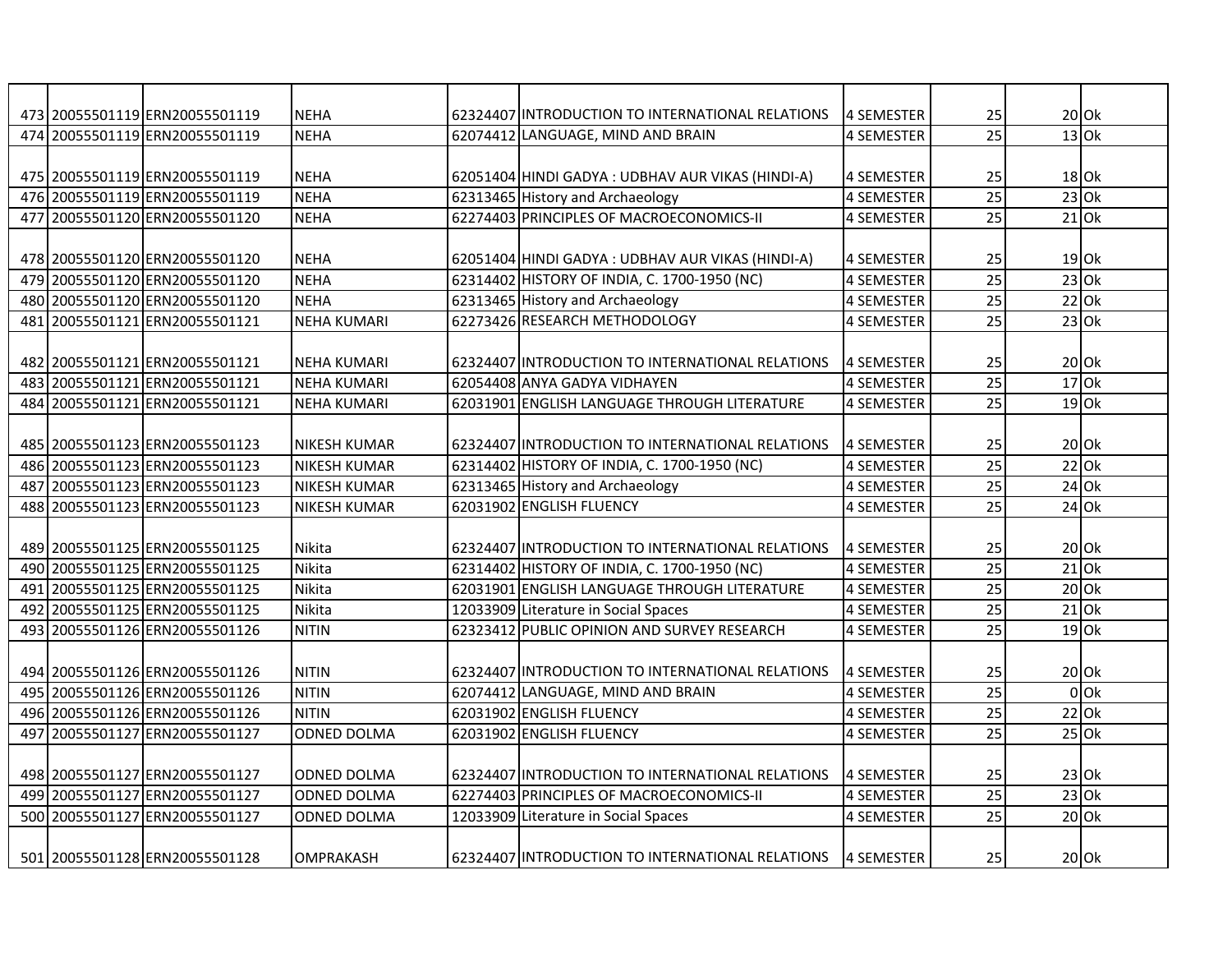|     | 502 20055501128 ERN20055501128   | <b>OMPRAKASH</b>                     | 62134402 SANSKRIT GRAMMAR                                        | 4 SEMESTER        | 25              |         | $18$ Ok |
|-----|----------------------------------|--------------------------------------|------------------------------------------------------------------|-------------------|-----------------|---------|---------|
|     |                                  |                                      |                                                                  |                   |                 |         |         |
|     | 503 20055501128 ERN20055501128   | <b>OMPRAKASH</b>                     | 62051404 HINDI GADYA : UDBHAV AUR VIKAS (HINDI-A)                | 4 SEMESTER        | 25              |         | $16$ Ok |
|     | 504 20055501128 ERN20055501128   | <b>OMPRAKASH</b>                     | 62313465 History and Archaeology                                 | 4 SEMESTER        | $\overline{25}$ |         | 220k    |
|     | 505 20055501129 ERN20055501129   | <b>PANKAJ</b>                        | 62323412 PUBLIC OPINION AND SURVEY RESEARCH                      | 4 SEMESTER        | 25              |         | $22$ Ok |
|     |                                  |                                      | LITERARY CROSS CURRENTS SELECTIONS FROM                          |                   |                 |         |         |
|     |                                  |                                      | LIVING LITERATURES-AN ANTHOLOGY OF PROSE                         |                   |                 |         |         |
|     |                                  |                                      | AND POETRY EDS.VINAY SOOD, ET AL. ORIENT                         |                   |                 |         |         |
|     | 506 20055501129 ERN20055501129   | <b>PANKAJ</b>                        | 62034401 LONGMAN                                                 | 4 SEMESTER        | 25              |         | $21$ Ok |
|     |                                  |                                      |                                                                  |                   |                 |         |         |
|     | 507 20055501129 ERN20055501129   | <b>PANKAJ</b>                        | 62051404 HINDI GADYA : UDBHAV AUR VIKAS (HINDI-A)                | 4 SEMESTER        | 25              | $20$ Ok |         |
|     | 508 20055501129 ERN20055501129   | <b>PANKAJ</b>                        | 62314402 HISTORY OF INDIA, C. 1700-1950 (NC)                     | 4 SEMESTER        | 25              |         | $21$ Ok |
|     | 509 20055501130 ERN20055501130   | PANKAJ KUMAR                         | 62053408 VIGYAPAN OR HINDI BHASHA                                | 4 SEMESTER        | 25              |         | $23$ Ok |
|     | 510 20055501130 ERN20055501130   | PANKAJ KUMAR                         | 62274403 PRINCIPLES OF MACROECONOMICS-II                         | 4 SEMESTER        | $\overline{25}$ |         | $23$ Ok |
| 511 | 20055501130 ERN20055501130       | PANKAJ KUMAR                         | 62314402 HISTORY OF INDIA, C. 1700-1950 (NC)                     | 4 SEMESTER        | 25              |         | $22$ Ok |
|     | 512 20055501130 ERN20055501130   | PANKAJ KUMAR                         | 62031902 ENGLISH FLUENCY                                         | 4 SEMESTER        | 25              |         | $23$ Ok |
|     |                                  |                                      |                                                                  |                   |                 |         |         |
|     | 513 20055501131 ERN20055501131   | PANSHUL GAUTAM                       | 62324407 INTRODUCTION TO INTERNATIONAL RELATIONS                 | 4 SEMESTER        | 25              |         | $23$ Ok |
|     |                                  |                                      |                                                                  |                   |                 |         |         |
|     | 514 20055501131 ERN20055501131   | PANSHUL GAUTAM                       | 62051412 HINDI GADYA KA UDBHAV AUR VIKAS (HINDI-B)               | 4 SEMESTER        | 25              |         | $21$ Ok |
|     | 515 20055501131 ERN20055501131   | PANSHUL GAUTAM                       | 62074412 LANGUAGE, MIND AND BRAIN                                | <b>4 SEMESTER</b> | 25              |         | $18$ Ok |
|     | 516 20055501131 ERN20055501131   | PANSHUL GAUTAM                       | 12033909 Literature in Social Spaces                             | <b>4 SEMESTER</b> | 25              |         | $21$ Ok |
|     | 517 20055501132 20RAJCBAPR000168 | PARTH CHHIKARA                       | 62273426 RESEARCH METHODOLOGY                                    | 4 SEMESTER        | 25              |         | $24$ Ok |
|     |                                  |                                      |                                                                  |                   |                 |         |         |
|     | 518 20055501132 20RAJCBAPR000168 | <b>PARTH CHHIKARA</b>                | 62324407 INTRODUCTION TO INTERNATIONAL RELATIONS                 | 4 SEMESTER        | 25              |         | $22$ Ok |
|     | 519 20055501132 20RAJCBAPR000168 | PARTH CHHIKARA                       | 62314402 HISTORY OF INDIA, C. 1700-1950 (NC)                     | 4 SEMESTER        | $\overline{25}$ |         | $21$ Ok |
|     | 520 20055501132 20RAJCBAPR000168 | PARTH CHHIKARA                       | 62031901 ENGLISH LANGUAGE THROUGH LITERATURE                     | 4 SEMESTER        | 25              |         | $20$ Ok |
|     |                                  |                                      | LITERARY CROSS CURRENTS SELECTIONS FROM                          |                   |                 |         |         |
|     |                                  |                                      | LIVING LITERATURES-AN ANTHOLOGY OF PROSE                         |                   |                 |         |         |
|     |                                  |                                      | AND POETRY EDS.VINAY SOOD, ET AL. ORIENT                         |                   |                 |         |         |
|     | 521 20055501134 ERN20055501134   | PHURBU TASHI SHERPA 62034401 LONGMAN |                                                                  | 4 SEMESTER        | 25              |         | 22 Ok   |
|     | 522 20055501134 ERN20055501134   |                                      | PHURBU TASHI SHERPA 62074412 LANGUAGE, MIND AND BRAIN            | 4 SEMESTER        | $\overline{25}$ |         | $22$ Ok |
|     | 523 20055501134 ERN20055501134   |                                      | PHURBU TASHI SHERPA 62031901 ENGLISH LANGUAGE THROUGH LITERATURE | 4 SEMESTER        | 25              |         | $22$ Ok |
|     | 524 20055501134 ERN20055501134   |                                      | PHURBU TASHI SHERPA 12033909 Literature in Social Spaces         | 4 SEMESTER        | 25              |         | $23$ Ok |
|     |                                  |                                      |                                                                  |                   |                 |         |         |
|     | 525 20055501135 ERN20055501135   | POOJA                                | 62324407 INTRODUCTION TO INTERNATIONAL RELATIONS                 | 4 SEMESTER        | 25              |         | $20$ Ok |
|     |                                  |                                      |                                                                  |                   |                 |         |         |
|     | 526 20055501135 ERN20055501135   | <b>POOJA</b>                         | 62051404 HINDI GADYA : UDBHAV AUR VIKAS (HINDI-A)                | 4 SEMESTER        | 25              | $19$ Ok |         |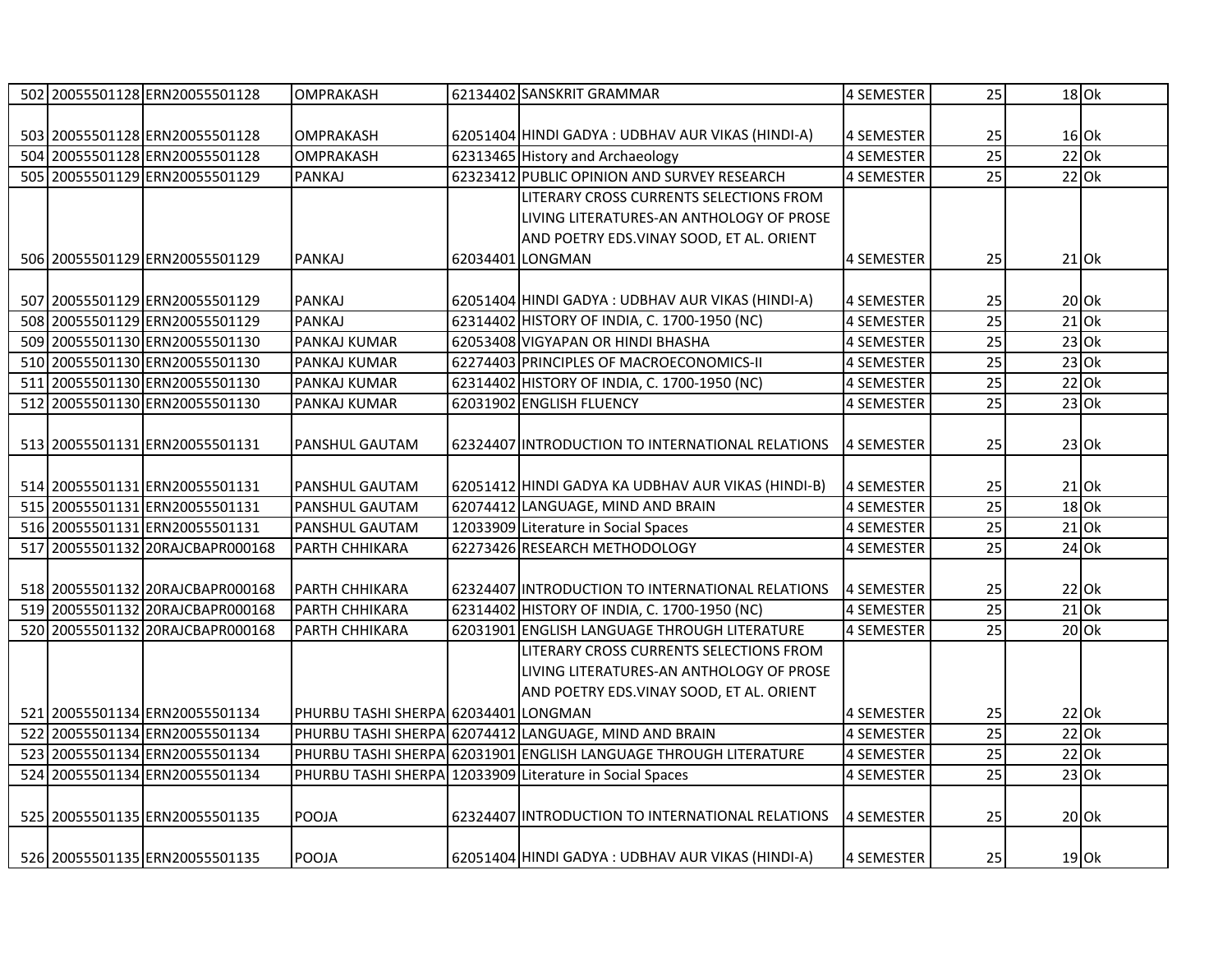|  | 527 20055501135 ERN20055501135   | POOJA                  | 62314402 HISTORY OF INDIA, C. 1700-1950 (NC)       | 4 SEMESTER        | 25              | $21$ Ok |        |
|--|----------------------------------|------------------------|----------------------------------------------------|-------------------|-----------------|---------|--------|
|  | 528 20055501135 ERN20055501135   | POOJA                  | 12033909 Literature in Social Spaces               | <b>4 SEMESTER</b> | $\overline{25}$ | $18$ Ok |        |
|  | 529 20055501136 ERN20055501136   | Poonam                 | 62314402 HISTORY OF INDIA, C. 1700-1950 (NC)       | 4 SEMESTER        | 25              | $21$ Ok |        |
|  | 530 20055501136 ERN20055501136   | Poonam                 | 62323412 PUBLIC OPINION AND SURVEY RESEARCH        | 4 SEMESTER        | 25              | $22$ Ok |        |
|  | 531 20055501136 ERN20055501136   | Poonam                 | 62054408 ANYA GADYA VIDHAYEN                       | 4 SEMESTER        | 25              | $15$ Ok |        |
|  |                                  |                        |                                                    |                   |                 |         |        |
|  | 532 20055501136 ERN20055501136   | Poonam                 | 62051404 HINDI GADYA : UDBHAV AUR VIKAS (HINDI-A)  | 4 SEMESTER        | 25              | 20 Ok   |        |
|  |                                  |                        |                                                    |                   |                 |         |        |
|  | 533 20055501139 20RAJCBAPR000083 | <b>PRANJAL PRADHAN</b> | 62324407 INTRODUCTION TO INTERNATIONAL RELATIONS   | <b>4 SEMESTER</b> | 25              | 20 Ok   |        |
|  | 534 20055501139 20RAJCBAPR000083 | <b>PRANJAL PRADHAN</b> | 62274403 PRINCIPLES OF MACROECONOMICS-II           | 4 SEMESTER        | 25              | $22$ Ok |        |
|  |                                  |                        |                                                    |                   |                 |         |        |
|  | 535 20055501139 20RAJCBAPR000083 | <b>PRANJAL PRADHAN</b> | 62051412 HINDI GADYA KA UDBHAV AUR VIKAS (HINDI-B) | 4 SEMESTER        | 25              | $21$ Ok |        |
|  | 536 20055501139 20RAJCBAPR000083 | <b>PRANJAL PRADHAN</b> | 62313465 History and Archaeology                   | <b>4 SEMESTER</b> | 25              | $24$ Ok |        |
|  | 537 20055501141 ERN20055501141   | PRASHANT TEOTIA        | 62134402 SANSKRIT GRAMMAR                          | 4 SEMESTER        | 25              | $19$ Ok |        |
|  | 538 20055501141 ERN20055501141   | PRASHANT TEOTIA        | 62314402 HISTORY OF INDIA, C. 1700-1950 (NC)       | 4 SEMESTER        | 25              | $19$ Ok |        |
|  | 539 20055501141 ERN20055501141   | PRASHANT TEOTIA        | 62031901 ENGLISH LANGUAGE THROUGH LITERATURE       | 4 SEMESTER        | $\overline{25}$ | $18$ Ok |        |
|  | 540 20055501141 ERN20055501141   | <b>PRASHANT TEOTIA</b> | 12033909 Literature in Social Spaces               | 4 SEMESTER        | 25              | $17$ Ok |        |
|  |                                  |                        |                                                    |                   |                 |         |        |
|  | 541 20055501142 ERN20055501142   | <b>PRAVEEN KUMAR</b>   | 62324407 INTRODUCTION TO INTERNATIONAL RELATIONS   | 4 SEMESTER        | 25              | $20$ Ok |        |
|  | 542 20055501142 ERN20055501142   | <b>PRAVEEN KUMAR</b>   | 62074412 LANGUAGE, MIND AND BRAIN                  | <b>4 SEMESTER</b> | 25              | $10$ Ok |        |
|  | 543 20055501142 ERN20055501142   | <b>PRAVEEN KUMAR</b>   | 62031901 ENGLISH LANGUAGE THROUGH LITERATURE       | <b>4 SEMESTER</b> | 25              |         | $0$ Ok |
|  | 544 20055501142 ERN20055501142   | PRAVEEN KUMAR          | 12033909 Literature in Social Spaces               | <b>4 SEMESTER</b> | 25              | $17$ Ok |        |
|  | 545 20055501144 ERN20055501144   | Preeti                 | 62323412 PUBLIC OPINION AND SURVEY RESEARCH        | <b>4 SEMESTER</b> | 25              | $21$ Ok |        |
|  | 546 20055501144 ERN20055501144   | Preeti                 | 62274403 PRINCIPLES OF MACROECONOMICS-II           | 4 SEMESTER        | 25              | 22 Ok   |        |
|  |                                  |                        |                                                    |                   |                 |         |        |
|  | 547 20055501144 ERN20055501144   | Preeti                 | 62051404 HINDI GADYA : UDBHAV AUR VIKAS (HINDI-A)  | 4 SEMESTER        | 25              | $19$ Ok |        |
|  | 548 20055501144 ERN20055501144   | Preeti                 | 62314402 HISTORY OF INDIA, C. 1700-1950 (NC)       | <b>4 SEMESTER</b> | $\overline{25}$ | $22$ Ok |        |
|  | 549 20055501145 ERN20055501145   | <b>PREETI KUMARI</b>   | 62274403 PRINCIPLES OF MACROECONOMICS-II           | 4 SEMESTER        | $\overline{25}$ | $22$ Ok |        |
|  |                                  |                        |                                                    |                   |                 |         |        |
|  | 550 20055501145 ERN20055501145   | <b>PREETI KUMARI</b>   | 62051404 HINDI GADYA : UDBHAV AUR VIKAS (HINDI-A)  | 4 SEMESTER        | 25              | $15$ Ok |        |
|  | 551 20055501145 ERN20055501145   | <b>PREETI KUMARI</b>   | 62314402 HISTORY OF INDIA, C. 1700-1950 (NC)       | 4 SEMESTER        | 25              | $21$ Ok |        |
|  | 552 20055501145 ERN20055501145   | <b>PREETI KUMARI</b>   | 62313465 History and Archaeology                   | 4 SEMESTER        | $\overline{25}$ | $22$ Ok |        |
|  | 553 20055501146 20RAJCBAPR000121 | <b>PRERNA BHASKAR</b>  | 62274403 PRINCIPLES OF MACROECONOMICS-II           | 4 SEMESTER        | 25              | $21$ Ok |        |
|  |                                  |                        |                                                    |                   |                 |         |        |
|  | 554 20055501146 20RAJCBAPR000121 | <b>PRERNA BHASKAR</b>  | 62051412 HINDI GADYA KA UDBHAV AUR VIKAS (HINDI-B) | 4 SEMESTER        | 25              | $22$ Ok |        |
|  | 555 20055501146 20RAJCBAPR000121 | <b>PRERNA BHASKAR</b>  | 62314402 HISTORY OF INDIA, C. 1700-1950 (NC)       | <b>4 SEMESTER</b> | 25              | $22$ Ok |        |
|  | 556 20055501146 20RAJCBAPR000121 | PRERNA BHASKAR         | 12033909 Literature in Social Spaces               | 4 SEMESTER        | 25              | $20$ Ok |        |
|  | 557 20055501147 20RAJCBAPR000167 | <b>PRINCE</b>          | 62323412 PUBLIC OPINION AND SURVEY RESEARCH        | 4 SEMESTER        | 25              | $21$ Ok |        |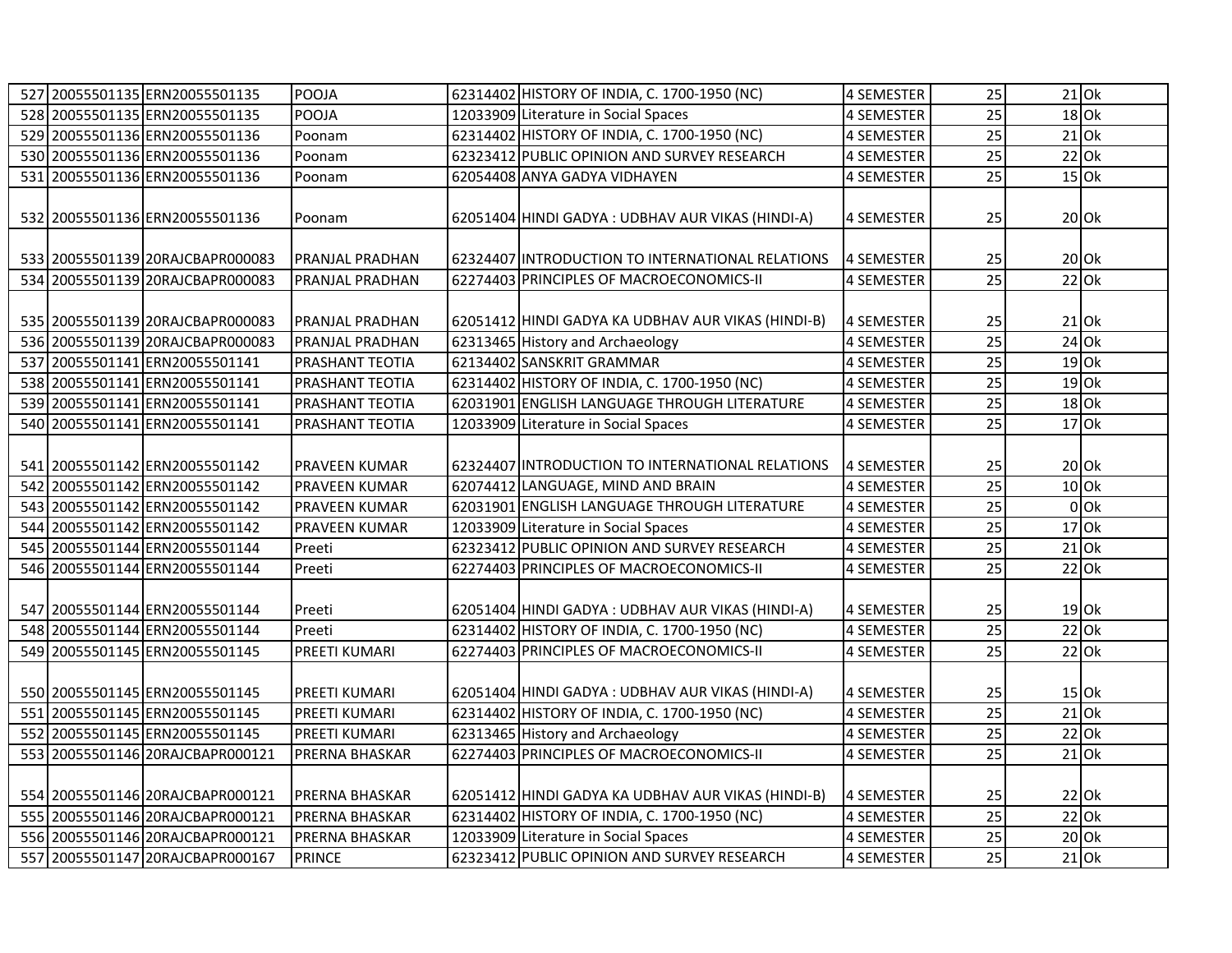|     | 558 20055501147 20RAJCBAPR000167 | <b>PRINCE</b>         |                   | 62324407 INTRODUCTION TO INTERNATIONAL RELATIONS   | 4 SEMESTER        | 25              | $22$ Ok |
|-----|----------------------------------|-----------------------|-------------------|----------------------------------------------------|-------------------|-----------------|---------|
|     | 559 20055501147 20RAJCBAPR000167 | <b>PRINCE</b>         |                   | 62314402 HISTORY OF INDIA, C. 1700-1950 (NC)       | 4 SEMESTER        | $\overline{25}$ | $22$ Ok |
|     | 560 20055501147 20RAJCBAPR000167 | <b>PRINCE</b>         |                   | 62031903 English Proficiency (English-C)           | 4 SEMESTER        | 25              | $21$ Ok |
|     | 561 20055501148 ERN20055501148   | Prince gahlot         |                   | 62134402 SANSKRIT GRAMMAR                          | 4 SEMESTER        | $\overline{25}$ | $19$ Ok |
|     |                                  |                       |                   |                                                    |                   |                 |         |
|     | 562 20055501148 ERN20055501148   | Prince gahlot         |                   | 62051412 HINDI GADYA KA UDBHAV AUR VIKAS (HINDI-B) | 4 SEMESTER        | 25              | $22$ Ok |
|     | 563 20055501148 ERN20055501148   | Prince gahlot         |                   | 62314402 HISTORY OF INDIA, C. 1700-1950 (NC)       | 4 SEMESTER        | 25              | $19$ Ok |
|     | 564 20055501148 ERN20055501148   | Prince gahlot         |                   | 62323412 PUBLIC OPINION AND SURVEY RESEARCH        | 4 SEMESTER        | 25              | $20$ Ok |
|     | 565 20055501150 ERN20055501150   | PRIYANKA              |                   | 62274403 PRINCIPLES OF MACROECONOMICS-II           | 4 SEMESTER        | 25              | $23$ Ok |
|     |                                  |                       |                   |                                                    |                   |                 |         |
|     | 566 20055501150 ERN20055501150   | PRIYANKA              |                   | 62051412 HINDI GADYA KA UDBHAV AUR VIKAS (HINDI-B) | 4 SEMESTER        | 25              | $23$ Ok |
|     | 567 20055501150 ERN20055501150   | PRIYANKA              |                   | 62314402 HISTORY OF INDIA, C. 1700-1950 (NC)       | 4 SEMESTER        | 25              | $22$ Ok |
|     | 568 20055501150 ERN20055501150   | PRIYANKA              |                   | 12033909 Literature in Social Spaces               | 4 SEMESTER        | $\overline{25}$ | $20$ Ok |
|     |                                  |                       |                   |                                                    |                   |                 |         |
|     | 569 20055501151 ERN20055501151   | PRIYANKA              |                   | 62324407 INTRODUCTION TO INTERNATIONAL RELATIONS   | 4 SEMESTER        | 25              | $21$ Ok |
|     | 570 20055501151 ERN20055501151   | PRIYANKA              |                   | 62274403 PRINCIPLES OF MACROECONOMICS-II           | <b>4 SEMESTER</b> | 25              | $22$ Ok |
|     |                                  |                       |                   |                                                    |                   |                 |         |
|     | 571 20055501151 ERN20055501151   | PRIYANKA              |                   | 62051404 HINDI GADYA : UDBHAV AUR VIKAS (HINDI-A)  | 4 SEMESTER        | 25              | $20$ Ok |
|     | 572 20055501151 ERN20055501151   | PRIYANKA              |                   | 12033909 Literature in Social Spaces               | 4 SEMESTER        | 25              | $20$ Ok |
| 573 | 20055501152 20RAJCBAPR000260     | PRIYANSHI KAUR        |                   | 62274403 PRINCIPLES OF MACROECONOMICS-II           | <b>4 SEMESTER</b> | 25              | $21$ Ok |
| 574 | 20055501152 20RAJCBAPR000260     | PRIYANSHI KAUR        |                   | 62031901 ENGLISH LANGUAGE THROUGH LITERATURE       | 4 SEMESTER        | $\overline{25}$ | $0$ Ok  |
|     | 575 20055501152 20RAJCBAPR000260 | PRIYANSHI KAUR        | 62354443 ANALYSIS |                                                    | 4 SEMESTER        | 25              | $16$ Ok |
|     | 576 20055501152 20RAJCBAPR000260 | PRIYANSHI KAUR        |                   | 12033909 Literature in Social Spaces               | <b>4 SEMESTER</b> | 25              | $20$ Ok |
|     |                                  |                       |                   |                                                    |                   |                 |         |
|     | 577 20055501153 ERN20055501153   | PULKIT SHARMA         |                   | 62324407 INTRODUCTION TO INTERNATIONAL RELATIONS   | 4 SEMESTER        | 25              | $22$ Ok |
|     |                                  |                       |                   |                                                    |                   |                 |         |
|     | 578 20055501153 ERN20055501153   | PULKIT SHARMA         |                   | 62051412 HINDI GADYA KA UDBHAV AUR VIKAS (HINDI-B) | 4 SEMESTER        | 25              | $21$ Ok |
|     | 579 20055501153 ERN20055501153   | PULKIT SHARMA         |                   | 62074412 LANGUAGE, MIND AND BRAIN                  | 4 SEMESTER        | 25              | $13$ Ok |
|     | 580 20055501153 ERN20055501153   | PULKIT SHARMA         |                   | 12033909 Literature in Social Spaces               | <b>4 SEMESTER</b> | 25              | $19$ Ok |
|     | 581 20055501154 ERN20055501154   | PUSHPENDRA            |                   | 62273426 RESEARCH METHODOLOGY                      | 4 SEMESTER        | 25              | $21$ Ok |
|     | 582 20055501154 ERN20055501154   | PUSHPENDRA            |                   | 62274403 PRINCIPLES OF MACROECONOMICS-II           | 4 SEMESTER        | 25              | $21$ Ok |
|     | 583 20055501154 ERN20055501154   | PUSHPENDRA            |                   | 62314402 HISTORY OF INDIA, C. 1700-1950 (NC)       | 4 SEMESTER        | $\overline{25}$ | $22$ Ok |
| 584 | 20055501154 ERN20055501154       | PUSHPENDRA            |                   | 62031901 ENGLISH LANGUAGE THROUGH LITERATURE       | 4 SEMESTER        | $\overline{25}$ | $18$ Ok |
|     |                                  |                       |                   | LITERARY CROSS CURRENTS SELECTIONS FROM            |                   |                 |         |
|     |                                  |                       |                   | LIVING LITERATURES-AN ANTHOLOGY OF PROSE           |                   |                 |         |
|     |                                  |                       |                   | AND POETRY EDS. VINAY SOOD, ET AL. ORIENT          |                   |                 |         |
|     | 585 20055501155 ERN20055501155   | <b>RAHUL BENDRESH</b> |                   | 62034401 LONGMAN                                   | 4 SEMESTER        | 25              | $20$ Ok |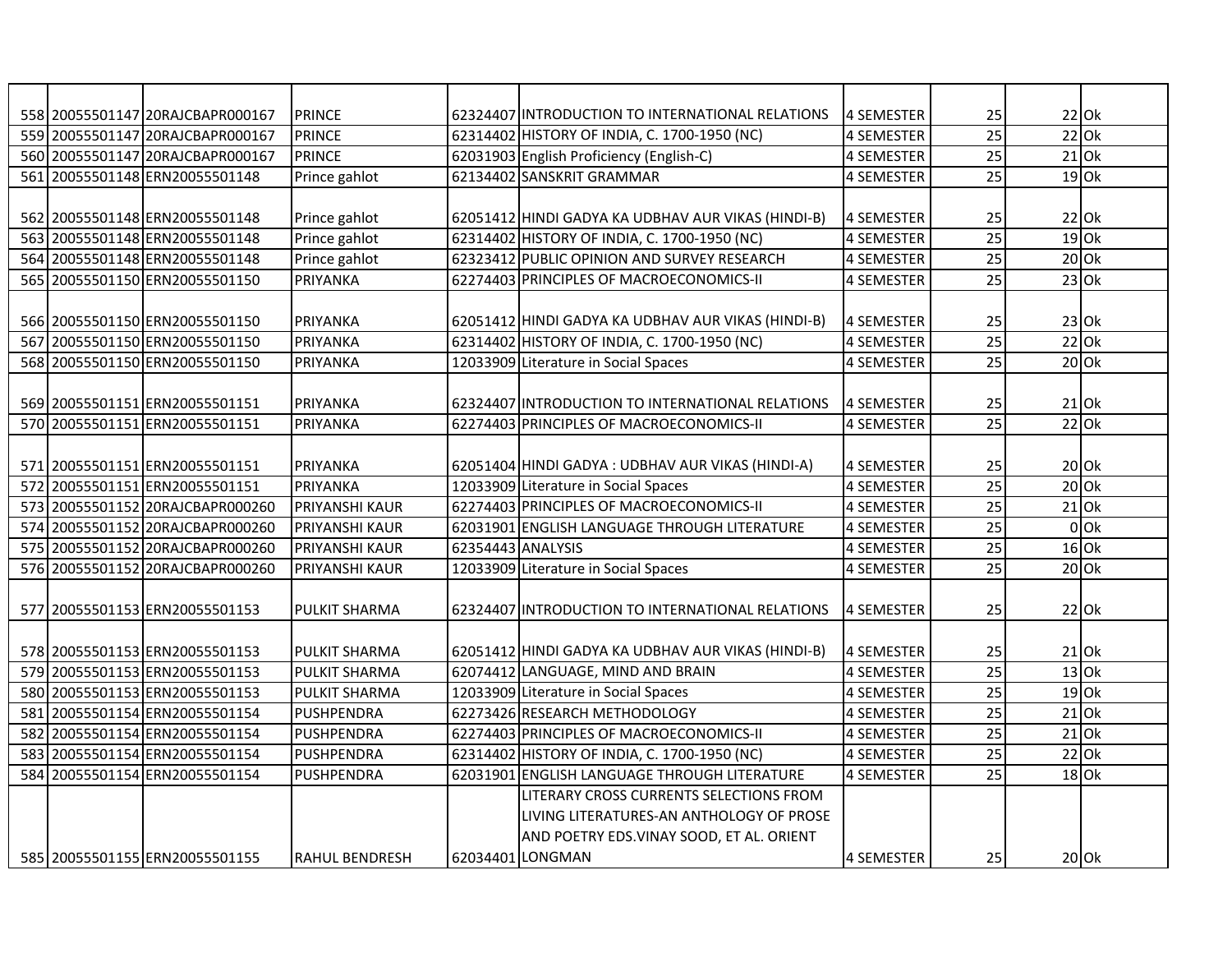|     | 586 20055501155 ERN20055501155   | <b>RAHUL BENDRESH</b> | 62074412 LANGUAGE, MIND AND BRAIN                  | 4 SEMESTER        | 25              |         | $22$ Ok           |
|-----|----------------------------------|-----------------------|----------------------------------------------------|-------------------|-----------------|---------|-------------------|
|     | 587 20055501155 ERN20055501155   | <b>RAHUL BENDRESH</b> | 62031901 ENGLISH LANGUAGE THROUGH LITERATURE       | <b>4 SEMESTER</b> | $\overline{25}$ |         | $22$ Ok           |
|     | 588 20055501155 ERN20055501155   | RAHUL BENDRESH        | 12033909 Literature in Social Spaces               | <b>4 SEMESTER</b> | $\overline{25}$ |         | $17$ Ok           |
|     |                                  |                       |                                                    |                   |                 |         |                   |
|     | 589 20055501156 ERN20055501156   | <b>RAHUL RAWAT</b>    | 62324407 INTRODUCTION TO INTERNATIONAL RELATIONS   | 4 SEMESTER        | 25              |         | $22$ Ok           |
|     | 590 20055501156 ERN20055501156   | <b>RAHUL RAWAT</b>    | 62074412 LANGUAGE, MIND AND BRAIN                  | 4 SEMESTER        | $\overline{25}$ |         | $10$ Ok           |
|     | 591 20055501156 ERN20055501156   | <b>RAHUL RAWAT</b>    | 62031901 ENGLISH LANGUAGE THROUGH LITERATURE       | 4 SEMESTER        | 25              |         | $19$ Ok           |
|     | 592 20055501156 ERN20055501156   | <b>RAHUL RAWAT</b>    | 12033909 Literature in Social Spaces               | 4 SEMESTER        | 25              |         | $20$ Ok           |
|     | 593 20055501157 ERN20055501157   | <b>RAJA</b>           | 62323412 PUBLIC OPINION AND SURVEY RESEARCH        | 4 SEMESTER        | 25              |         | 21 O <sub>k</sub> |
|     | 594 20055501157 ERN20055501157   | <b>RAJA</b>           | 62134402 SANSKRIT GRAMMAR                          | 4 SEMESTER        | 25              |         | $19$ Ok           |
|     |                                  |                       |                                                    |                   |                 |         |                   |
|     | 595 20055501157 ERN20055501157   | <b>RAJA</b>           | 62051404 HINDI GADYA : UDBHAV AUR VIKAS (HINDI-A)  | 4 SEMESTER        | 25              | 18 Ok   |                   |
|     | 596 20055501157 ERN20055501157   | RAJA                  | 62314402 HISTORY OF INDIA, C. 1700-1950 (NC)       | <b>4 SEMESTER</b> | 25              |         | $22$ Ok           |
|     | 597 20055501158 ERN20055501158   | <b>RAJAT CHAUHAN</b>  | 62323412 PUBLIC OPINION AND SURVEY RESEARCH        | 4 SEMESTER        | 25              |         | $23$ Ok           |
|     |                                  |                       |                                                    |                   |                 |         |                   |
|     | 598 20055501158 ERN20055501158   | <b>RAJAT CHAUHAN</b>  | 62324407 INTRODUCTION TO INTERNATIONAL RELATIONS   | 4 SEMESTER        | 25              |         | $22$ Ok           |
|     | 599 20055501158 ERN20055501158   | RAJAT CHAUHAN         | 62314402 HISTORY OF INDIA, C. 1700-1950 (NC)       | <b>4 SEMESTER</b> | $\overline{25}$ |         | $22$ Ok           |
|     | 600 20055501158 ERN20055501158   | <b>RAJAT CHAUHAN</b>  | 62031901 ENGLISH LANGUAGE THROUGH LITERATURE       | <b>4 SEMESTER</b> | 25              |         | $19$ Ok           |
|     |                                  |                       | LITERARY CROSS CURRENTS SELECTIONS FROM            |                   |                 |         |                   |
|     |                                  |                       | LIVING LITERATURES-AN ANTHOLOGY OF PROSE           |                   |                 |         |                   |
|     |                                  |                       | AND POETRY EDS.VINAY SOOD, ET AL. ORIENT           |                   |                 |         |                   |
|     | 601 20055501159 ERN20055501159   | <b>RASHI</b>          | 62034401 LONGMAN                                   | <b>4 SEMESTER</b> | 25              | 21 Ok   |                   |
|     |                                  |                       |                                                    |                   |                 |         |                   |
|     | 602 20055501159 ERN20055501159   | <b>RASHI</b>          | 62051412 HINDI GADYA KA UDBHAV AUR VIKAS (HINDI-B) | 4 SEMESTER        | 25              | $22$ Ok |                   |
|     | 603 20055501159 ERN20055501159   | <b>RASHI</b>          | 62074412 LANGUAGE, MIND AND BRAIN                  | 4 SEMESTER        | 25              |         | $15$ Ok           |
|     | 604 20055501159 ERN20055501159   | <b>RASHI</b>          | 12033909 Literature in Social Spaces               | 4 SEMESTER        | $\overline{25}$ |         | $19$ Ok           |
|     | 605 20055501160 ERN20055501160   | Ravi ghangas          | 62323412 PUBLIC OPINION AND SURVEY RESEARCH        | 4 SEMESTER        | $\overline{25}$ | 20 Ok   |                   |
|     |                                  |                       |                                                    |                   |                 |         |                   |
|     | 606 20055501160 ERN20055501160   | Ravi ghangas          | 62324407 INTRODUCTION TO INTERNATIONAL RELATIONS   | 4 SEMESTER        | 25              |         | $20$ Ok           |
| 607 | 20055501160 ERN20055501160       | Ravi ghangas          | 62314402 HISTORY OF INDIA, C. 1700-1950 (NC)       | 4 SEMESTER        | $\overline{25}$ |         | $21$ Ok           |
|     | 608 20055501160 ERN20055501160   | Ravi ghangas          | 62031901 ENGLISH LANGUAGE THROUGH LITERATURE       | 4 SEMESTER        | 25              |         | $18$ Ok           |
|     | 609 20055501161 ERN20055501161   | RIGZIN LANDOL         | 62031902 ENGLISH FLUENCY                           | 4 SEMESTER        | $\overline{25}$ |         | $24$ Ok           |
|     |                                  |                       |                                                    |                   |                 |         |                   |
|     | 610 20055501161 ERN20055501161   | RIGZIN LANDOL         | 62324407 IINTRODUCTION TO INTERNATIONAL RELATIONS  | 4 SEMESTER        | 25              |         | $23$ Ok           |
|     | 611 20055501161 ERN20055501161   | <b>RIGZIN LANDOL</b>  | 62274403 PRINCIPLES OF MACROECONOMICS-II           | 4 SEMESTER        | 25              |         | $23$ Ok           |
|     | 612 20055501161 ERN20055501161   | <b>RIGZIN LANDOL</b>  | 12033909 Literature in Social Spaces               | <b>4 SEMESTER</b> | 25              |         | $20$ Ok           |
|     |                                  |                       |                                                    |                   |                 |         |                   |
|     | 613 20055501162 20RAJCBAPR000120 | <b>RISHABH SINGH</b>  | 62324407 INTRODUCTION TO INTERNATIONAL RELATIONS   | 4 SEMESTER        | 25              | 20 Ok   |                   |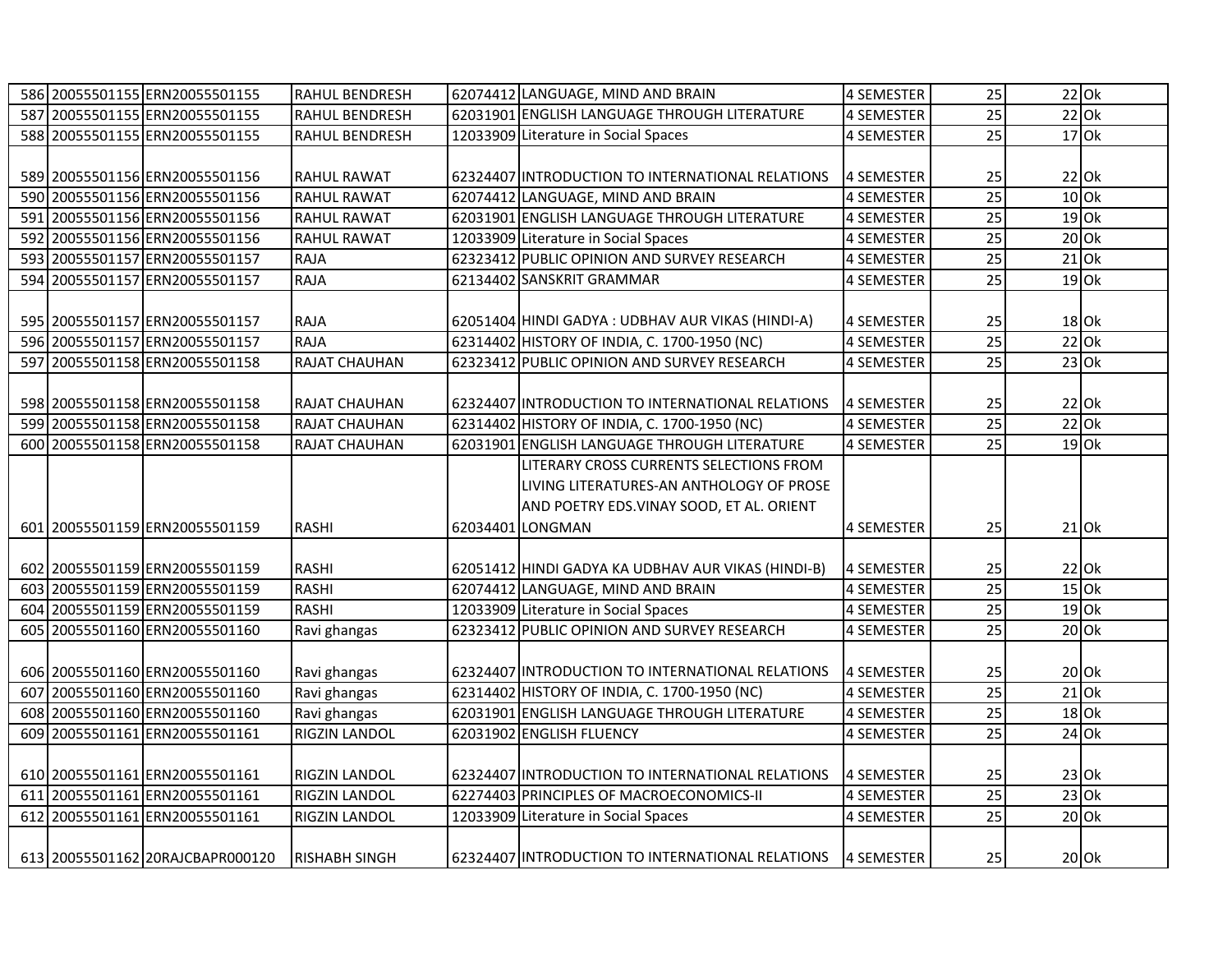|     | 614 20055501162 20RAJCBAPR000120 | <b>RISHABH SINGH</b> | 62274403 PRINCIPLES OF MACROECONOMICS-II          | 4 SEMESTER        | 25              | $22$ Ok               |
|-----|----------------------------------|----------------------|---------------------------------------------------|-------------------|-----------------|-----------------------|
|     |                                  |                      |                                                   |                   |                 |                       |
|     | 615 20055501162 20RAJCBAPR000120 | <b>RISHABH SINGH</b> | 62051404 HINDI GADYA : UDBHAV AUR VIKAS (HINDI-A) | 4 SEMESTER        | 25              | $20$ Ok               |
|     | 616 20055501162 20RAJCBAPR000120 | <b>RISHABH SINGH</b> | 62323412 PUBLIC OPINION AND SURVEY RESEARCH       | 4 SEMESTER        | 25              | $19$ Ok               |
|     |                                  |                      |                                                   |                   |                 |                       |
|     | 617 20055501163 ERN20055501163   | <b>RITU KAUSHIK</b>  | 62324407 INTRODUCTION TO INTERNATIONAL RELATIONS  | 4 SEMESTER        | 25              | 22 Ok                 |
|     | 618 20055501163 ERN20055501163   | <b>RITU KAUSHIK</b>  | 62274403 PRINCIPLES OF MACROECONOMICS-II          | 4 SEMESTER        | $\overline{25}$ | $21$ Ok               |
|     | 619 20055501163 ERN20055501163   | <b>RITU KAUSHIK</b>  | 62031901 ENGLISH LANGUAGE THROUGH LITERATURE      | 4 SEMESTER        | 25              | $18$ O $\overline{k}$ |
|     | 620 20055501163 ERN20055501163   | <b>RITU KAUSHIK</b>  | 62313465 History and Archaeology                  | 4 SEMESTER        | 25              | $22$ Ok               |
|     | 621 20055501164 ERN20055501164   | <b>RIYA MEHRA</b>    | 62323412 PUBLIC OPINION AND SURVEY RESEARCH       | <b>4 SEMESTER</b> | 25              | $23$ Ok               |
|     |                                  |                      |                                                   |                   |                 |                       |
|     | 622 20055501164 ERN20055501164   | <b>RIYA MEHRA</b>    | 62324407 INTRODUCTION TO INTERNATIONAL RELATIONS  | 4 SEMESTER        | 25              | 22 Ok                 |
|     | 623 20055501164 ERN20055501164   | <b>RIYA MEHRA</b>    | 62314402 HISTORY OF INDIA, C. 1700-1950 (NC)      | 4 SEMESTER        | 25              | $23$ Ok               |
|     | 624 20055501164 ERN20055501164   | <b>RIYA MEHRA</b>    | 62031901 ENGLISH LANGUAGE THROUGH LITERATURE      | <b>4 SEMESTER</b> | 25              | $18$ Ok               |
|     |                                  |                      |                                                   |                   |                 |                       |
|     | 625 20055501165 ERN20055501165   | <b>RIYA SHARMA</b>   | 62324407 INTRODUCTION TO INTERNATIONAL RELATIONS  | 4 SEMESTER        | 25              | $22$ Ok               |
|     | 626 20055501165 ERN20055501165   | <b>RIYA SHARMA</b>   | 62314402 HISTORY OF INDIA, C. 1700-1950 (NC)      | 4 SEMESTER        | $\overline{25}$ | $21$ Ok               |
| 627 | 20055501165 ERN20055501165       | <b>RIYA SHARMA</b>   | 62031901 ENGLISH LANGUAGE THROUGH LITERATURE      | 4 SEMESTER        | 25              | $19$ Ok               |
|     | 628 20055501165 ERN20055501165   | <b>RIYA SHARMA</b>   | 12033909 Literature in Social Spaces              | <b>4 SEMESTER</b> | 25              | $19$ Ok               |
|     | 629 20055501167 ERN20055501167   | <b>ROHIT</b>         | 62273426 RESEARCH METHODOLOGY                     | <b>4 SEMESTER</b> | 25              | $21$ Ok               |
|     | 630 20055501167 ERN20055501167   | <b>ROHIT</b>         | 62134402 SANSKRIT GRAMMAR                         | 4 SEMESTER        | 25              | $20$ Ok               |
|     | 631 20055501167 ERN20055501167   | <b>ROHIT</b>         | 62314402 HISTORY OF INDIA, C. 1700-1950 (NC)      | 4 SEMESTER        | $\overline{25}$ | $20$ Ok               |
|     |                                  |                      |                                                   |                   |                 |                       |
|     | 632 20055501167 ERN20055501167   | <b>ROHIT</b>         | 62051404 HINDI GADYA : UDBHAV AUR VIKAS (HINDI-A) | 4 SEMESTER        | 25              | 16 Ok                 |
|     | 633 20055501168 ERN20055501168   | <b>ROHIT</b>         | 62134402 SANSKRIT GRAMMAR                         | <b>4 SEMESTER</b> | 25              | $20$ Ok               |
|     | 634 20055501168 ERN20055501168   | <b>ROHIT</b>         | 62314402 HISTORY OF INDIA, C. 1700-1950 (NC)      | 4 SEMESTER        | 25              | $21$ Ok               |
|     | 635 20055501168 ERN20055501168   | <b>ROHIT</b>         | 62031901 ENGLISH LANGUAGE THROUGH LITERATURE      | <b>4 SEMESTER</b> | $\overline{25}$ | $17$ Ok               |
|     | 636 20055501168 ERN20055501168   | <b>ROHIT</b>         | 12033909 Literature in Social Spaces              | <b>4 SEMESTER</b> | $\overline{25}$ | 17 Ok                 |
|     |                                  |                      |                                                   |                   |                 |                       |
|     | 637 20055501169 ERN20055501169   | <b>ROHIT</b>         | 62324407 INTRODUCTION TO INTERNATIONAL RELATIONS  | <b>4 SEMESTER</b> | 25              | 20 Ok                 |
|     |                                  |                      |                                                   |                   |                 |                       |
|     | 638 20055501169 ERN20055501169   | <b>ROHIT</b>         | 62051404 HINDI GADYA : UDBHAV AUR VIKAS (HINDI-A) | <b>4 SEMESTER</b> | 25              | 19 Ok                 |
|     | 639 20055501169 ERN20055501169   | <b>ROHIT</b>         | 62314402 HISTORY OF INDIA, C. 1700-1950 (NC)      | <b>4 SEMESTER</b> | 25              | $20$ Ok               |
|     | 640 20055501169 ERN20055501169   | <b>ROHIT</b>         | 62313465 History and Archaeology                  | <b>4 SEMESTER</b> | $\overline{25}$ | $22$ Ok               |
| 641 | 20055501171 ERN20055501171       | Roshan               | 62323412 PUBLIC OPINION AND SURVEY RESEARCH       | <b>4 SEMESTER</b> | $\overline{25}$ | $20$ Ok               |
|     |                                  |                      |                                                   |                   |                 |                       |
|     | 642 20055501171 ERN20055501171   | Roshan               | 62324407 INTRODUCTION TO INTERNATIONAL RELATIONS  | 4 SEMESTER        | 25              | $21$ Ok               |
|     | 643 20055501171 ERN20055501171   | Roshan               | 62054408 ANYA GADYA VIDHAYEN                      | 4 SEMESTER        | 25              | $17$ Ok               |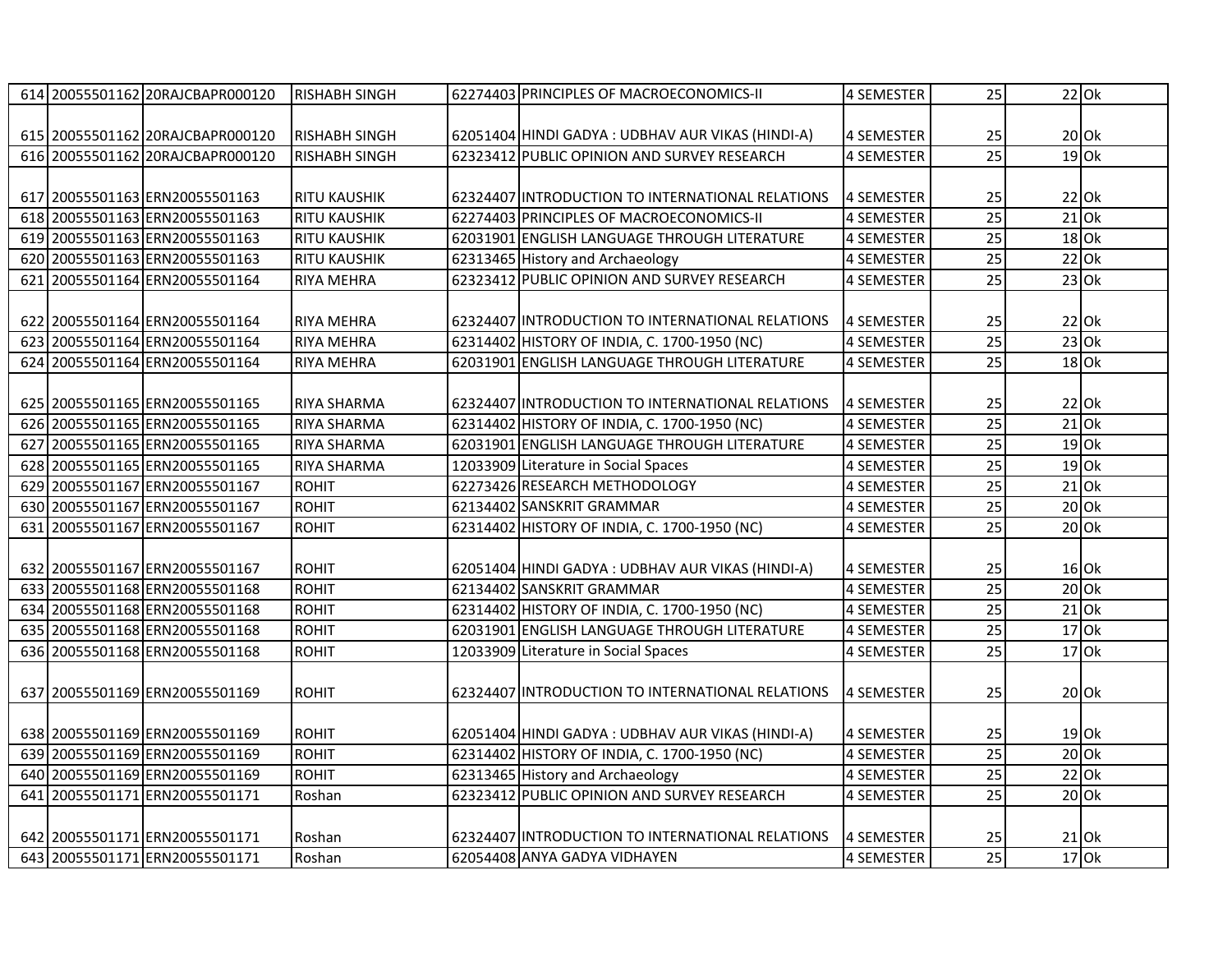|      | 644 20055501171 ERN20055501171   | Roshan              |                | 62031901 ENGLISH LANGUAGE THROUGH LITERATURE      | 4 SEMESTER        | 25              |         | $17$ Ok |
|------|----------------------------------|---------------------|----------------|---------------------------------------------------|-------------------|-----------------|---------|---------|
|      |                                  |                     |                |                                                   |                   |                 |         |         |
|      | 645 20055501172 ERN20055501172   | <b>ROSHAN KUMAR</b> |                | 62051404 HINDI GADYA : UDBHAV AUR VIKAS (HINDI-A) | 4 SEMESTER        | 25              |         | $19$ Ok |
|      | 646 20055501172 ERN20055501172   | <b>ROSHAN KUMAR</b> |                | 62054408 ANYA GADYA VIDHAYEN                      | <b>4 SEMESTER</b> | 25              | $16$ Ok |         |
|      |                                  |                     |                |                                                   |                   |                 |         |         |
|      | 647 20055501172 ERN20055501172   | <b>ROSHAN KUMAR</b> |                | 62324407 INTRODUCTION TO INTERNATIONAL RELATIONS  | <b>4 SEMESTER</b> | 25              |         | $21$ Ok |
|      | 648 20055501172 ERN20055501172   | <b>ROSHAN KUMAR</b> |                | 62323449 LEGISLATIVE SUPPORT                      | <b>4 SEMESTER</b> | $\overline{25}$ |         | $19$ Ok |
|      |                                  |                     |                |                                                   |                   |                 |         |         |
|      | 649 20055501173 ERN20055501173   | Roshan Ram          |                | 62324407 INTRODUCTION TO INTERNATIONAL RELATIONS  | 4 SEMESTER        | 25              | 20 Ok   |         |
|      |                                  |                     |                | INVESTING IN STOCK MARKETS (ONLY FOR B.A          |                   |                 |         |         |
|      | 650 20055501173 ERN20055501173   | Roshan Ram          | 62413425 PROG) |                                                   | 4 SEMESTER        | 25              |         | $0$ Ok  |
|      | 651 20055501173 ERN20055501173   | Roshan Ram          |                | 62054408 ANYA GADYA VIDHAYEN                      | <b>4 SEMESTER</b> | 25              | $15$ Ok |         |
|      | 652 20055501173 ERN20055501173   | Roshan Ram          |                | 62031901 ENGLISH LANGUAGE THROUGH LITERATURE      | 4 SEMESTER        | 25              |         | $0$ Ok  |
|      |                                  |                     |                |                                                   |                   |                 |         |         |
|      | 653 20055501174 20RAJCBAPR000205 | <b>ROSHNI</b>       |                | 62324407 INTRODUCTION TO INTERNATIONAL RELATIONS  | 4 SEMESTER        | 25              |         | $22$ Ok |
| 6541 | 20055501174 20RAJCBAPR000205     | <b>ROSHNI</b>       |                | 62054408 ANYA GADYA VIDHAYEN                      | 4 SEMESTER        | 25              |         | $18$ Ok |
|      | 655 20055501174 20RAJCBAPR000205 | <b>ROSHNI</b>       |                | 12033909 Literature in Social Spaces              | 4 SEMESTER        | 25              |         | $22$ Ok |
|      | 656 20055501174 20RAJCBAPR000205 | <b>ROSHNI</b>       |                | 62031902 ENGLISH FLUENCY                          | 4 SEMESTER        | 25              |         | $24$ Ok |
|      | 657 20055501175 ERN20055501175   | <b>RUKSANA</b>      |                | 62323412 PUBLIC OPINION AND SURVEY RESEARCH       | 4 SEMESTER        | 25              |         | $20$ Ok |
|      |                                  |                     |                |                                                   |                   |                 |         |         |
|      | 658 20055501175 ERN20055501175   | <b>RUKSANA</b>      |                | 62324407 INTRODUCTION TO INTERNATIONAL RELATIONS  | 4 SEMESTER        | 25              |         | $21$ Ok |
|      | 659 20055501175 ERN20055501175   | <b>RUKSANA</b>      |                | 62314402 HISTORY OF INDIA, C. 1700-1950 (NC)      | 4 SEMESTER        | 25              |         | $21$ Ok |
|      | 660 20055501175 ERN20055501175   | <b>RUKSANA</b>      |                | 62031901 ENGLISH LANGUAGE THROUGH LITERATURE      | 4 SEMESTER        | 25              | $16$ Ok |         |
|      | 661 20055501176 ERN20055501176   | <b>SACHIN KUMAR</b> |                | 62323412 PUBLIC OPINION AND SURVEY RESEARCH       | 4 SEMESTER        | 25              | $20$ Ok |         |
| 662  | 20055501176 ERN20055501176       | SACHIN KUMAR        |                | 62054408 ANYA GADYA VIDHAYEN                      | 4 SEMESTER        | 25              | $15$ Ok |         |
|      |                                  |                     |                |                                                   |                   |                 |         |         |
|      | 663 20055501176 ERN20055501176   | <b>SACHIN KUMAR</b> |                | 62051404 HINDI GADYA : UDBHAV AUR VIKAS (HINDI-A) | 4 SEMESTER        | 25              |         | $20$ Ok |
|      | 664 20055501176 ERN20055501176   | <b>SACHIN KUMAR</b> |                | 62314402 HISTORY OF INDIA, C. 1700-1950 (NC)      | 4 SEMESTER        | $\overline{25}$ | $23$ Ok |         |
|      | 665 20055501177 ERN20055501177   | <b>SACHIN KUMAR</b> |                | 62323412 PUBLIC OPINION AND SURVEY RESEARCH       | 4 SEMESTER        | $\overline{25}$ | $20$ Ok |         |
|      |                                  |                     |                |                                                   |                   |                 |         |         |
|      | 666 20055501177 ERN20055501177   | SACHIN KUMAR        |                | 62324407 INTRODUCTION TO INTERNATIONAL RELATIONS  | 4 SEMESTER        | 25              |         | $21$ Ok |
|      | 667 20055501177 ERN20055501177   | <b>SACHIN KUMAR</b> |                | 62274403 PRINCIPLES OF MACROECONOMICS-II          | 4 SEMESTER        | $\overline{25}$ | $23$ Ok |         |
|      | 668 20055501177 ERN20055501177   | <b>SACHIN KUMAR</b> |                | 62031901 ENGLISH LANGUAGE THROUGH LITERATURE      | 4 SEMESTER        | 25              | $16$ Ok |         |
|      | 669 20055501178 ERN20055501178   | <b>SAGAR</b>        |                | 62323412 PUBLIC OPINION AND SURVEY RESEARCH       | <b>4 SEMESTER</b> | $\overline{25}$ | $19$ Ok |         |
|      | 670 20055501178 ERN20055501178   | <b>SAGAR</b>        |                | 62274403 PRINCIPLES OF MACROECONOMICS-II          | 4 SEMESTER        | $\overline{25}$ | $22$ Ok |         |
|      |                                  |                     |                |                                                   |                   |                 |         |         |
|      | 671 20055501178 ERN20055501178   | SAGAR               |                | 62051404 HINDI GADYA : UDBHAV AUR VIKAS (HINDI-A) | 4 SEMESTER        | 25              |         | $18$ Ok |
|      | 672 20055501178 ERN20055501178   | <b>SAGAR</b>        |                | 62314402 HISTORY OF INDIA, C. 1700-1950 (NC)      | 4 SEMESTER        | 25              |         | $21$ Ok |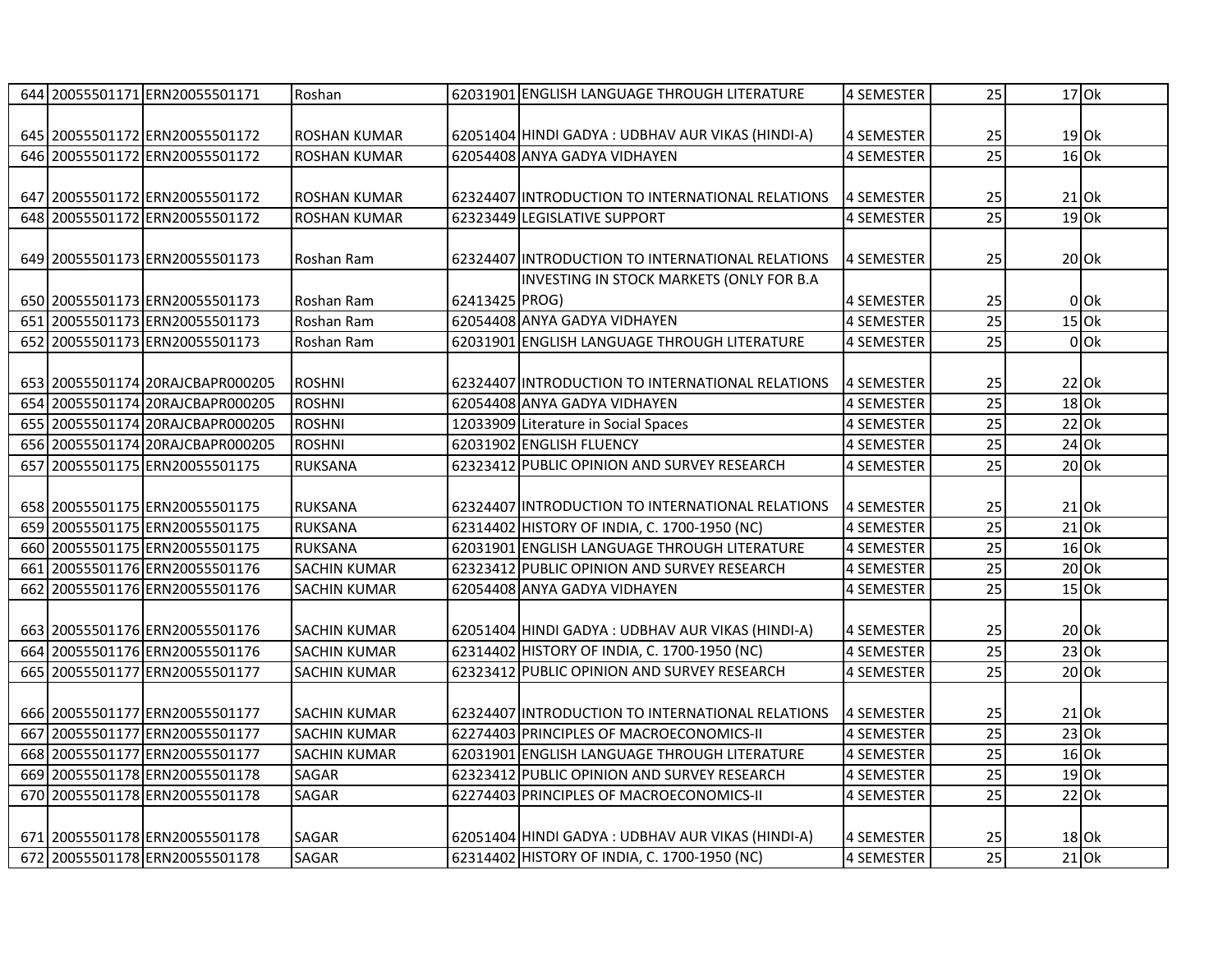|     | 673 20055501180 ERN20055501180 | SAHIL CHUGH          |                   | 62274403 PRINCIPLES OF MACROECONOMICS-II          | 4 SEMESTER        | 25              | $22$ Ok               |
|-----|--------------------------------|----------------------|-------------------|---------------------------------------------------|-------------------|-----------------|-----------------------|
|     | 674 20055501180 ERN20055501180 | SAHIL CHUGH          |                   | 62031901 ENGLISH LANGUAGE THROUGH LITERATURE      | 4 SEMESTER        | $\overline{25}$ | $17$ Ok               |
|     | 675 20055501180 ERN20055501180 | SAHIL CHUGH          |                   | 12033909 Literature in Social Spaces              | 4 SEMESTER        | 25              | $17$ Ok               |
|     | 676 20055501180 ERN20055501180 | <b>SAHIL CHUGH</b>   | 62354443 ANALYSIS |                                                   | <b>4 SEMESTER</b> | 25              | $16$ O $\overline{k}$ |
|     |                                |                      |                   |                                                   |                   |                 |                       |
|     | 677 20055501181 ERN20055501181 | <b>SAHIL RAI</b>     |                   | 62324407 INTRODUCTION TO INTERNATIONAL RELATIONS  | 4 SEMESTER        | 25              | 20 Ok                 |
|     | 678 20055501181 ERN20055501181 | <b>SAHIL RAI</b>     |                   | 62273426 RESEARCH METHODOLOGY                     | 4 SEMESTER        | $\overline{25}$ | $0$ Ok                |
|     | 679 20055501181 ERN20055501181 | <b>SAHIL RAI</b>     |                   | 62134402 SANSKRIT GRAMMAR                         | 4 SEMESTER        | 25              | $20$ Ok               |
|     |                                |                      |                   |                                                   |                   |                 |                       |
|     | 680 20055501181 ERN20055501181 | <b>SAHIL RAI</b>     |                   | 62051404 HINDI GADYA : UDBHAV AUR VIKAS (HINDI-A) | 4 SEMESTER        | 25              | 11 Ok                 |
|     | 681 20055501182 ERN20055501182 | <b>SAHIL ROY</b>     |                   | 62323412 PUBLIC OPINION AND SURVEY RESEARCH       | 4 SEMESTER        | 25              | $19$ Ok               |
|     |                                |                      |                   |                                                   |                   |                 |                       |
|     | 682 20055501182 ERN20055501182 | <b>SAHIL ROY</b>     |                   | 62324407 INTRODUCTION TO INTERNATIONAL RELATIONS  | 4 SEMESTER        | 25              | 20 Ok                 |
|     | 683 20055501182 ERN20055501182 | <b>SAHIL ROY</b>     |                   | 62074412 LANGUAGE, MIND AND BRAIN                 | <b>4 SEMESTER</b> | 25              | $18$ Ok               |
| 684 | 20055501182 ERN20055501182     | <b>SAHIL ROY</b>     |                   | 62031901 ENGLISH LANGUAGE THROUGH LITERATURE      | <b>4 SEMESTER</b> | 25              | $18$ Ok               |
|     | 685 20055501183 ERN20055501183 | Sahil singh chauhan  |                   | 12033909 Literature in Social Spaces              | <b>4 SEMESTER</b> | 25              | $19$ Ok               |
|     | 686 20055501183 ERN20055501183 | Sahil singh chauhan  |                   | 62274403 PRINCIPLES OF MACROECONOMICS-II          | <b>4 SEMESTER</b> | $\overline{25}$ | $23$ Ok               |
| 687 | 20055501183 ERN20055501183     | Sahil singh chauhan  |                   | 62031902 ENGLISH FLUENCY                          | <b>4 SEMESTER</b> | $\overline{25}$ | $22$ Ok               |
|     | 688 20055501183 ERN20055501183 | Sahil singh chauhan  | 62354443 ANALYSIS |                                                   | 4 SEMESTER        | 25              | $10$ Ok               |
|     | 689 20055501184 ERN20055501184 | <b>SAKSHI</b>        |                   | 62314402 HISTORY OF INDIA, C. 1700-1950 (NC)      | 4 SEMESTER        | 25              | $23$ Ok               |
|     |                                |                      |                   | LITERARY CROSS CURRENTS SELECTIONS FROM           |                   |                 |                       |
|     |                                |                      |                   | LIVING LITERATURES-AN ANTHOLOGY OF PROSE          |                   |                 |                       |
|     |                                |                      |                   | AND POETRY EDS.VINAY SOOD, ET AL. ORIENT          |                   |                 |                       |
|     | 690 20055501184 ERN20055501184 | <b>SAKSHI</b>        |                   | 62034401 LONGMAN                                  | <b>4 SEMESTER</b> | 25              | $21$ Ok               |
| 691 | 20055501184 ERN20055501184     | <b>SAKSHI</b>        |                   | 62031901 ENGLISH LANGUAGE THROUGH LITERATURE      | <b>4 SEMESTER</b> | $\overline{25}$ | $21$ Ok               |
|     | 692 20055501184 ERN20055501184 | <b>SAKSHI</b>        |                   | 12033909 Literature in Social Spaces              | 4 SEMESTER        | 25              | $20$ Ok               |
|     | 693 20055501185 ERN20055501185 | <b>SAKSHI</b>        |                   | 62323412 PUBLIC OPINION AND SURVEY RESEARCH       | <b>4 SEMESTER</b> | 25              | $21$ Ok               |
|     |                                |                      |                   |                                                   |                   |                 |                       |
|     | 694 20055501185 ERN20055501185 | <b>SAKSHI</b>        |                   | 62324407 INTRODUCTION TO INTERNATIONAL RELATIONS  | 4 SEMESTER        | 25              | $22$ Ok               |
|     | 695 20055501185 ERN20055501185 | <b>SAKSHI</b>        |                   | 62074412 LANGUAGE, MIND AND BRAIN                 | <b>4 SEMESTER</b> | $\overline{25}$ | $23$ Ok               |
|     | 696 20055501185 ERN20055501185 | <b>SAKSHI</b>        |                   | 62031901 ENGLISH LANGUAGE THROUGH LITERATURE      | <b>4 SEMESTER</b> | 25              | $21$ Ok               |
| 697 | 20055501186 ERN20055501186     | SANGEETA             |                   | 62323412 PUBLIC OPINION AND SURVEY RESEARCH       | <b>4 SEMESTER</b> | $\overline{25}$ | $22$ Ok               |
|     | 698 20055501186 ERN20055501186 | SANGEETA             |                   | 62054408 ANYA GADYA VIDHAYEN                      | <b>4 SEMESTER</b> | $\overline{25}$ | $14$ Ok               |
|     | 699 20055501186 ERN20055501186 | SANGEETA             |                   | 62314402 HISTORY OF INDIA, C. 1700-1950 (NC)      | 4 SEMESTER        | 25              | $22$ Ok               |
|     | 700 20055501186 ERN20055501186 | SANGEETA             |                   | 62031902 ENGLISH FLUENCY                          | 4 SEMESTER        | $\overline{25}$ | $23$ Ok               |
|     |                                |                      |                   |                                                   |                   |                 |                       |
|     | 701 20055501187 ERN20055501187 | <b>SANJANA MEHRA</b> |                   | 62324407 IINTRODUCTION TO INTERNATIONAL RELATIONS | 4 SEMESTER        | 25              | $22$ Ok               |
|     | 702 20055501187 ERN20055501187 | <b>SANJANA MEHRA</b> |                   | 62054408 ANYA GADYA VIDHAYEN                      | 4 SEMESTER        | 25              | $14$ Ok               |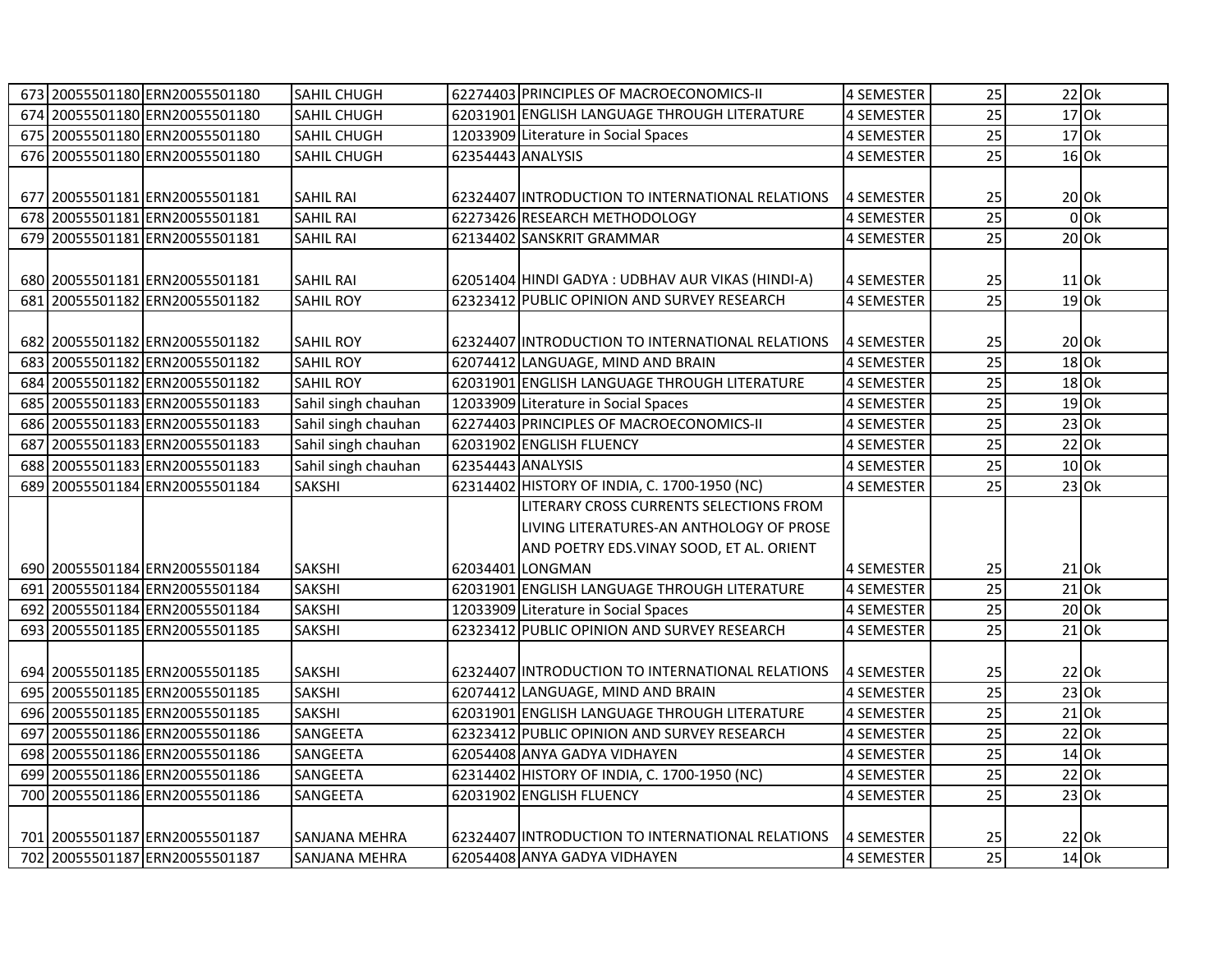|  | 703 20055501187 ERN20055501187   | <b>SANJANA MEHRA</b>     | 62031901 ENGLISH LANGUAGE THROUGH LITERATURE       | 4 SEMESTER        | 25              |         | $21$ Ok             |
|--|----------------------------------|--------------------------|----------------------------------------------------|-------------------|-----------------|---------|---------------------|
|  | 704 20055501187 ERN20055501187   | SANJANA MEHRA            | 12033909 Literature in Social Spaces               | 4 SEMESTER        | $\overline{25}$ |         | $21$ Ok             |
|  | 705 20055501188 ERN20055501188   | SANJEEVANI               | 62314402 HISTORY OF INDIA, C. 1700-1950 (NC)       | 4 SEMESTER        | 25              |         | $21$ Ok             |
|  |                                  |                          |                                                    |                   |                 |         |                     |
|  | 706 20055501188 ERN20055501188   | SANJEEVANI               | 62051412 HINDI GADYA KA UDBHAV AUR VIKAS (HINDI-B) | <b>4 SEMESTER</b> | 25              |         | $21$ Ok             |
|  | 707 20055501188 ERN20055501188   | SANJEEVANI               | 62274403 PRINCIPLES OF MACROECONOMICS-II           | <b>4 SEMESTER</b> | $\overline{25}$ | $22$ Ok |                     |
|  | 708 20055501188 ERN20055501188   | SANJEEVANI               | 62313465 History and Archaeology                   | <b>4 SEMESTER</b> | 25              | $21$ Ok |                     |
|  | 709 20055501189 ERN20055501189   | <b>SANSKAR CHAURASIA</b> | 62031901 ENGLISH LANGUAGE THROUGH LITERATURE       | 4 SEMESTER        | 25              |         | $22$ O <sub>k</sub> |
|  | 710 20055501189 ERN20055501189   | <b>SANSKAR CHAURASIA</b> | 62313465 History and Archaeology                   | 4 SEMESTER        | 25              | $21$ Ok |                     |
|  |                                  |                          |                                                    |                   |                 |         |                     |
|  | 711 20055501189 ERN20055501189   | SANSKAR CHAURASIA        | 62324407 INTRODUCTION TO INTERNATIONAL RELATIONS   | 4 SEMESTER        | 25              |         | $22$ Ok             |
|  | 712 20055501189 ERN20055501189   | <b>SANSKAR CHAURASIA</b> | 62074412 LANGUAGE, MIND AND BRAIN                  | 4 SEMESTER        | 25              | $22$ Ok |                     |
|  | 713 20055501190 20RAJCBAPR000199 | <b>SAPNA</b>             | 62273426 RESEARCH METHODOLOGY                      | <b>4 SEMESTER</b> | 25              |         | $24$ Ok             |
|  |                                  |                          |                                                    |                   |                 |         |                     |
|  | 714 20055501190 20RAJCBAPR000199 | <b>SAPNA</b>             | 62324407 INTRODUCTION TO INTERNATIONAL RELATIONS   | 4 SEMESTER        | 25              |         | $23$ Ok             |
|  | 715 20055501190 20RAJCBAPR000199 | <b>SAPNA</b>             | 62274403 PRINCIPLES OF MACROECONOMICS-II           | 4 SEMESTER        | 25              |         | $25$ Ok             |
|  | 716 20055501190 20RAJCBAPR000199 | <b>SAPNA</b>             | 62031901 ENGLISH LANGUAGE THROUGH LITERATURE       | 4 SEMESTER        | 25              |         | $22$ Ok             |
|  |                                  |                          |                                                    |                   |                 |         |                     |
|  | 717 20055501191 ERN20055501191   | <b>SARTHAK RAHAL</b>     | 62324407 INTRODUCTION TO INTERNATIONAL RELATIONS   | 4 SEMESTER        | 25              |         | $22$ Ok             |
|  | 718 20055501191 ERN20055501191   | <b>SARTHAK RAHAL</b>     | 62314402 HISTORY OF INDIA, C. 1700-1950 (NC)       | 4 SEMESTER        | 25              |         | $22$ Ok             |
|  | 719 20055501191 ERN20055501191   | <b>SARTHAK RAHAL</b>     | 62031901 ENGLISH LANGUAGE THROUGH LITERATURE       | 4 SEMESTER        | 25              |         | $20$ Ok             |
|  | 720 20055501191 ERN20055501191   | <b>SARTHAK RAHAL</b>     | 12033909 Literature in Social Spaces               | <b>4 SEMESTER</b> | 25              | $17$ Ok |                     |
|  |                                  |                          |                                                    |                   |                 |         |                     |
|  | 721 20055501192 ERN20055501192   | SEEMA                    | 62324407 INTRODUCTION TO INTERNATIONAL RELATIONS   | 4 SEMESTER        | 25              |         | $20$ Ok             |
|  | 722 20055501192 ERN20055501192   | <b>SEEMA</b>             | 62054408 ANYA GADYA VIDHAYEN                       | 4 SEMESTER        | $\overline{25}$ | $15$ Ok |                     |
|  | 723 20055501192 ERN20055501192   | SEEMA                    | 62031903 English Proficiency (English-C)           | 4 SEMESTER        | 25              | $21$ Ok |                     |
|  | 724 20055501192 ERN20055501192   | SEEMA                    | 62313465 History and Archaeology                   | 4 SEMESTER        | $\overline{25}$ | 22 Ok   |                     |
|  |                                  |                          |                                                    |                   |                 |         |                     |
|  | 725 20055501193 ERN20055501193   | <b>SHAHEEN</b>           | 62324407 INTRODUCTION TO INTERNATIONAL RELATIONS   | 4 SEMESTER        | 25              |         | $20$ Ok             |
|  | 726 20055501193 ERN20055501193   | <b>SHAHEEN</b>           | 62074412 LANGUAGE, MIND AND BRAIN                  | 4 SEMESTER        | 25              | $15$ Ok |                     |
|  | 727 20055501193 ERN20055501193   | <b>SHAHEEN</b>           | 62031901 ENGLISH LANGUAGE THROUGH LITERATURE       | 4 SEMESTER        | 25              |         | $22$ Ok             |
|  | 728 20055501193 ERN20055501193   | <b>SHAHEEN</b>           | 62313465 History and Archaeology                   | <b>4 SEMESTER</b> | $\overline{25}$ |         | $21$ Ok             |
|  | 729 20055501194 ERN20055501194   | SHALU                    | 62323412 PUBLIC OPINION AND SURVEY RESEARCH        | 4 SEMESTER        | $\overline{25}$ |         | $22$ Ok             |
|  |                                  |                          |                                                    |                   |                 |         |                     |
|  | 730 20055501194 ERN20055501194   | SHALU                    | 62324407 INTRODUCTION TO INTERNATIONAL RELATIONS   | 4 SEMESTER        | 25              |         | $19$ Ok             |
|  |                                  |                          |                                                    |                   |                 |         |                     |
|  | 731 20055501194 ERN20055501194   | <b>SHALU</b>             | 62051404 HINDI GADYA : UDBHAV AUR VIKAS (HINDI-A)  | 4 SEMESTER        | 25              |         | $20$ Ok             |
|  | 732 20055501194 ERN20055501194   | <b>SHALU</b>             | 62314402 HISTORY OF INDIA, C. 1700-1950 (NC)       | 4 SEMESTER        | 25              | $21$ Ok |                     |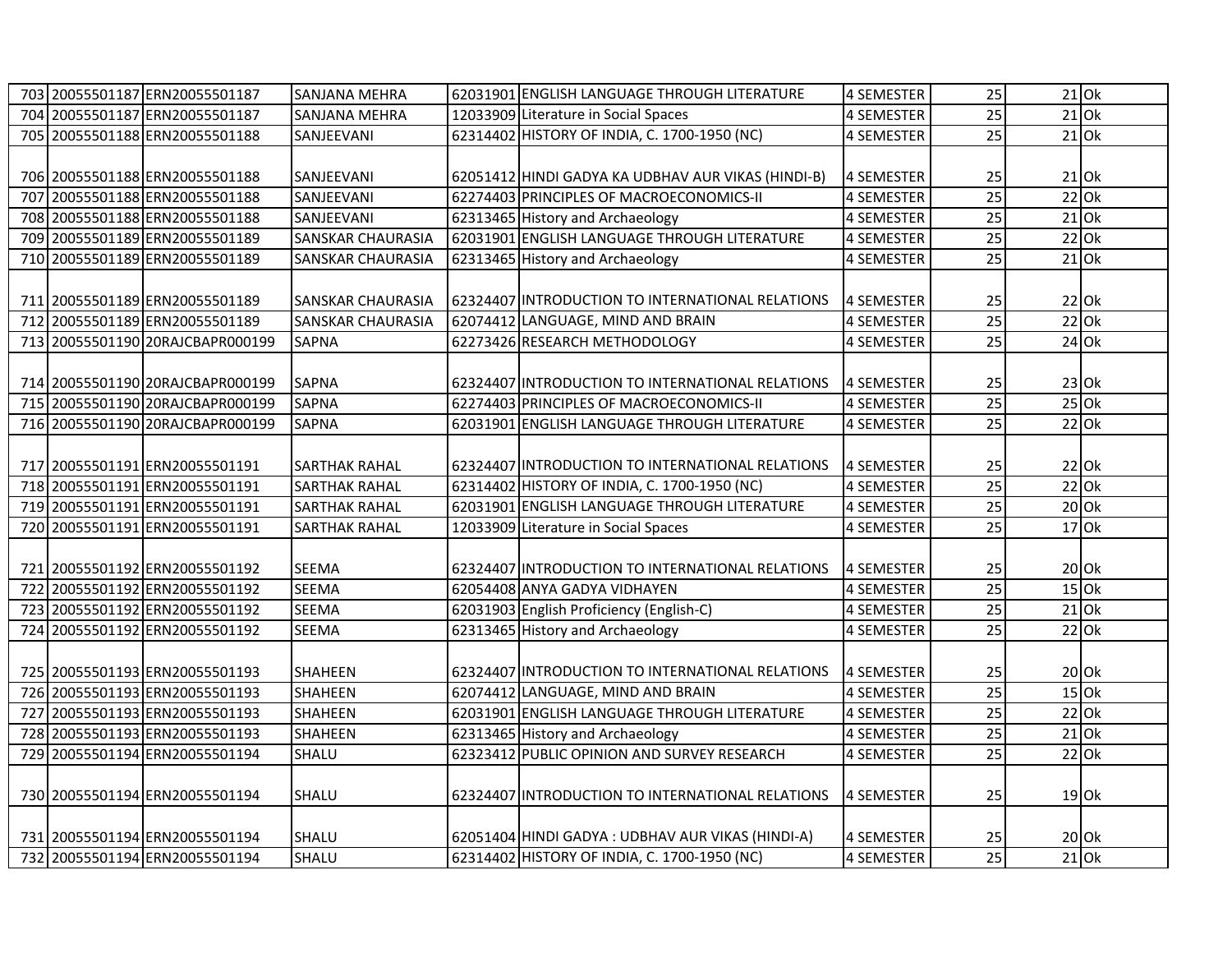|  | 733 20055501195 ERN20055501195 | <b>SHAMA PRAVEEN</b>   | 62324407 INTRODUCTION TO INTERNATIONAL RELATIONS   | 4 SEMESTER        | 25              | $22$ Ok |  |
|--|--------------------------------|------------------------|----------------------------------------------------|-------------------|-----------------|---------|--|
|  | 734 20055501195 ERN20055501195 | <b>SHAMA PRAVEEN</b>   | 62053408 VIGYAPAN OR HINDI BHASHA                  | <b>4 SEMESTER</b> | $\overline{25}$ | $23$ Ok |  |
|  | 735 20055501195 ERN20055501195 | <b>SHAMA PRAVEEN</b>   | 62314402 HISTORY OF INDIA, C. 1700-1950 (NC)       | 4 SEMESTER        | $\overline{25}$ | $21$ Ok |  |
|  | 736 20055501195 ERN20055501195 | <b>SHAMA PRAVEEN</b>   | 62031902 ENGLISH FLUENCY                           | <b>4 SEMESTER</b> | $\overline{25}$ | $23$ Ok |  |
|  | 737 20055501197 ERN20055501197 | <b>SHILPI</b>          | 62323412 PUBLIC OPINION AND SURVEY RESEARCH        | 4 SEMESTER        | 25              | $19$ Ok |  |
|  | 738 20055501197 ERN20055501197 | <b>SHILPI</b>          | 62134402 SANSKRIT GRAMMAR                          | 4 SEMESTER        | $\overline{25}$ | $22$ Ok |  |
|  | 739 20055501197 ERN20055501197 | <b>SHILPI</b>          | 62314402 HISTORY OF INDIA, C. 1700-1950 (NC)       | 4 SEMESTER        | 25              | $21$ Ok |  |
|  | 740 20055501197 ERN20055501197 | <b>SHILPI</b>          | 62031902 ENGLISH FLUENCY                           | 4 SEMESTER        | 25              | $20$ Ok |  |
|  | 741 20055501198 ERN20055501198 | <b>SHIVAM PANDEY</b>   | 62274403 PRINCIPLES OF MACROECONOMICS-II           | 4 SEMESTER        | 25              | $25$ Ok |  |
|  | 742 20055501198 ERN20055501198 | <b>SHIVAM PANDEY</b>   | 62314402 HISTORY OF INDIA, C. 1700-1950 (NC)       | <b>4 SEMESTER</b> | 25              | $23$ Ok |  |
|  | 743 20055501198 ERN20055501198 | <b>SHIVAM PANDEY</b>   | 62031902 ENGLISH FLUENCY                           | 4 SEMESTER        | 25              | $25$ Ok |  |
|  | 744 20055501198 ERN20055501198 | <b>SHIVAM PANDEY</b>   | 62313465 History and Archaeology                   | 4 SEMESTER        | 25              | 24 Ok   |  |
|  | 745 20055501199 ERN20055501199 | <b>SHIVANI ASWAL</b>   | 62323412 PUBLIC OPINION AND SURVEY RESEARCH        | 4 SEMESTER        | 25              | $20$ Ok |  |
|  |                                |                        |                                                    |                   |                 |         |  |
|  | 746 20055501199 ERN20055501199 | <b>SHIVANI ASWAL</b>   | 62324407 INTRODUCTION TO INTERNATIONAL RELATIONS   | <b>4 SEMESTER</b> | 25              | $20$ Ok |  |
|  |                                |                        |                                                    |                   |                 |         |  |
|  | 747 20055501199 ERN20055501199 | <b>SHIVANI ASWAL</b>   | 62051412 HINDI GADYA KA UDBHAV AUR VIKAS (HINDI-B) | 4 SEMESTER        | 25              | $22$ Ok |  |
|  | 748 20055501199 ERN20055501199 | <b>SHIVANI ASWAL</b>   | 62074412 LANGUAGE, MIND AND BRAIN                  | <b>4 SEMESTER</b> | $\overline{25}$ | $10$ Ok |  |
|  |                                |                        |                                                    |                   |                 |         |  |
|  | 749 20055501201 ERN20055501201 | <b>SHRADDHA MAURYA</b> | 62324407 INTRODUCTION TO INTERNATIONAL RELATIONS   | 4 SEMESTER        | 25              | $21$ Ok |  |
|  | 750 20055501201 ERN20055501201 | SHRADDHA MAURYA        | 62314402 HISTORY OF INDIA, C. 1700-1950 (NC)       | <b>4 SEMESTER</b> | 25              | $22$ Ok |  |
|  | 751 20055501201 ERN20055501201 | SHRADDHA MAURYA        | 62031901 ENGLISH LANGUAGE THROUGH LITERATURE       | <b>4 SEMESTER</b> | 25              | $22$ Ok |  |
|  | 752 20055501201 ERN20055501201 | SHRADDHA MAURYA        | 62313465 History and Archaeology                   | <b>4 SEMESTER</b> | 25              | $22$ Ok |  |
|  | 753 20055501202 ERN20055501202 | SHREYA JHA             | 12033909 Literature in Social Spaces               | 4 SEMESTER        | 25              | $20$ Ok |  |
|  |                                |                        |                                                    |                   |                 |         |  |
|  | 754 20055501202 ERN20055501202 | <b>SHREYA JHA</b>      | 62324407 INTRODUCTION TO INTERNATIONAL RELATIONS   | 4 SEMESTER        | 25              | 20 Ok   |  |
|  | 755 20055501202 ERN20055501202 | SHREYA JHA             | 62134402 SANSKRIT GRAMMAR                          | 4 SEMESTER        | $\overline{25}$ | $19$ Ok |  |
|  |                                |                        |                                                    |                   |                 |         |  |
|  | 756 20055501202 ERN20055501202 | <b>SHREYA JHA</b>      | 62051412 HINDI GADYA KA UDBHAV AUR VIKAS (HINDI-B) | 4 SEMESTER        | 25              | $22$ Ok |  |
|  | 757 20055501203 ERN20055501203 | <b>SHRUTI</b>          | 62323412 PUBLIC OPINION AND SURVEY RESEARCH        | <b>4 SEMESTER</b> | $\overline{25}$ | $23$ Ok |  |
|  | 758 20055501203 ERN20055501203 | <b>SHRUTI</b>          | 62274403 PRINCIPLES OF MACROECONOMICS-II           | 4 SEMESTER        | 25              | $24$ Ok |  |
|  |                                |                        |                                                    |                   |                 |         |  |
|  | 759 20055501203 ERN20055501203 | <b>SHRUTI</b>          | 62051404 HINDI GADYA : UDBHAV AUR VIKAS (HINDI-A)  | 4 SEMESTER        | 25              | 18 Ok   |  |
|  | 760 20055501203 ERN20055501203 | <b>SHRUTI</b>          | 62314402 HISTORY OF INDIA, C. 1700-1950 (NC)       | 4 SEMESTER        | 25              | $22$ Ok |  |
|  |                                |                        |                                                    |                   |                 |         |  |
|  | 761 20055501204 ERN20055501204 | <b>SHRUTI</b>          | 62324407 IINTRODUCTION TO INTERNATIONAL RELATIONS  | 4 SEMESTER        | 25              | $20$ Ok |  |
|  | 762 20055501204 ERN20055501204 | <b>SHRUTI</b>          | 62074412 LANGUAGE, MIND AND BRAIN                  | <b>4 SEMESTER</b> | 25              | $15$ Ok |  |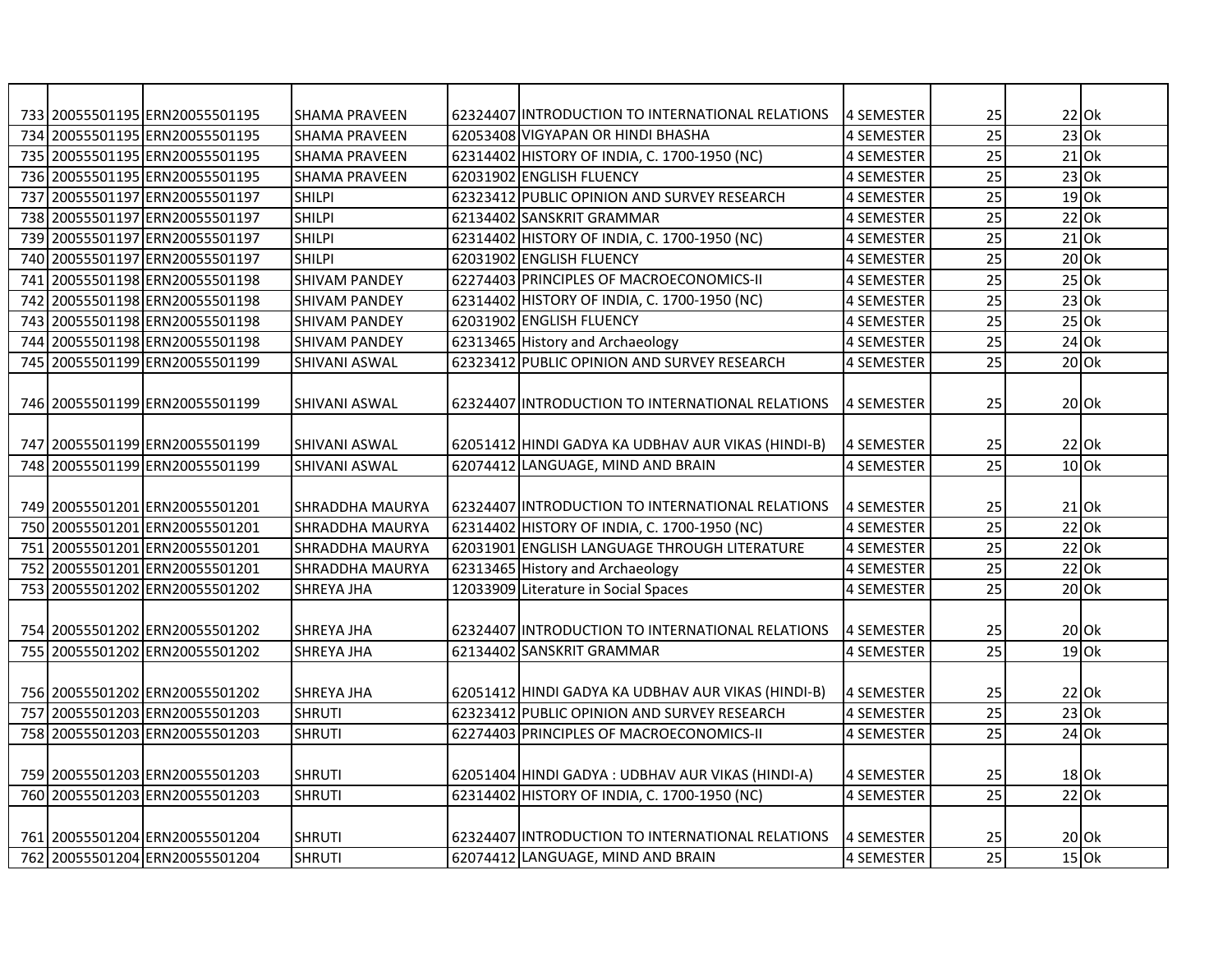|     | 763 20055501204 ERN20055501204 | <b>SHRUTI</b>                        | 62031901 ENGLISH LANGUAGE THROUGH LITERATURE                     | 4 SEMESTER        | 25              | $19$ Ok |        |
|-----|--------------------------------|--------------------------------------|------------------------------------------------------------------|-------------------|-----------------|---------|--------|
|     | 764 20055501204 ERN20055501204 | <b>SHRUTI</b>                        | 62313465 History and Archaeology                                 | <b>4 SEMESTER</b> | 25              | $21$ Ok |        |
|     |                                |                                      |                                                                  |                   |                 |         |        |
|     | 765 20055501205 ERN20055501205 | <b>SHUBHAM YADAV</b>                 | 62324407 INTRODUCTION TO INTERNATIONAL RELATIONS                 | <b>4 SEMESTER</b> | 25              | 22 Ok   |        |
|     | 766 20055501205 ERN20055501205 | <b>SHUBHAM YADAV</b>                 | 62054408 ANYA GADYA VIDHAYEN                                     | 4 SEMESTER        | 25              | $16$ Ok |        |
|     | 767 20055501205 ERN20055501205 | <b>SHUBHAM YADAV</b>                 | 62031901 ENGLISH LANGUAGE THROUGH LITERATURE                     | 4 SEMESTER        | 25              | $17$ Ok |        |
|     | 768 20055501205 ERN20055501205 | SHUBHAM YADAV                        | 62313465 History and Archaeology                                 | <b>4 SEMESTER</b> | 25              | $24$ Ok |        |
|     | 769 20055501206 ERN20055501206 | <b>SHWETA</b>                        | 62323412 PUBLIC OPINION AND SURVEY RESEARCH                      | 4 SEMESTER        | 25              | $22$ Ok |        |
|     |                                |                                      | LITERARY CROSS CURRENTS SELECTIONS FROM                          |                   |                 |         |        |
|     |                                |                                      | LIVING LITERATURES-AN ANTHOLOGY OF PROSE                         |                   |                 |         |        |
|     |                                |                                      | AND POETRY EDS. VINAY SOOD, ET AL. ORIENT                        |                   |                 |         |        |
|     | 770 20055501206 ERN20055501206 | <b>SHWETA</b>                        | 62034401 LONGMAN                                                 | <b>4 SEMESTER</b> | 25              | $21$ Ok |        |
| 771 | 20055501206 ERN20055501206     | <b>SHWETA</b>                        | 62074412 LANGUAGE, MIND AND BRAIN                                | 4 SEMESTER        | 25              | $23$ Ok |        |
|     |                                |                                      |                                                                  |                   |                 |         |        |
|     | 772 20055501206 ERN20055501206 | <b>SHWETA</b>                        | 62051404 HINDI GADYA : UDBHAV AUR VIKAS (HINDI-A)                | <b>4 SEMESTER</b> | 25              | $19$ Ok |        |
|     | 773 20055501207 ERN20055501207 |                                      | SIDDHARTH SINGH MEH 62273426 RESEARCH METHODOLOGY                | 4 SEMESTER        | 25              | $22$ Ok |        |
|     |                                |                                      | LITERARY CROSS CURRENTS SELECTIONS FROM                          |                   |                 |         |        |
|     |                                |                                      | LIVING LITERATURES-AN ANTHOLOGY OF PROSE                         |                   |                 |         |        |
|     |                                |                                      | AND POETRY EDS.VINAY SOOD, ET AL. ORIENT                         |                   |                 |         |        |
|     | 774 20055501207 ERN20055501207 | SIDDHARTH SINGH MEH 62034401 LONGMAN |                                                                  | <b>4 SEMESTER</b> | 25              |         | $0$ Ok |
|     | 775 20055501207 ERN20055501207 |                                      | SIDDHARTH SINGH MEH 62314402 HISTORY OF INDIA, C. 1700-1950 (NC) | <b>4 SEMESTER</b> | 25              | $22$ Ok |        |
|     | 776 20055501207 ERN20055501207 |                                      | SIDDHARTH SINGH MEH 62031901 ENGLISH LANGUAGE THROUGH LITERATURE | <b>4 SEMESTER</b> | $\overline{25}$ |         | $0$ Ok |
|     | 777 20055501208 ERN20055501208 | Simran                               | 62323412 PUBLIC OPINION AND SURVEY RESEARCH                      | 4 SEMESTER        | $\overline{25}$ | $19$ Ok |        |
|     |                                |                                      |                                                                  |                   |                 |         |        |
|     | 778 20055501208 ERN20055501208 | Simran                               | 62324407 INTRODUCTION TO INTERNATIONAL RELATIONS                 | 4 SEMESTER        | 25              | $22$ Ok |        |
|     | 779 20055501208 ERN20055501208 | Simran                               | 62274403 PRINCIPLES OF MACROECONOMICS-II                         | <b>4 SEMESTER</b> | $\overline{25}$ | $22$ Ok |        |
|     | 780 20055501208 ERN20055501208 | Simran                               | 62031901 ENGLISH LANGUAGE THROUGH LITERATURE                     | <b>4 SEMESTER</b> | 25              | $18$ Ok |        |
|     | 781 20055501209 ERN20055501209 | <b>SIMRAN</b>                        | 62323412 PUBLIC OPINION AND SURVEY RESEARCH                      | 4 SEMESTER        | 25              | $19$ Ok |        |
|     | 782 20055501209 ERN20055501209 | <b>SIMRAN</b>                        | 62274403 PRINCIPLES OF MACROECONOMICS-II                         | 4 SEMESTER        | $\overline{25}$ | $22$ Ok |        |
|     |                                |                                      |                                                                  |                   |                 |         |        |
|     | 783 20055501209 ERN20055501209 | <b>SIMRAN</b>                        | 62051404 HINDI GADYA : UDBHAV AUR VIKAS (HINDI-A)                | <b>4 SEMESTER</b> | 25              | $19$ Ok |        |
|     | 784 20055501209 ERN20055501209 | <b>SIMRAN</b>                        | 62314402 HISTORY OF INDIA, C. 1700-1950 (NC)                     | <b>4 SEMESTER</b> | $\overline{25}$ | $22$ Ok |        |
|     |                                |                                      | LITERARY CROSS CURRENTS SELECTIONS FROM                          |                   |                 |         |        |
|     |                                |                                      | LIVING LITERATURES-AN ANTHOLOGY OF PROSE                         |                   |                 |         |        |
|     |                                |                                      | AND POETRY EDS.VINAY SOOD, ET AL. ORIENT                         |                   |                 |         |        |
|     | 785 20055501210 ERN20055501210 | <b>SIMRAN KAUR LAL</b>               | 62034401 LONGMAN                                                 | 4 SEMESTER        | 25              | $21$ Ok |        |
|     | 786 20055501210 ERN20055501210 | <b>SIMRAN KAUR LAL</b>               | 62074412 LANGUAGE, MIND AND BRAIN                                | 4 SEMESTER        | 25              | $22$ Ok |        |
|     | 787 20055501210 ERN20055501210 | <b>SIMRAN KAUR LAL</b>               | 62031901 ENGLISH LANGUAGE THROUGH LITERATURE                     | <b>4 SEMESTER</b> | 25              | $20$ Ok |        |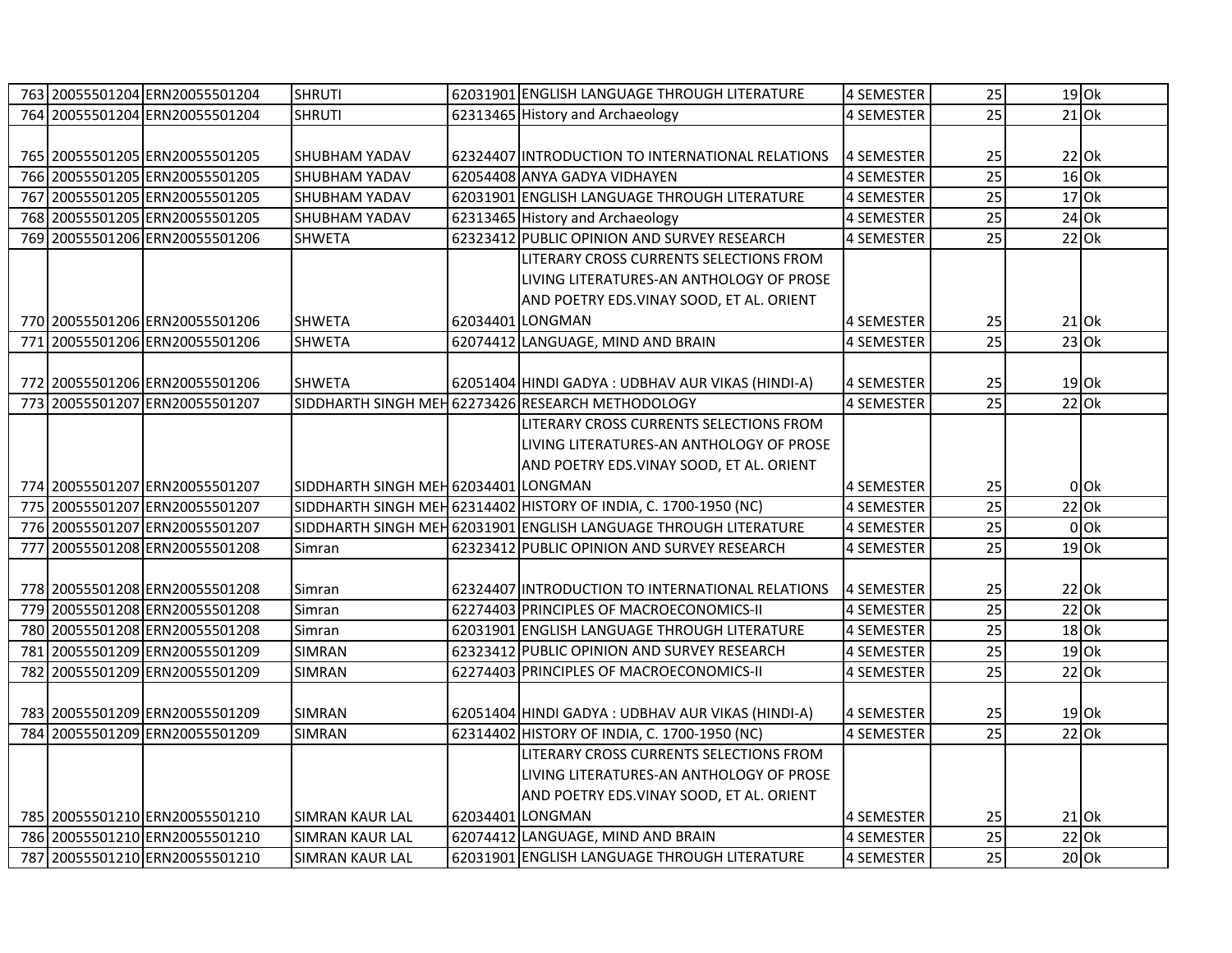|  | 788 20055501210 ERN20055501210   | <b>SIMRAN KAUR LAL</b>  |                   | 62313465 History and Archaeology                                     | 4 SEMESTER        | 25              | $21$ Ok |  |
|--|----------------------------------|-------------------------|-------------------|----------------------------------------------------------------------|-------------------|-----------------|---------|--|
|  |                                  |                         |                   |                                                                      |                   |                 |         |  |
|  | 789 20055501211 ERN20055501211   |                         |                   | SKARMA EASHY SONAM 62324407 INTRODUCTION TO INTERNATIONAL RELATIONS  | 4 SEMESTER        | 25              | $22$ Ok |  |
|  | 790 20055501211 ERN20055501211   |                         |                   | SKARMA EASHY SONAM 62314402 HISTORY OF INDIA, C. 1700-1950 (NC)      | 4 SEMESTER        | $\overline{25}$ | $21$ Ok |  |
|  | 791 20055501211 ERN20055501211   |                         |                   | SKARMA EASHY SONAM 12033909 Literature in Social Spaces              | 4 SEMESTER        | 25              | $19$ Ok |  |
|  |                                  |                         |                   |                                                                      |                   |                 |         |  |
|  | 792 20055501211 ERN20055501211   |                         |                   | SKARMA EASHY SONAM 62051404 HINDI GADYA : UDBHAV AUR VIKAS (HINDI-A) | 4 SEMESTER        | 25              | 18 Ok   |  |
|  |                                  |                         |                   |                                                                      |                   |                 |         |  |
|  | 793 20055501212 ERN20055501212   | <b>SNEHA MEHRA</b>      |                   | 62324407 INTRODUCTION TO INTERNATIONAL RELATIONS                     | <b>4 SEMESTER</b> | 25              | $20$ Ok |  |
|  | 794 20055501212 ERN20055501212   | <b>SNEHA MEHRA</b>      |                   | 62134402 SANSKRIT GRAMMAR                                            | 4 SEMESTER        | 25              | $18$ Ok |  |
|  |                                  |                         |                   |                                                                      |                   |                 |         |  |
|  | 795 20055501212 ERN20055501212   | <b>SNEHA MEHRA</b>      |                   | 62051404 HINDI GADYA : UDBHAV AUR VIKAS (HINDI-A)                    | 4 SEMESTER        | 25              | $20$ Ok |  |
|  | 796 20055501212 ERN20055501212   | <b>SNEHA MEHRA</b>      |                   | 62313465 History and Archaeology                                     | 4 SEMESTER        | 25              | $20$ Ok |  |
|  |                                  |                         |                   |                                                                      |                   |                 |         |  |
|  | 797 20055501213 20RAJCBAPR000066 | SONU KUMAR YADAV        |                   | 62324407 INTRODUCTION TO INTERNATIONAL RELATIONS                     | 4 SEMESTER        | 25              | $21$ Ok |  |
|  | 798 20055501213 20RAJCBAPR000066 | <b>SONU KUMAR YADAV</b> |                   | 62054408 ANYA GADYA VIDHAYEN                                         | 4 SEMESTER        | $\overline{25}$ | $15$ Ok |  |
|  |                                  |                         |                   |                                                                      |                   |                 |         |  |
|  | 799 20055501213 20RAJCBAPR000066 | SONU KUMAR YADAV        |                   | 62051404 HINDI GADYA : UDBHAV AUR VIKAS (HINDI-A)                    | 4 SEMESTER        | 25              | $20$ Ok |  |
|  | 800 20055501213 20RAJCBAPR000066 | SONU KUMAR YADAV        |                   | 62313465 History and Archaeology                                     | 4 SEMESTER        | 25              | $24$ Ok |  |
|  | 801 20055501214 ERN20055501214   | Sudhanshu Meena         |                   | 62274403 PRINCIPLES OF MACROECONOMICS-II                             | <b>4 SEMESTER</b> | 25              | $21$ Ok |  |
|  |                                  |                         |                   |                                                                      |                   |                 |         |  |
|  | 802 20055501214 ERN20055501214   | Sudhanshu Meena         |                   | 62051412 HINDI GADYA KA UDBHAV AUR VIKAS (HINDI-B)                   | 4 SEMESTER        | 25              | $21$ Ok |  |
|  | 803 20055501214 ERN20055501214   | Sudhanshu Meena         |                   | 12033909 Literature in Social Spaces                                 | 4 SEMESTER        | 25              | $20$ Ok |  |
|  | 804 20055501214 ERN20055501214   | Sudhanshu Meena         | 62354443 ANALYSIS |                                                                      | 4 SEMESTER        | 25              | $10$ Ok |  |
|  | 805 20055501215 ERN20055501215   | <b>SUDHIR</b>           |                   | 62054408 ANYA GADYA VIDHAYEN                                         | 4 SEMESTER        | $\overline{25}$ | $15$ Ok |  |
|  | 806 20055501215 ERN20055501215   | <b>SUDHIR</b>           |                   | 62314402 HISTORY OF INDIA, C. 1700-1950 (NC)                         | 4 SEMESTER        | $\overline{25}$ | $21$ Ok |  |
|  | 807 20055501215 ERN20055501215   | <b>SUDHIR</b>           |                   | 62031901 ENGLISH LANGUAGE THROUGH LITERATURE                         | <b>4 SEMESTER</b> | $\overline{25}$ | $19$ Ok |  |
|  | 808 20055501215 ERN20055501215   | <b>SUDHIR</b>           |                   | 12033909 Literature in Social Spaces                                 | 4 SEMESTER        | $\overline{25}$ | $17$ Ok |  |
|  | 809 20055501216 ERN20055501216   | <b>SUNNY</b>            |                   | 62323412 PUBLIC OPINION AND SURVEY RESEARCH                          | 4 SEMESTER        | $\overline{25}$ | $20$ Ok |  |
|  |                                  |                         |                   |                                                                      |                   |                 |         |  |
|  | 810 20055501216 ERN20055501216   | <b>SUNNY</b>            |                   | 62324407 INTRODUCTION TO INTERNATIONAL RELATIONS                     | 4 SEMESTER        | 25              | $22$ Ok |  |
|  | 811 20055501216 ERN20055501216   | <b>SUNNY</b>            |                   | 62314402 HISTORY OF INDIA, C. 1700-1950 (NC)                         | 4 SEMESTER        | $\overline{25}$ | $22$ Ok |  |
|  | 812 20055501216 ERN20055501216   | <b>SUNNY</b>            |                   | 62031902 ENGLISH FLUENCY                                             | 4 SEMESTER        | 25              | $23$ Ok |  |
|  |                                  |                         |                   |                                                                      |                   |                 |         |  |
|  | 813 20055501217 ERN20055501217   | <b>SUNNY</b>            |                   | 62324407 INTRODUCTION TO INTERNATIONAL RELATIONS                     | 4 SEMESTER        | 25              | $22$ Ok |  |
|  | 814 20055501217 ERN20055501217   | <b>SUNNY</b>            |                   | 62054408 ANYA GADYA VIDHAYEN                                         | 4 SEMESTER        | 25              | 14 Ok   |  |
|  | 815 20055501217 ERN20055501217   | <b>SUNNY</b>            |                   | 62031902 ENGLISH FLUENCY                                             | 4 SEMESTER        | 25              | $23$ Ok |  |
|  | 816 20055501217 ERN20055501217   | <b>SUNNY</b>            |                   | 62313465 History and Archaeology                                     | 4 SEMESTER        | 25              | 24 Ok   |  |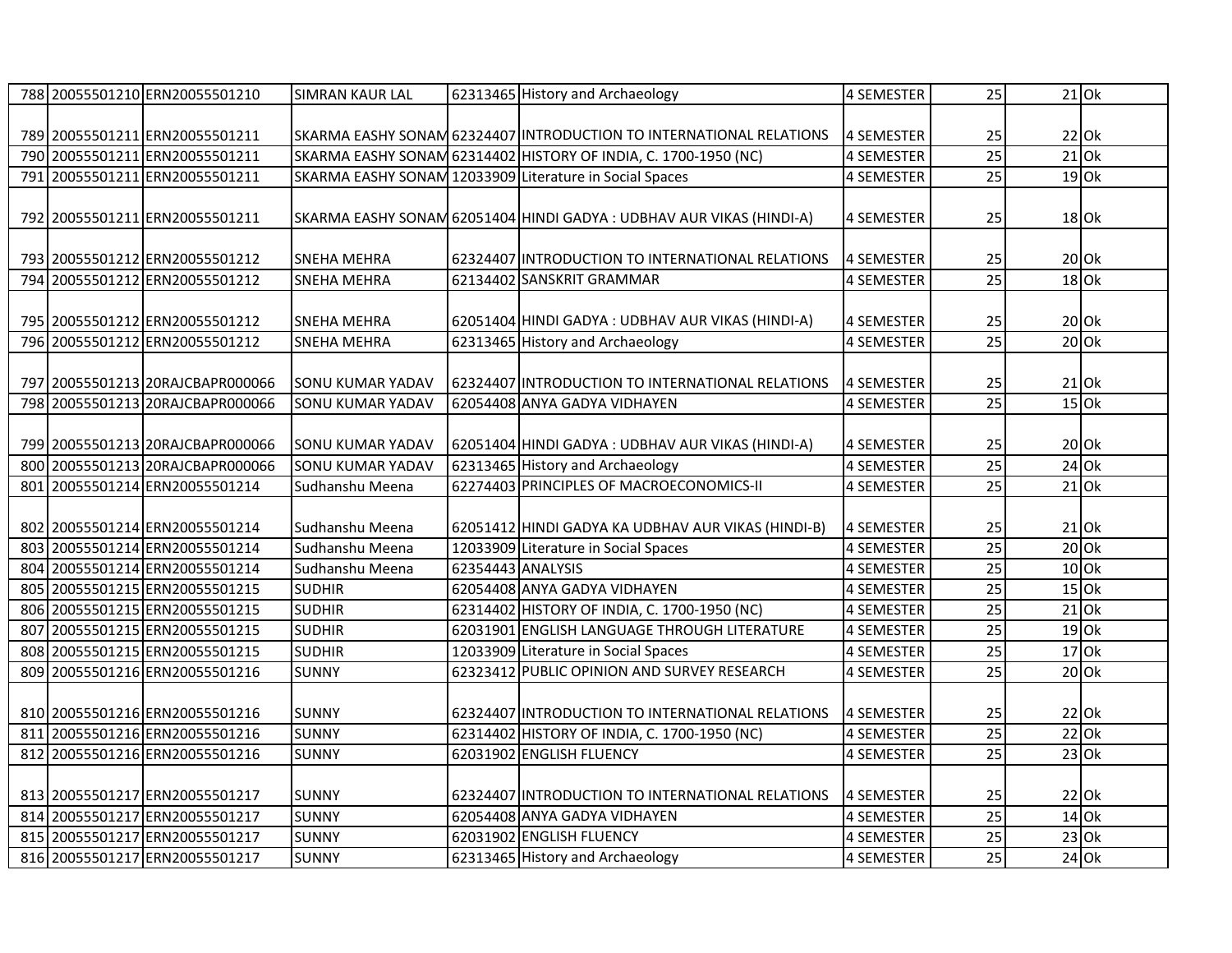|     |                 | 817 20055501218 ERN20055501218   | Sunny kumar             |                   | 62274403 PRINCIPLES OF MACROECONOMICS-II          | 4 SEMESTER        | 25              | $21$ Ok |
|-----|-----------------|----------------------------------|-------------------------|-------------------|---------------------------------------------------|-------------------|-----------------|---------|
|     |                 |                                  |                         |                   |                                                   |                   |                 |         |
|     |                 | 818 20055501218 ERN20055501218   | Sunny kumar             |                   | 62051404 HINDI GADYA : UDBHAV AUR VIKAS (HINDI-A) | 4 SEMESTER        | 25              | $11$ Ok |
|     |                 | 819 20055501218 ERN20055501218   | Sunny kumar             |                   | 62314402 HISTORY OF INDIA, C. 1700-1950 (NC)      | 4 SEMESTER        | 25              | $21$ Ok |
|     |                 | 820 20055501218 ERN20055501218   | Sunny kumar             |                   | 62313465 History and Archaeology                  | 4 SEMESTER        | 25              | $24$ Ok |
|     |                 |                                  |                         |                   |                                                   |                   |                 |         |
|     |                 | 821 20055501219 ERN20055501219   | <b>SURTAKANT MATHUR</b> |                   | 62324407 INTRODUCTION TO INTERNATIONAL RELATIONS  | 4 SEMESTER        | 25              | 21 Ok   |
|     |                 | 822 20055501219 ERN20055501219   | <b>SURTAKANT MATHUR</b> |                   | 62054408 ANYA GADYA VIDHAYEN                      | <b>4 SEMESTER</b> | $\overline{25}$ | $15$ Ok |
|     |                 | 823 20055501219 ERN20055501219   | <b>SURTAKANT MATHUR</b> |                   | 62031901 ENGLISH LANGUAGE THROUGH LITERATURE      | 4 SEMESTER        | 25              | $16$ Ok |
|     |                 | 824 20055501219 ERN20055501219   | <b>SURTAKANT MATHUR</b> |                   | 62313465 History and Archaeology                  | 4 SEMESTER        | 25              | $21$ Ok |
|     |                 | 825 20055501220 ERN20055501220   | <b>TANYA GARG</b>       |                   | 62273426 RESEARCH METHODOLOGY                     | <b>4 SEMESTER</b> | 25              | $22$ Ok |
|     |                 |                                  |                         |                   |                                                   |                   |                 |         |
|     |                 | 826 20055501220 ERN20055501220   | TANYA GARG              |                   | 62324407 INTRODUCTION TO INTERNATIONAL RELATIONS  | 4 SEMESTER        | 25              | 21 Ok   |
| 827 |                 | 20055501220 ERN20055501220       | <b>TANYA GARG</b>       |                   | 62074412 LANGUAGE, MIND AND BRAIN                 | <b>4 SEMESTER</b> | $\overline{25}$ | $13$ Ok |
|     |                 | 828 20055501220 ERN20055501220   | <b>TANYA GARG</b>       |                   | 62031901 ENGLISH LANGUAGE THROUGH LITERATURE      | <b>4 SEMESTER</b> | $\overline{25}$ | $19$ Ok |
|     |                 |                                  |                         |                   |                                                   |                   |                 |         |
|     |                 | 829 20055501221 ERN20055501221   | <b>TOYESH KUMAR</b>     |                   | 62324407 INTRODUCTION TO INTERNATIONAL RELATIONS  | 4 SEMESTER        | 25              | $20$ Ok |
|     |                 |                                  |                         |                   |                                                   |                   |                 |         |
|     |                 | 830 20055501221 ERN20055501221   | TOYESH KUMAR            |                   | 62051404 HINDI GADYA : UDBHAV AUR VIKAS (HINDI-A) | 4 SEMESTER        | 25              | 19 Ok   |
|     |                 | 831 20055501221 ERN20055501221   | TOYESH KUMAR            |                   | 62314402 HISTORY OF INDIA, C. 1700-1950 (NC)      | <b>4 SEMESTER</b> | 25              | $19$ Ok |
|     |                 | 832 20055501221 ERN20055501221   | TOYESH KUMAR            |                   | 12033909 Literature in Social Spaces              | <b>4 SEMESTER</b> | 25              | $17$ Ok |
|     |                 | 833 20055501222 20RAJCBAPR000257 | <b>TUSHAR</b>           |                   | 62323412 PUBLIC OPINION AND SURVEY RESEARCH       | 4 SEMESTER        | 25              | $21$ Ok |
|     |                 | 834 20055501222 20RAJCBAPR000257 | <b>TUSHAR</b>           |                   | 62274403 PRINCIPLES OF MACROECONOMICS-II          | <b>4 SEMESTER</b> | $\overline{25}$ | $25$ Ok |
|     |                 | 835 20055501222 20RAJCBAPR000257 | <b>TUSHAR</b>           |                   | 62031901 ENGLISH LANGUAGE THROUGH LITERATURE      | <b>4 SEMESTER</b> | $\overline{25}$ | $16$ Ok |
|     |                 | 836 20055501222 20RAJCBAPR000257 | <b>TUSHAR</b>           | 62354443 ANALYSIS |                                                   | <b>4 SEMESTER</b> | 25              | $25$ Ok |
|     |                 | 837 20055501223 ERN20055501223   | <b>UMANG</b>            |                   | 62054408 ANYA GADYA VIDHAYEN                      | <b>4 SEMESTER</b> | $\overline{25}$ | $15$ Ok |
|     |                 |                                  |                         |                   |                                                   |                   |                 |         |
|     |                 | 838 20055501223 ERN20055501223   | <b>UMANG</b>            |                   | 62051404 HINDI GADYA : UDBHAV AUR VIKAS (HINDI-A) | 4 SEMESTER        | 25              | $15$ Ok |
|     |                 | 839 20055501223 ERN20055501223   | <b>UMANG</b>            |                   | 62314402 HISTORY OF INDIA, C. 1700-1950 (NC)      | <b>4 SEMESTER</b> | $\overline{25}$ | $20$ Ok |
|     |                 | 840 20055501223 ERN20055501223   | <b>UMANG</b>            |                   | 12033909 Literature in Social Spaces              | 4 SEMESTER        | $\overline{25}$ | $22$ Ok |
|     |                 |                                  |                         |                   | LITERARY CROSS CURRENTS SELECTIONS FROM           |                   |                 |         |
|     |                 |                                  |                         |                   | LIVING LITERATURES-AN ANTHOLOGY OF PROSE          |                   |                 |         |
|     |                 |                                  |                         |                   | AND POETRY EDS. VINAY SOOD, ET AL. ORIENT         |                   |                 |         |
|     |                 | 841 20055501224 ERN20055501224   | <b>VAISHNAVI K B</b>    |                   | 62034401 LONGMAN                                  | 4 SEMESTER        | 25              | $22$ Ok |
|     |                 | 842 20055501224 ERN20055501224   | <b>VAISHNAVI K B</b>    |                   | 62074412 LANGUAGE, MIND AND BRAIN                 | 4 SEMESTER        | 25              | $22$ Ok |
|     |                 | 843 20055501224 ERN20055501224   | <b>VAISHNAVI K B</b>    |                   | 62031901 ENGLISH LANGUAGE THROUGH LITERATURE      | 4 SEMESTER        | 25              | $22$ Ok |
|     |                 | 844 20055501224 ERN20055501224   | <b>VAISHNAVI K B</b>    |                   | 62313465 History and Archaeology                  | 4 SEMESTER        | 25              | $23$ Ok |
|     | 845 20055501225 | 2002984691 VANSHIKA              |                         |                   | 62273426 RESEARCH METHODOLOGY                     | <b>4 SEMESTER</b> | 25              | $22$ Ok |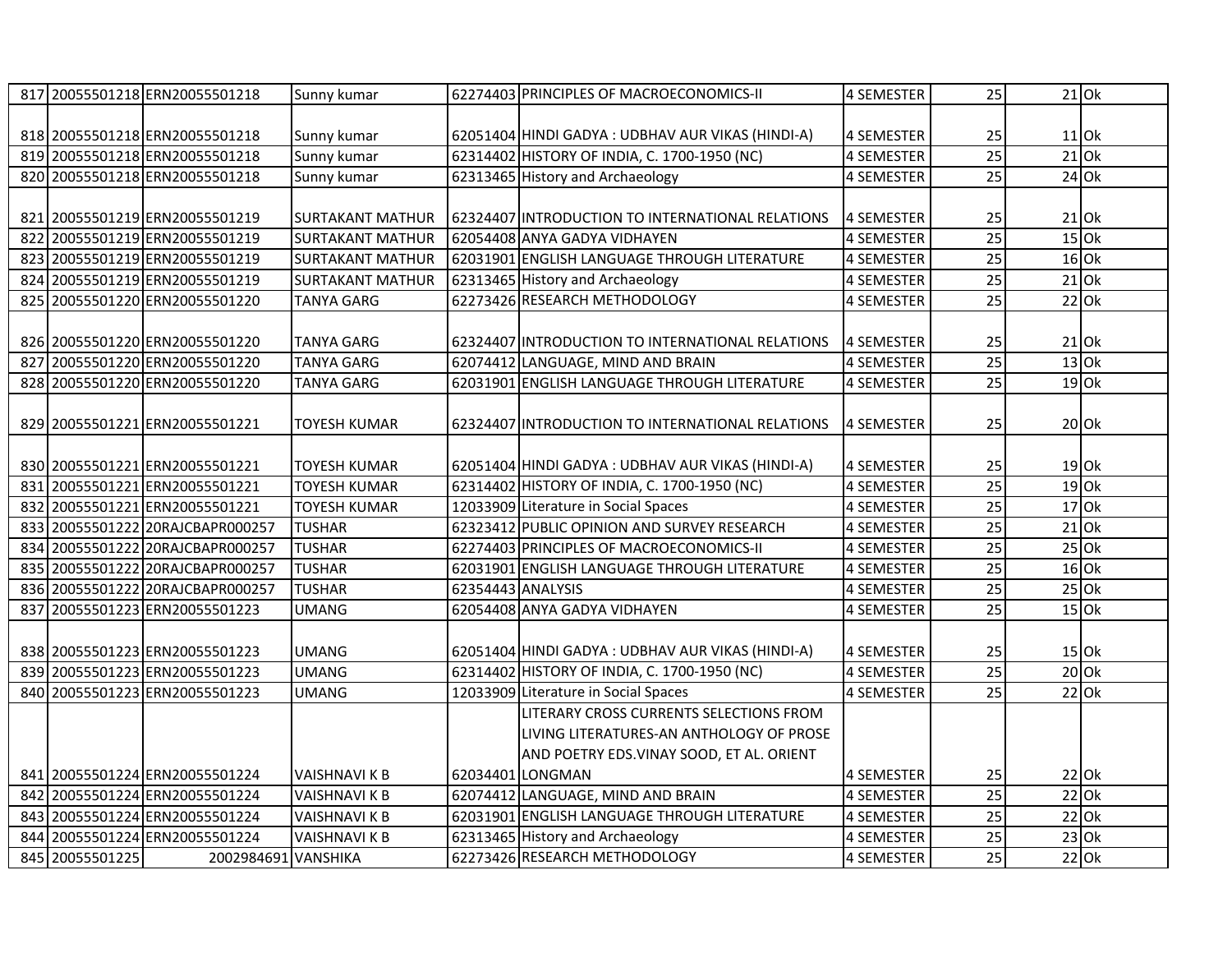|                 |                                |                      |                   | LITERARY CROSS CURRENTS SELECTIONS FROM            |                   |                 |         |         |
|-----------------|--------------------------------|----------------------|-------------------|----------------------------------------------------|-------------------|-----------------|---------|---------|
|                 |                                |                      |                   | LIVING LITERATURES-AN ANTHOLOGY OF PROSE           |                   |                 |         |         |
|                 |                                |                      |                   | AND POETRY EDS.VINAY SOOD, ET AL. ORIENT           |                   |                 |         |         |
| 846 20055501225 | 2002984691 VANSHIKA            |                      |                   | 62034401 LONGMAN                                   | <b>4 SEMESTER</b> | 25              |         | $20$ Ok |
|                 |                                |                      |                   |                                                    |                   |                 |         |         |
| 847 20055501225 | 2002984691 VANSHIKA            |                      |                   | 62051412 HINDI GADYA KA UDBHAV AUR VIKAS (HINDI-B) | 4 SEMESTER        | 25              |         | $22$ Ok |
| 848 20055501225 | 2002984691 VANSHIKA            |                      |                   | 62074412 LANGUAGE, MIND AND BRAIN                  | <b>4 SEMESTER</b> | $\overline{25}$ | $22$ Ok |         |
|                 | 849 20055501226 ERN20055501226 | <b>VIDHI</b>         |                   | 62274403 PRINCIPLES OF MACROECONOMICS-II           | 4 SEMESTER        | 25              |         | $22$ Ok |
|                 | 850 20055501226 ERN20055501226 | <b>VIDHI</b>         |                   | 62031901 ENGLISH LANGUAGE THROUGH LITERATURE       | <b>4 SEMESTER</b> | 25              | $18$ Ok |         |
|                 | 851 20055501226 ERN20055501226 | <b>VIDHI</b>         |                   | 12033909 Literature in Social Spaces               | 4 SEMESTER        | 25              | $19$ Ok |         |
|                 | 852 20055501226 ERN20055501226 | <b>VIDHI</b>         | 62354443 ANALYSIS |                                                    | 4 SEMESTER        | 25              |         | $24$ Ok |
|                 | 853 20055501227 ERN20055501227 | <b>VIKAS FAUZDAR</b> |                   | 62273426 RESEARCH METHODOLOGY                      | 4 SEMESTER        | 25              | $18$ Ok |         |
|                 |                                |                      |                   |                                                    |                   |                 |         |         |
|                 | 854 20055501227 ERN20055501227 | <b>VIKAS FAUZDAR</b> |                   | 62324407 INTRODUCTION TO INTERNATIONAL RELATIONS   | 4 SEMESTER        | 25              |         | $22$ Ok |
|                 | 855 20055501227 ERN20055501227 | <b>VIKAS FAUZDAR</b> |                   | 62274403 PRINCIPLES OF MACROECONOMICS-II           | <b>4 SEMESTER</b> | 25              |         | $22$ Ok |
|                 | 856 20055501227 ERN20055501227 | <b>VIKAS FAUZDAR</b> |                   | 62031901 ENGLISH LANGUAGE THROUGH LITERATURE       | <b>4 SEMESTER</b> | 25              |         | $19$ Ok |
|                 | 857 20055501228 ERN20055501228 | <b>Vikas Singh</b>   |                   | 62323412 PUBLIC OPINION AND SURVEY RESEARCH        | <b>4 SEMESTER</b> | $\overline{25}$ |         | $20$ Ok |
|                 |                                |                      |                   |                                                    |                   |                 |         |         |
|                 | 858 20055501228 ERN20055501228 | <b>Vikas Singh</b>   |                   | 62324407 INTRODUCTION TO INTERNATIONAL RELATIONS   | 4 SEMESTER        | 25              | 19 Ok   |         |
|                 |                                |                      |                   |                                                    |                   |                 |         |         |
|                 | 859 20055501228 ERN20055501228 | <b>Vikas Singh</b>   |                   | 62051412 HINDI GADYA KA UDBHAV AUR VIKAS (HINDI-B) | 4 SEMESTER        | 25              | $21$ Ok |         |
|                 | 860 20055501228 ERN20055501228 | <b>Vikas Singh</b>   |                   | 62314402 HISTORY OF INDIA, C. 1700-1950 (NC)       | 4 SEMESTER        | $\overline{25}$ | $20$ Ok |         |
|                 |                                |                      |                   |                                                    |                   |                 |         |         |
|                 | 861 20055501229 ERN20055501229 | <b>VIKASH KUMAR</b>  |                   | 62324407 INTRODUCTION TO INTERNATIONAL RELATIONS   | 4 SEMESTER        | 25              |         | $22$ Ok |
|                 | 862 20055501229 ERN20055501229 | <b>VIKASH KUMAR</b>  |                   | 62314402 HISTORY OF INDIA, C. 1700-1950 (NC)       | 4 SEMESTER        | $\overline{25}$ | $22$ Ok |         |
|                 | 863 20055501229 ERN20055501229 | <b>VIKASH KUMAR</b>  |                   | 62313465 History and Archaeology                   | 4 SEMESTER        | 25              | $21$ Ok |         |
|                 | 864 20055501229 ERN20055501229 | <b>VIKASH KUMAR</b>  |                   | 62031901 ENGLISH LANGUAGE THROUGH LITERATURE       | <b>4 SEMESTER</b> | 25              | $20$ Ok |         |
|                 | 865 20055501230 ERN20055501230 | <b>VINAY</b>         |                   | 62323412 PUBLIC OPINION AND SURVEY RESEARCH        | 4 SEMESTER        | 25              | $20$ Ok |         |
|                 |                                |                      |                   |                                                    |                   |                 |         |         |
|                 | 866 20055501230 ERN20055501230 | <b>VINAY</b>         |                   | 62324407 INTRODUCTION TO INTERNATIONAL RELATIONS   | <b>4 SEMESTER</b> | 25              |         | $22$ Ok |
|                 |                                |                      |                   |                                                    |                   |                 |         |         |
|                 | 867 20055501230 ERN20055501230 | <b>VINAY</b>         |                   | 62051404 HINDI GADYA : UDBHAV AUR VIKAS (HINDI-A)  | 4 SEMESTER        | 25              | 20 Ok   |         |
|                 | 868 20055501230 ERN20055501230 | <b>VINAY</b>         |                   | 62314402 HISTORY OF INDIA, C. 1700-1950 (NC)       | <b>4 SEMESTER</b> | 25              | 22 Ok   |         |
|                 | 869 20055501231 ERN20055501231 | <b>VINAY</b>         |                   | 62323412 PUBLIC OPINION AND SURVEY RESEARCH        | 4 SEMESTER        | 25              |         | $20$ Ok |
|                 |                                |                      |                   |                                                    |                   |                 |         |         |
|                 | 870 20055501231 ERN20055501231 | <b>VINAY</b>         |                   | 62324407 INTRODUCTION TO INTERNATIONAL RELATIONS   | <b>4 SEMESTER</b> | 25              |         | $20$ Ok |
|                 | 871 20055501231 ERN20055501231 | <b>VINAY</b>         |                   | 62074412 LANGUAGE, MIND AND BRAIN                  | <b>4 SEMESTER</b> | $\overline{25}$ |         | $0$ Ok  |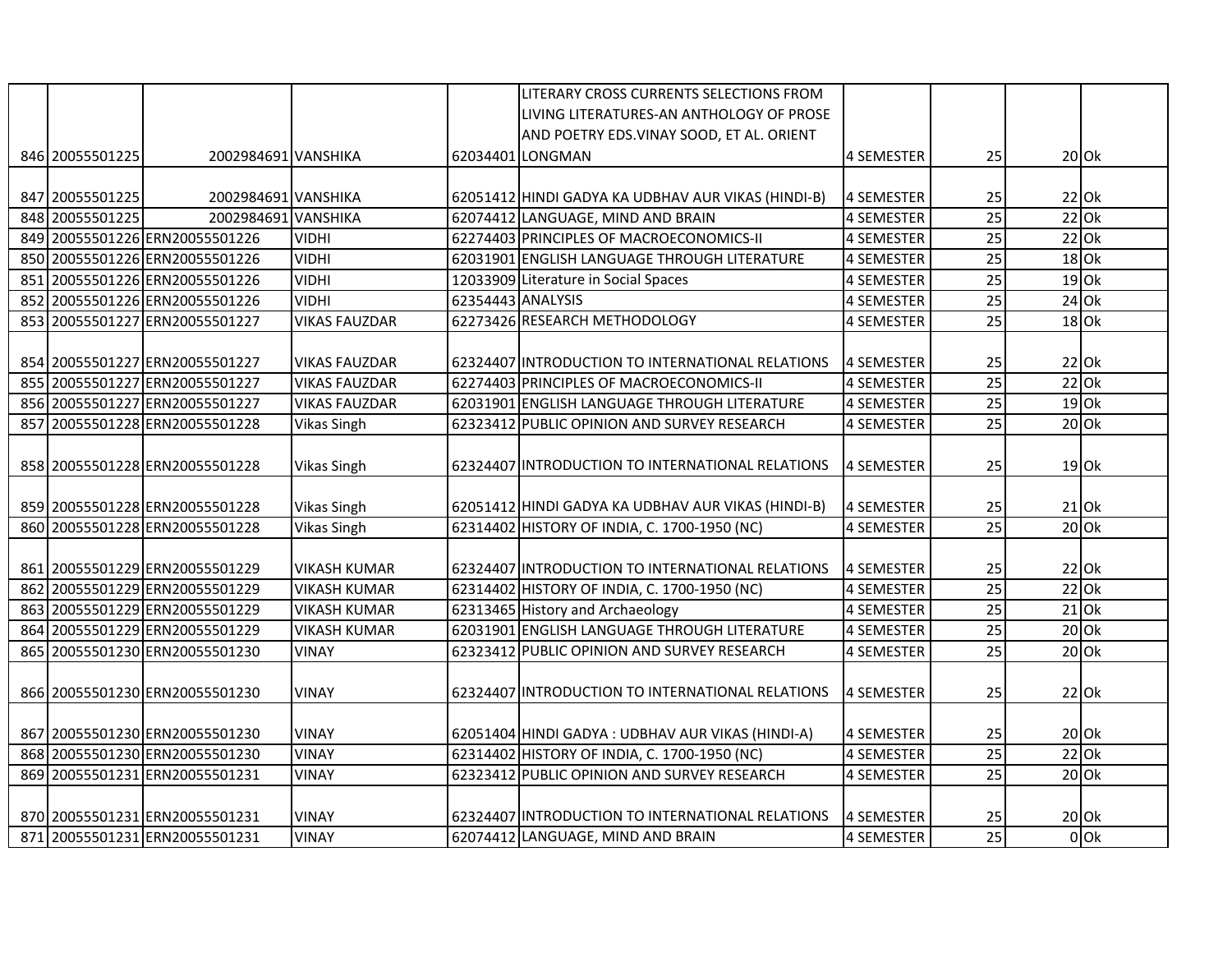|     | 872 20055501231 ERN20055501231    | <b>VINAY</b>         | 62051404 HINDI GADYA : UDBHAV AUR VIKAS (HINDI-A)                    | 4 SEMESTER        | 25              |                     | $21$ Ok |
|-----|-----------------------------------|----------------------|----------------------------------------------------------------------|-------------------|-----------------|---------------------|---------|
|     | 873 20055501232 ERN20055501232    |                      | VINAY KUMAR GAUTAM 12033909 Literature in Social Spaces              | <b>4 SEMESTER</b> | $\overline{25}$ |                     | $19$ Ok |
|     |                                   |                      |                                                                      |                   |                 |                     |         |
|     | 874 20055501232 ERN20055501232    |                      | VINAY KUMAR GAUTAM 62324407 INTRODUCTION TO INTERNATIONAL RELATIONS  | 4 SEMESTER        | 25              |                     | $21$ Ok |
|     | 875 20055501232 ERN20055501232    |                      | VINAY KUMAR GAUTAM 62274403 PRINCIPLES OF MACROECONOMICS-II          | 4 SEMESTER        | 25              | $21$ Ok             |         |
|     |                                   |                      |                                                                      |                   |                 |                     |         |
|     | 876 20055501232 ERN20055501232    |                      | VINAY KUMAR GAUTAM 62051404 HINDI GADYA : UDBHAV AUR VIKAS (HINDI-A) | 4 SEMESTER        | 25              | 19 Ok               |         |
|     | 877 20055501233 217611/RAJC/669/4 | <b>VIRAJ THAKUR</b>  | 62323412 PUBLIC OPINION AND SURVEY RESEARCH                          | 4 SEMESTER        | 25              | $19$ Ok             |         |
|     | 878 20055501233 217611/RAJC/669/4 | <b>VIRAJ THAKUR</b>  | 62134402 SANSKRIT GRAMMAR                                            | 4 SEMESTER        | 25              | 18 Ok               |         |
|     | 879 20055501233 217611/RAJC/669/4 | <b>VIRAJ THAKUR</b>  | 62314402 HISTORY OF INDIA, C. 1700-1950 (NC)                         | 4 SEMESTER        | 25              | $20$ Ok             |         |
|     | 880 20055501233 217611/RAJC/669/4 | <b>VIRAJ THAKUR</b>  | 62031901 ENGLISH LANGUAGE THROUGH LITERATURE                         | <b>4 SEMESTER</b> | 25              |                     | $0$ Ok  |
|     |                                   |                      | LITERARY CROSS CURRENTS SELECTIONS FROM                              |                   |                 |                     |         |
|     |                                   |                      | LIVING LITERATURES-AN ANTHOLOGY OF PROSE                             |                   |                 |                     |         |
|     |                                   |                      | AND POETRY EDS.VINAY SOOD, ET AL. ORIENT                             |                   |                 |                     |         |
|     | 881 20055501234 ERN20055501234    | <b>VIRAT KHOKHAR</b> | 62034401 LONGMAN                                                     | 4 SEMESTER        | 25              |                     | $21$ Ok |
|     | 882 20055501234 ERN20055501234    | <b>VIRAT KHOKHAR</b> | 62074412 LANGUAGE, MIND AND BRAIN                                    | <b>4 SEMESTER</b> | 25              |                     | $23$ Ok |
|     | 883 20055501234 ERN20055501234    | <b>VIRAT KHOKHAR</b> | 62031902 ENGLISH FLUENCY                                             | <b>4 SEMESTER</b> | 25              |                     | $24$ Ok |
|     | 884 20055501234 ERN20055501234    | <b>VIRAT KHOKHAR</b> | 12033909 Literature in Social Spaces                                 | <b>4 SEMESTER</b> | 25              | $21$ Ok             |         |
|     |                                   |                      |                                                                      |                   |                 |                     |         |
|     | 885 20055501235 ERN20055501235    |                      | VISHAL KUMAR SHAKYA 62324407 INTRODUCTION TO INTERNATIONAL RELATIONS | 4 SEMESTER        | 25              |                     | $21$ Ok |
|     | 886 20055501235 ERN20055501235    |                      | VISHAL KUMAR SHAKYA 62314402 HISTORY OF INDIA, C. 1700-1950 (NC)     | 4 SEMESTER        | 25              | $23$ Ok             |         |
|     | 887 20055501235 ERN20055501235    |                      | VISHAL KUMAR SHAKYA 62031901 ENGLISH LANGUAGE THROUGH LITERATURE     | <b>4 SEMESTER</b> | 25              | $20$ Ok             |         |
|     | 888 20055501235 ERN20055501235    |                      | VISHAL KUMAR SHAKYA 62313465 History and Archaeology                 | <b>4 SEMESTER</b> | 25              | $24$ Ok             |         |
|     | 889 20055501236 20RAJCBAPR000155  | <b>VISHAL THAKUR</b> | 62323412 PUBLIC OPINION AND SURVEY RESEARCH                          | 4 SEMESTER        | $\overline{25}$ | $20$ Ok             |         |
|     | 890 20055501236 20RAJCBAPR000155  | <b>VISHAL THAKUR</b> | 62054408 ANYA GADYA VIDHAYEN                                         | 4 SEMESTER        | $\overline{25}$ | $15$ Ok             |         |
|     | 891 20055501236 20RAJCBAPR000155  | <b>VISHAL THAKUR</b> | 62031903 English Proficiency (English-C)                             | 4 SEMESTER        | 25              | $20$ Ok             |         |
| 892 | 20055501236 20RAJCBAPR000155      | <b>VISHAL THAKUR</b> | 62314402 HISTORY OF INDIA, C. 1700-1950 (NC)                         | <b>4 SEMESTER</b> | $\overline{25}$ | $21$ Ok             |         |
|     |                                   |                      |                                                                      |                   |                 |                     |         |
|     | 893 20055501237 ERN20055501237    |                      | VISHNU PRASAD MAUR 62324407 INTRODUCTION TO INTERNATIONAL RELATIONS  | 4 SEMESTER        | 25              | $20$ Ok             |         |
|     | 894 20055501237 ERN20055501237    |                      | VISHNU PRASAD MAUR 62314402 HISTORY OF INDIA, C. 1700-1950 (NC)      | 4 SEMESTER        | $\overline{25}$ | $22$ Ok             |         |
|     | 895 20055501237 ERN20055501237    |                      | VISHNU PRASAD MAUR 62031901 ENGLISH LANGUAGE THROUGH LITERATURE      | <b>4 SEMESTER</b> | $\overline{25}$ | $18$ Ok             |         |
|     | 896 20055501237 ERN20055501237    |                      | VISHNU PRASAD MAUR 62313465 History and Archaeology                  | <b>4 SEMESTER</b> | $\overline{25}$ | $22$ Ok             |         |
|     | 897 20055501238 ERN20055501238    | <b>VIVEK KUMAR</b>   | 62273426 RESEARCH METHODOLOGY                                        | <b>4 SEMESTER</b> | 25              | $21$ Ok             |         |
|     | 898 20055501238 ERN20055501238    | <b>VIVEK KUMAR</b>   | 62274403 PRINCIPLES OF MACROECONOMICS-II                             | 4 SEMESTER        | 25              | $23$ Ok             |         |
|     | 899 20055501238 ERN20055501238    | <b>VIVEK KUMAR</b>   | 62314402 HISTORY OF INDIA, C. 1700-1950 (NC)                         | 4 SEMESTER        | 25              | $22$ O <sub>k</sub> |         |
|     | 900 20055501238 ERN20055501238    | <b>VIVEK KUMAR</b>   | 62031901 ENGLISH LANGUAGE THROUGH LITERATURE                         | 4 SEMESTER        | 25              | $21$ Ok             |         |
|     | 901 20055501239 ERN20055501239    | YASH BHALLA          | 62323412 PUBLIC OPINION AND SURVEY RESEARCH                          | 4 SEMESTER        | 25              | $21$ Ok             |         |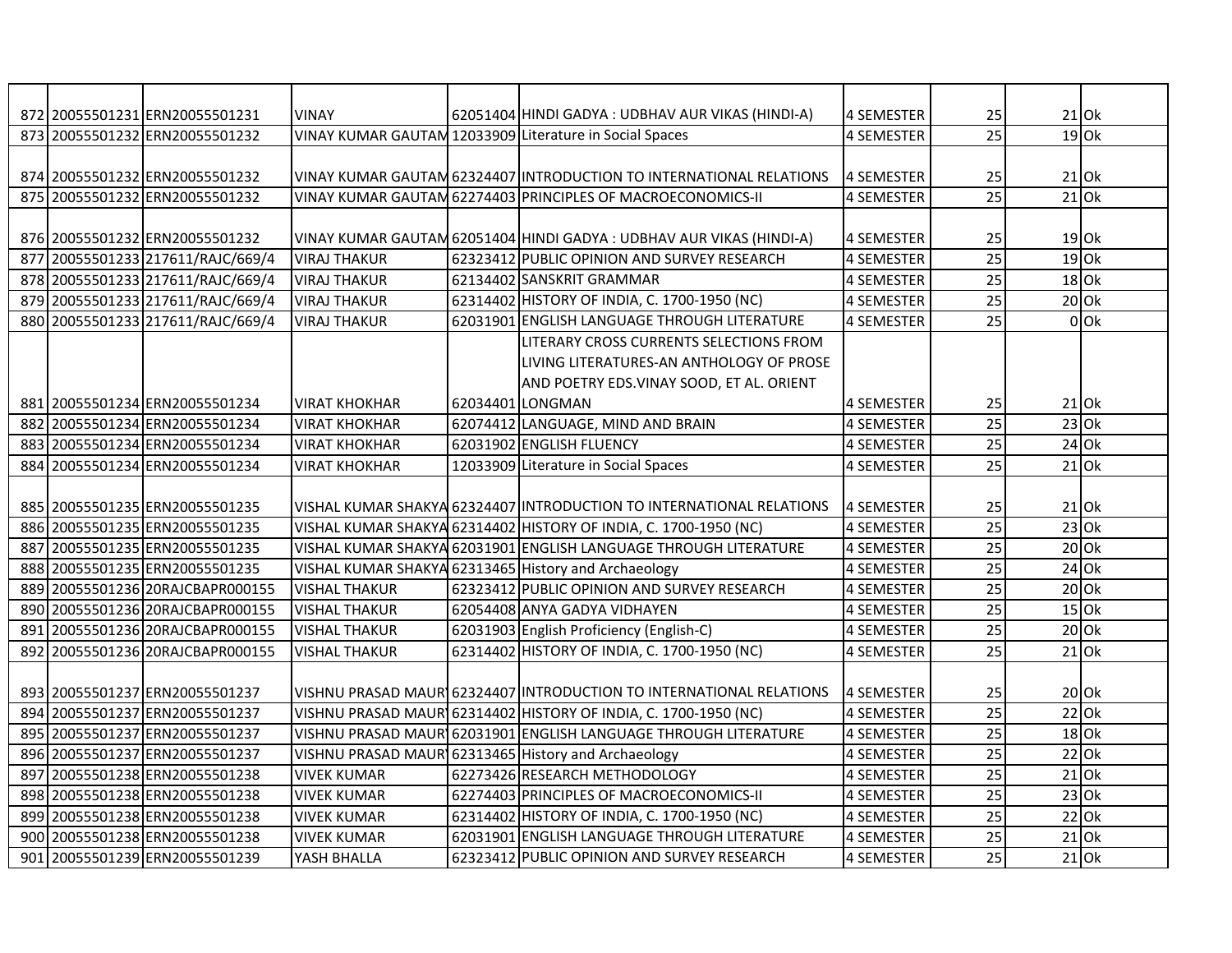|  |                                |                      |                   | LITERARY CROSS CURRENTS SELECTIONS FROM            |                   |                 |         |                                                                       |
|--|--------------------------------|----------------------|-------------------|----------------------------------------------------|-------------------|-----------------|---------|-----------------------------------------------------------------------|
|  |                                |                      |                   | LIVING LITERATURES-AN ANTHOLOGY OF PROSE           |                   |                 |         |                                                                       |
|  |                                |                      |                   | AND POETRY EDS. VINAY SOOD, ET AL. ORIENT          |                   |                 |         |                                                                       |
|  | 902 20055501239 ERN20055501239 | YASH BHALLA          |                   | 62034401 LONGMAN                                   | <b>4 SEMESTER</b> | 25              |         | $20$ Ok                                                               |
|  |                                |                      |                   |                                                    |                   |                 |         |                                                                       |
|  | 903 20055501239 ERN20055501239 | YASH BHALLA          |                   | 62051412 HINDI GADYA KA UDBHAV AUR VIKAS (HINDI-B) | 4 SEMESTER        | 25              | $21$ Ok |                                                                       |
|  | 904 20055501239 ERN20055501239 | YASH BHALLA          |                   | 62074412 LANGUAGE, MIND AND BRAIN                  | <b>4 SEMESTER</b> | $\overline{25}$ |         | $21$ Ok                                                               |
|  | 905 20055501240 ERN20055501240 | YASH KUMAR SINGH     |                   | 62274403 PRINCIPLES OF MACROECONOMICS-II           | <b>4 SEMESTER</b> | 25              |         | $22$ Ok                                                               |
|  |                                |                      |                   |                                                    |                   |                 |         |                                                                       |
|  | 906 20055501240 ERN20055501240 | YASH KUMAR SINGH     |                   | 62051412 HINDI GADYA KA UDBHAV AUR VIKAS (HINDI-B) | 4 SEMESTER        | 25              |         | $21$ Ok                                                               |
|  | 907 20055501240 ERN20055501240 | YASH KUMAR SINGH     |                   | 12033909 Literature in Social Spaces               | 4 SEMESTER        | $\overline{25}$ |         | $18$ Ok                                                               |
|  | 908 20055501240 ERN20055501240 | YASH KUMAR SINGH     | 62354443 ANALYSIS |                                                    | 4 SEMESTER        | $\overline{25}$ |         | $15$ Ok                                                               |
|  |                                |                      |                   |                                                    |                   |                 |         |                                                                       |
|  | 909 20055501241 ERN20055501241 | YASH NIWAS YADAV     |                   | 62324407 INTRODUCTION TO INTERNATIONAL RELATIONS   | 4 SEMESTER        | 25              |         | $20$ Ok                                                               |
|  | 910 20055501241 ERN20055501241 | YASH NIWAS YADAV     |                   | 62314402 HISTORY OF INDIA, C. 1700-1950 (NC)       | 4 SEMESTER        | 25              |         | $23$ Ok                                                               |
|  | 911 20055501241 ERN20055501241 | YASH NIWAS YADAV     |                   | 62031901 ENGLISH LANGUAGE THROUGH LITERATURE       | 4 SEMESTER        | 25              |         | $18$ O $\overline{k}$                                                 |
|  | 912 20055501241 ERN20055501241 | YASH NIWAS YADAV     |                   | 62313465 History and Archaeology                   | 4 SEMESTER        | 25              |         | $23$ Ok                                                               |
|  | 913 20055501242 ERN20055501242 | <b>YOGESH</b>        |                   | 62274403 PRINCIPLES OF MACROECONOMICS-II           | 4 SEMESTER        | 25              |         | $21$ O $\overline{\overline{\phantom{0}}}$ O $\overline{\phantom{0}}$ |
|  | 914 20055501242 ERN20055501242 | <b>YOGESH</b>        |                   | 62031901 ENGLISH LANGUAGE THROUGH LITERATURE       | 4 SEMESTER        | 25              |         | $16$ Ok                                                               |
|  | 915 20055501242 ERN20055501242 | <b>YOGESH</b>        |                   | 12033909 Literature in Social Spaces               | 4 SEMESTER        | 25              |         | $17$ Ok                                                               |
|  | 916 20055501242 ERN20055501242 | <b>YOGESH</b>        | 62354443 ANALYSIS |                                                    | 4 SEMESTER        | 25              |         | $10$ Ok                                                               |
|  | 917 20055501243 ERN20055501243 | YUVRAJ CHAUDHARY     |                   | 62274403 PRINCIPLES OF MACROECONOMICS-II           | <b>4 SEMESTER</b> | $\overline{25}$ |         | $23$ Ok                                                               |
|  | 918 20055501243 ERN20055501243 | YUVRAJ CHAUDHARY     |                   | 62031901 ENGLISH LANGUAGE THROUGH LITERATURE       | 4 SEMESTER        | 25              |         | $19$ Ok                                                               |
|  | 919 20055501243 ERN20055501243 | YUVRAJ CHAUDHARY     |                   | 12033909 Literature in Social Spaces               | 4 SEMESTER        | 25              |         | $17$ Ok                                                               |
|  | 920 20055501243 ERN20055501243 | YUVRAJ CHAUDHARY     | 62354443 ANALYSIS |                                                    | 4 SEMESTER        | $\overline{25}$ |         | $24$ Ok                                                               |
|  | 921 20055501244 ERN20055501244 | ABHIMANYU KUMAR      |                   | 62313465 History and Archaeology                   | <b>4 SEMESTER</b> | $\overline{25}$ |         | $22$ Ok                                                               |
|  | 922 20055501244 ERN20055501244 | ABHIMANYU KUMAR      |                   | 62054408 ANYA GADYA VIDHAYEN                       | 4 SEMESTER        | $\overline{25}$ |         | $15$ Ok                                                               |
|  |                                |                      |                   |                                                    |                   |                 |         |                                                                       |
|  | 923 20055501244 ERN20055501244 | ABHIMANYU KUMAR      |                   | 62324407 INTRODUCTION TO INTERNATIONAL RELATIONS   | 4 SEMESTER        | 25              |         | $20$ Ok                                                               |
|  | 924 20055501244 ERN20055501244 | ABHIMANYU KUMAR      |                   | 62031903 English Proficiency (English-C)           | 4 SEMESTER        | $\overline{25}$ |         | $20$ Ok                                                               |
|  | 925 20055501245 ERN20055501245 | <b>ADITI VASUDEV</b> |                   | 12033909 Literature in Social Spaces               | 4 SEMESTER        | $\overline{25}$ |         | $18$ Ok                                                               |
|  | 926 20055501245 ERN20055501245 | <b>ADITI VASUDEV</b> |                   | 62074412 LANGUAGE, MIND AND BRAIN                  | <b>4 SEMESTER</b> | 25              |         | $13$ Ok                                                               |
|  |                                |                      |                   |                                                    |                   |                 |         |                                                                       |
|  | 927 20055501245 ERN20055501245 | <b>ADITI VASUDEV</b> |                   | 62051412 HINDI GADYA KA UDBHAV AUR VIKAS (HINDI-B) | 4 SEMESTER        | 25              |         | $22$ Ok                                                               |
|  |                                |                      |                   | LITERARY CROSS CURRENTS SELECTIONS FROM            |                   |                 |         |                                                                       |
|  |                                |                      |                   | LIVING LITERATURES-AN ANTHOLOGY OF PROSE           |                   |                 |         |                                                                       |
|  |                                |                      |                   | AND POETRY EDS.VINAY SOOD, ET AL. ORIENT           |                   |                 |         |                                                                       |
|  | 928 20055501245 ERN20055501245 | <b>ADITI VASUDEV</b> |                   | 62034401 LONGMAN                                   | 4 SEMESTER        | 25              |         | $20$ Ok                                                               |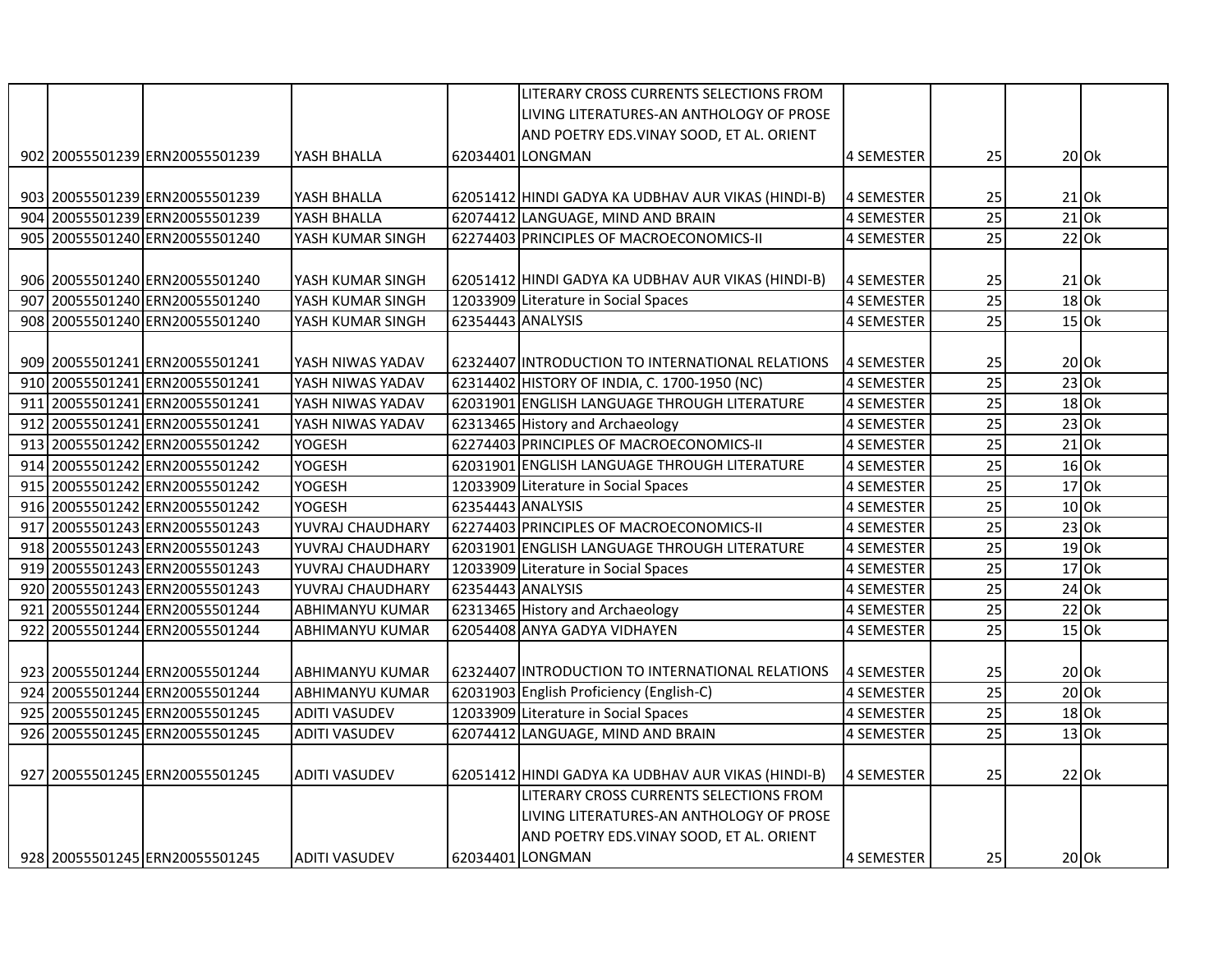|  | 929 20055501246 20RAJCBAPR000250 | <b>ADITYA YADAV</b>  |                   | 62274403 PRINCIPLES OF MACROECONOMICS-II           | 4 SEMESTER        | 25              | $22$ Ok |        |
|--|----------------------------------|----------------------|-------------------|----------------------------------------------------|-------------------|-----------------|---------|--------|
|  | 930 20055501246 20RAJCBAPR000250 | <b>ADITYA YADAV</b>  |                   | 62031901 ENGLISH LANGUAGE THROUGH LITERATURE       | <b>4 SEMESTER</b> | $\overline{25}$ | $19$ Ok |        |
|  | 931 20055501246 20RAJCBAPR000250 | <b>ADITYA YADAV</b>  |                   | 12033909 Literature in Social Spaces               | 4 SEMESTER        | $\overline{25}$ | $17$ Ok |        |
|  | 932 20055501246 20RAJCBAPR000250 | <b>ADITYA YADAV</b>  | 62354443 ANALYSIS |                                                    | <b>4 SEMESTER</b> | $\overline{25}$ | $20$ Ok |        |
|  |                                  |                      |                   |                                                    |                   |                 |         |        |
|  | 933 20055501249 ERN20055501249   | Aman kumar           |                   | 62324407 INTRODUCTION TO INTERNATIONAL RELATIONS   | 4 SEMESTER        | 25              | $20$ Ok |        |
|  | 934 20055501249 ERN20055501249   | Aman kumar           |                   | 62274403 PRINCIPLES OF MACROECONOMICS-II           | <b>4 SEMESTER</b> | $\overline{25}$ | $21$ Ok |        |
|  |                                  |                      |                   |                                                    |                   |                 |         |        |
|  | 935 20055501249 ERN20055501249   | Aman kumar           |                   | 62051404 HINDI GADYA : UDBHAV AUR VIKAS (HINDI-A)  | <b>4 SEMESTER</b> | 25              | 14 Ok   |        |
|  | 936 20055501249 ERN20055501249   | Aman kumar           |                   | 62313465 History and Archaeology                   | <b>4 SEMESTER</b> | $\overline{25}$ | $22$ Ok |        |
|  | 937 20055501250 ERN20055501250   | ANIKET               |                   | 62134402 SANSKRIT GRAMMAR                          | <b>4 SEMESTER</b> | $\overline{25}$ | $20$ Ok |        |
|  | 938 20055501250 ERN20055501250   | ANIKET               |                   | 62314402 HISTORY OF INDIA, C. 1700-1950 (NC)       | <b>4 SEMESTER</b> | $\overline{25}$ | $20$ Ok |        |
|  | 939 20055501250 ERN20055501250   | ANIKET               |                   | 62031901 ENGLISH LANGUAGE THROUGH LITERATURE       | 4 SEMESTER        | 25              | $17$ Ok |        |
|  | 940 20055501250 ERN20055501250   | ANIKET               |                   | 12033909 Literature in Social Spaces               | <b>4 SEMESTER</b> | 25              | $20$ Ok |        |
|  |                                  |                      |                   | LITERARY CROSS CURRENTS SELECTIONS FROM            |                   |                 |         |        |
|  |                                  |                      |                   | LIVING LITERATURES-AN ANTHOLOGY OF PROSE           |                   |                 |         |        |
|  |                                  |                      |                   | AND POETRY EDS.VINAY SOOD, ET AL. ORIENT           |                   |                 |         |        |
|  | 941 20055501253 ERN20055501253   | <b>ARYA MUGRAI</b>   |                   | 62034401 LONGMAN                                   | 4 SEMESTER        | 25              | $18$ Ok |        |
|  | 942 20055501253 ERN20055501253   | <b>ARYA MUGRAI</b>   |                   | 62314402 HISTORY OF INDIA, C. 1700-1950 (NC)       | <b>4 SEMESTER</b> | 25              | $21$ Ok |        |
|  | 943 20055501253 ERN20055501253   | <b>ARYA MUGRAI</b>   |                   | 62031901 ENGLISH LANGUAGE THROUGH LITERATURE       | <b>4 SEMESTER</b> | 25              | $19$ Ok |        |
|  | 944 20055501253 ERN20055501253   | <b>ARYA MUGRAI</b>   |                   | 12033909 Literature in Social Spaces               | <b>4 SEMESTER</b> | $\overline{25}$ | $18$ Ok |        |
|  |                                  |                      |                   |                                                    |                   |                 |         |        |
|  | 945 20055501254 ERN20055501254   | <b>AYUSH CHAUHAN</b> |                   | 62051412 HINDI GADYA KA UDBHAV AUR VIKAS (HINDI-B) | 4 SEMESTER        | 25              | $21$ Ok |        |
|  | 946 20055501254 ERN20055501254   | <b>AYUSH CHAUHAN</b> |                   | 62274403 PRINCIPLES OF MACROECONOMICS-II           | 4 SEMESTER        | $\overline{25}$ | $21$ Ok |        |
|  | 947 20055501254 ERN20055501254   | <b>AYUSH CHAUHAN</b> |                   | 12033902 ENGLISH LANGUAGE TEACHING                 | 4 SEMESTER        | 25              |         | $0$ Ok |
|  | 948 20055501254 ERN20055501254   | <b>AYUSH CHAUHAN</b> |                   | 62314402 HISTORY OF INDIA, C. 1700-1950 (NC)       | 4 SEMESTER        | 25              | $20$ Ok |        |
|  | 949 20055501255 ERN20055501255   | Ayush yadav          |                   | 62323412 PUBLIC OPINION AND SURVEY RESEARCH        | 4 SEMESTER        | $\overline{25}$ | $19$ Ok |        |
|  | 950 20055501255 ERN20055501255   | Ayush yadav          |                   | 62134402 SANSKRIT GRAMMAR                          | 4 SEMESTER        | $\overline{25}$ | 18 Ok   |        |
|  |                                  |                      |                   |                                                    |                   |                 |         |        |
|  | 951 20055501255 ERN20055501255   | Ayush yadav          |                   | 62051404 HINDI GADYA : UDBHAV AUR VIKAS (HINDI-A)  | 4 SEMESTER        | 25              | 18 Ok   |        |
|  | 952 20055501255 ERN20055501255   | Ayush yadav          |                   | 62314402 HISTORY OF INDIA, C. 1700-1950 (NC)       | 4 SEMESTER        | 25              | $22$ Ok |        |
|  | 953 20055501256 ERN20055501256   | <b>BHAWANA</b>       |                   | 62323412 PUBLIC OPINION AND SURVEY RESEARCH        | 4 SEMESTER        | 25              | $22$ Ok |        |
|  |                                  |                      |                   |                                                    |                   |                 |         |        |
|  | 954 20055501256 ERN20055501256   | <b>BHAWANA</b>       |                   | 62324407 INTRODUCTION TO INTERNATIONAL RELATIONS   | 4 SEMESTER        | 25              | $19$ Ok |        |
|  | 955 20055501256 ERN20055501256   | <b>BHAWANA</b>       |                   | 62134402 SANSKRIT GRAMMAR                          | <b>4 SEMESTER</b> | 25              | $22$ Ok |        |
|  |                                  |                      |                   |                                                    |                   |                 |         |        |
|  | 956 20055501256 ERN20055501256   | <b>BHAWANA</b>       |                   | 62051404 HINDI GADYA : UDBHAV AUR VIKAS (HINDI-A)  | 4 SEMESTER        | 25              | $20$ Ok |        |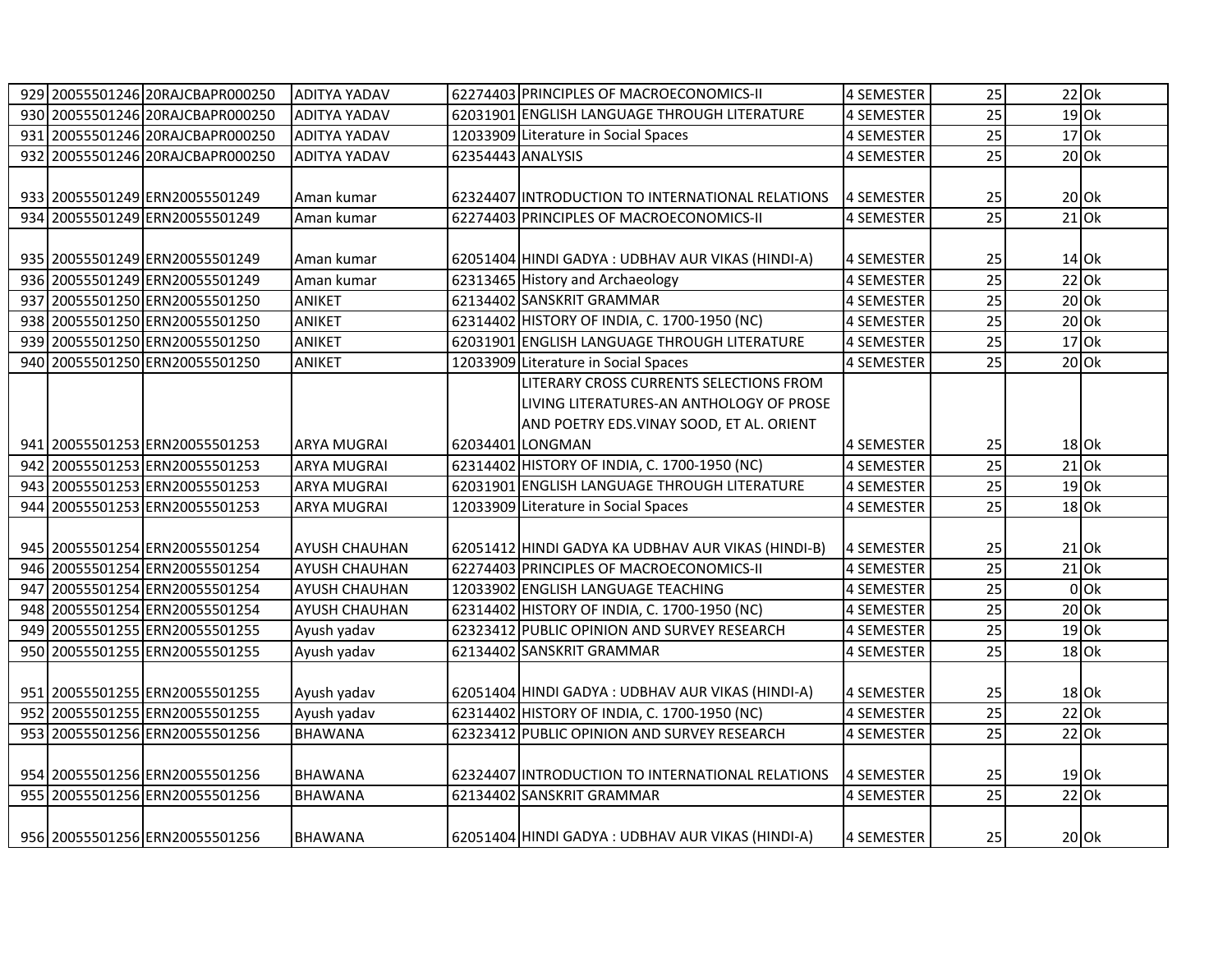|  |                                |                                              | LITERARY CROSS CURRENTS SELECTIONS FROM                              |                   |                 |         |  |
|--|--------------------------------|----------------------------------------------|----------------------------------------------------------------------|-------------------|-----------------|---------|--|
|  |                                |                                              | LIVING LITERATURES-AN ANTHOLOGY OF PROSE                             |                   |                 |         |  |
|  |                                |                                              | AND POETRY EDS. VINAY SOOD, ET AL. ORIENT                            |                   |                 |         |  |
|  | 957 20055501260 ERN20055501260 | <b>DEEPANSHA SOLANKI</b>                     | 62034401 LONGMAN                                                     | 4 SEMESTER        | 25              | $20$ Ok |  |
|  | 958 20055501260 ERN20055501260 | <b>DEEPANSHA SOLANKI</b>                     | 62074412 LANGUAGE, MIND AND BRAIN                                    | <b>4 SEMESTER</b> | $\overline{25}$ | $18$ Ok |  |
|  |                                |                                              |                                                                      |                   |                 |         |  |
|  | 959 20055501260 ERN20055501260 | <b>DEEPANSHA SOLANKI</b>                     | 62051404 HINDI GADYA : UDBHAV AUR VIKAS (HINDI-A)                    | 4 SEMESTER        | 25              | $16$ Ok |  |
|  | 960 20055501260 ERN20055501260 | <b>DEEPANSHA SOLANKI</b>                     | 12033909 Literature in Social Spaces                                 | 4 SEMESTER        | 25              | $19$ Ok |  |
|  | 961 20055501262 ERN20055501262 | <b>DIXIT KUMAR</b>                           | 62323412 PUBLIC OPINION AND SURVEY RESEARCH                          | <b>4 SEMESTER</b> | 25              | $20$ Ok |  |
|  |                                |                                              |                                                                      |                   |                 |         |  |
|  | 962 20055501262 ERN20055501262 | <b>DIXIT KUMAR</b>                           | 62324407 INTRODUCTION TO INTERNATIONAL RELATIONS                     | <b>4 SEMESTER</b> | 25              | $21$ Ok |  |
|  | 963 20055501262 ERN20055501262 | <b>DIXIT KUMAR</b>                           | 62054408 ANYA GADYA VIDHAYEN                                         | 4 SEMESTER        | 25              | $15$ Ok |  |
|  | 964 20055501262 ERN20055501262 | <b>DIXIT KUMAR</b>                           | 62031902 ENGLISH FLUENCY                                             | <b>4 SEMESTER</b> | 25              | $23$ Ok |  |
|  | 965 20055501263 ERN20055501263 | <b>FARUKH KHAN</b>                           | 62274403 PRINCIPLES OF MACROECONOMICS-II                             | 4 SEMESTER        | 25              | $21$ Ok |  |
|  |                                |                                              |                                                                      |                   |                 |         |  |
|  | 966 20055501263 ERN20055501263 | <b>FARUKH KHAN</b>                           | 62051404 HINDI GADYA : UDBHAV AUR VIKAS (HINDI-A)                    | 4 SEMESTER        | 25              | $18$ Ok |  |
|  | 967 20055501263 ERN20055501263 | <b>FARUKH KHAN</b>                           | 62314402 HISTORY OF INDIA, C. 1700-1950 (NC)                         | <b>4 SEMESTER</b> | 25              | $20$ Ok |  |
|  | 968 20055501263 ERN20055501263 | <b>FARUKH KHAN</b>                           | 12033909 Literature in Social Spaces                                 | 4 SEMESTER        | 25              | $19$ Ok |  |
|  |                                |                                              |                                                                      |                   |                 |         |  |
|  | 969 20055501264 ERN20055501264 |                                              | GAURAV CHANDRA BHA 62324407 INTRODUCTION TO INTERNATIONAL RELATIONS  | 4 SEMESTER        | 25              | $20$ Ok |  |
|  | 970 20055501264 ERN20055501264 | GAURAV CHANDRA BHA 62134402 SANSKRIT GRAMMAR |                                                                      | 4 SEMESTER        | 25              | $21$ Ok |  |
|  |                                |                                              |                                                                      |                   |                 |         |  |
|  | 971 20055501264 ERN20055501264 |                                              | GAURAV CHANDRA BHA 62051404 HINDI GADYA : UDBHAV AUR VIKAS (HINDI-A) | 4 SEMESTER        | 25              | $18$ Ok |  |
|  | 972 20055501264 ERN20055501264 |                                              | GAURAV CHANDRA BHA 12033909 Literature in Social Spaces              | <b>4 SEMESTER</b> | 25              | $17$ Ok |  |
|  | 973 20055501265 ERN20055501265 | <b>GOLDEN KUMAR</b>                          | 62274403 PRINCIPLES OF MACROECONOMICS-II                             | 4 SEMESTER        | 25              | $22$ Ok |  |
|  | 974 20055501265 ERN20055501265 | <b>GOLDEN KUMAR</b>                          | 62314402 HISTORY OF INDIA, C. 1700-1950 (NC)                         | 4 SEMESTER        | 25              | $22$ Ok |  |
|  | 975 20055501265 ERN20055501265 | <b>GOLDEN KUMAR</b>                          | 62031903 English Proficiency (English-C)                             | 4 SEMESTER        | $\overline{25}$ | $22$ Ok |  |
|  | 976 20055501265 ERN20055501265 | <b>GOLDEN KUMAR</b>                          | 62313465 History and Archaeology                                     | 4 SEMESTER        | $\overline{25}$ | $23$ Ok |  |
|  | 977 20055501266 ERN20055501266 | <b>ISHA HARSANA</b>                          | 62273426 RESEARCH METHODOLOGY                                        | 4 SEMESTER        | $\overline{25}$ | $24$ Ok |  |
|  |                                |                                              |                                                                      |                   |                 |         |  |
|  | 978 20055501266 ERN20055501266 | <b>ISHA HARSANA</b>                          | 62324407 INTRODUCTION TO INTERNATIONAL RELATIONS                     | 4 SEMESTER        | 25              | $21$ Ok |  |
|  | 979 20055501266 ERN20055501266 | <b>ISHA HARSANA</b>                          | 62274403 PRINCIPLES OF MACROECONOMICS-II                             | <b>4 SEMESTER</b> | $\overline{25}$ | $24$ Ok |  |
|  | 980 20055501266 ERN20055501266 | <b>ISHA HARSANA</b>                          | 62031901 ENGLISH LANGUAGE THROUGH LITERATURE                         | <b>4 SEMESTER</b> | $\overline{25}$ | $19$ Ok |  |
|  | 981 20055501267 ERN20055501267 | <b>JAGPAL</b>                                | 62314402 HISTORY OF INDIA, C. 1700-1950 (NC)                         | 4 SEMESTER        | 25              | $22$ Ok |  |
|  | 982 20055501267 ERN20055501267 | <b>JAGPAL</b>                                | 62274403 PRINCIPLES OF MACROECONOMICS-II                             | 4 SEMESTER        | $\overline{25}$ | $25$ Ok |  |
|  | 983 20055501267 ERN20055501267 | <b>JAGPAL</b>                                | 62031902 ENGLISH FLUENCY                                             | 4 SEMESTER        | 25              | 22 Ok   |  |
|  | 984 20055501267 ERN20055501267 | <b>JAGPAL</b>                                | 62313465 History and Archaeology                                     | 4 SEMESTER        | 25              | $23$ Ok |  |
|  | 985 20055501268 ERN20055501268 | Jitendra patel                               | 62031901 ENGLISH LANGUAGE THROUGH LITERATURE                         | 4 SEMESTER        | 25              | $19$ Ok |  |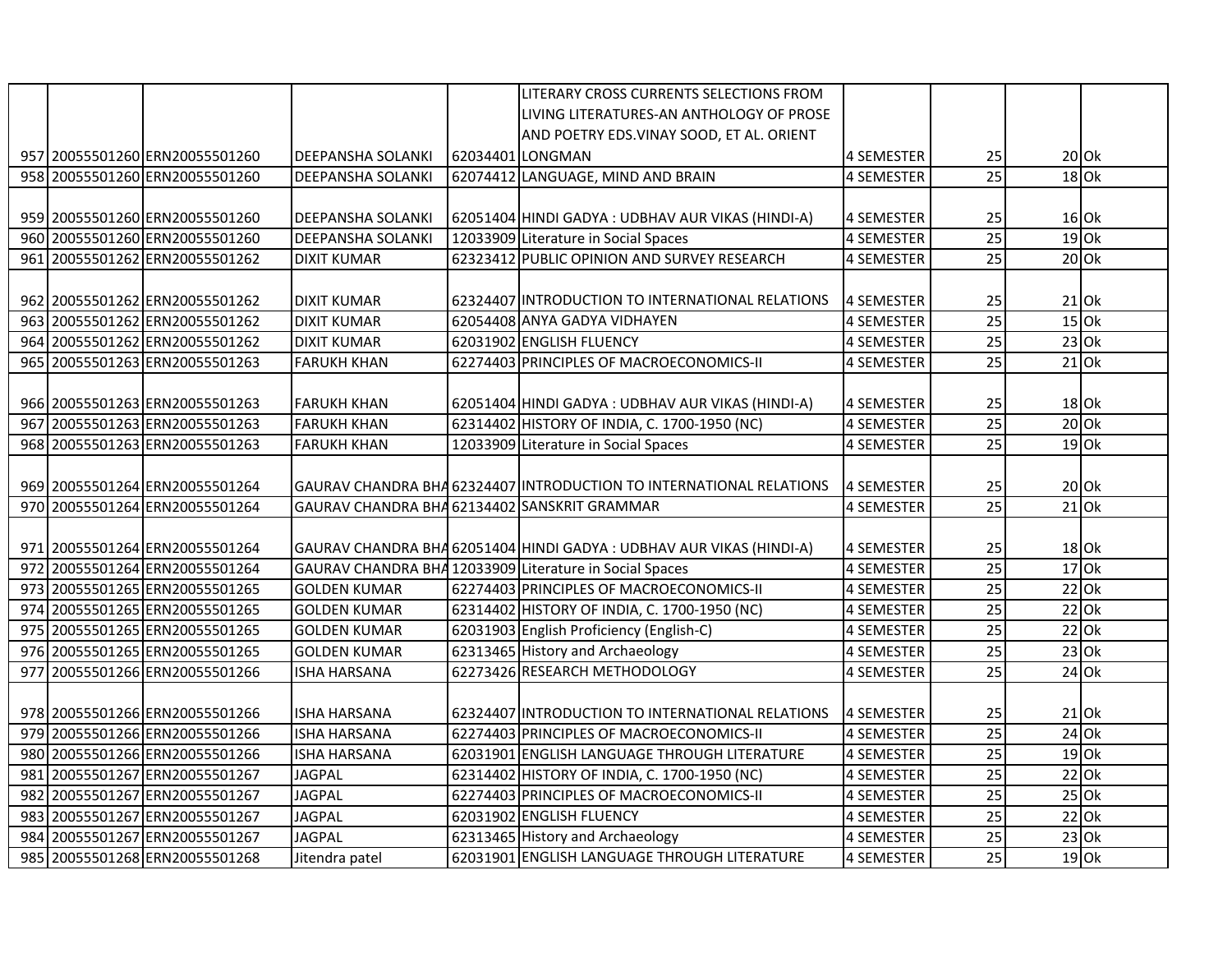|     |                                 |                     |                   | LITERARY CROSS CURRENTS SELECTIONS FROM            |                   |                 |         |         |
|-----|---------------------------------|---------------------|-------------------|----------------------------------------------------|-------------------|-----------------|---------|---------|
|     |                                 |                     |                   | LIVING LITERATURES-AN ANTHOLOGY OF PROSE           |                   |                 |         |         |
|     |                                 |                     |                   | AND POETRY EDS. VINAY SOOD, ET AL. ORIENT          |                   |                 |         |         |
|     | 986 20055501268 ERN20055501268  | Jitendra patel      |                   | 62034401 LONGMAN                                   | <b>4 SEMESTER</b> | 25              |         | $19$ Ok |
|     | 987 20055501268 ERN20055501268  | Jitendra patel      |                   | 62314402 HISTORY OF INDIA, C. 1700-1950 (NC)       | 4 SEMESTER        | 25              |         | $22$ Ok |
|     | 988 20055501268 ERN20055501268  | Jitendra patel      |                   | 12033909 Literature in Social Spaces               | 4 SEMESTER        | $\overline{25}$ |         | $18$ Ok |
|     | 989 20055501270 ERN20055501270  | Kislay kumar        |                   | 62323412 PUBLIC OPINION AND SURVEY RESEARCH        | 4 SEMESTER        | $\overline{25}$ |         | $20$ Ok |
|     |                                 |                     |                   |                                                    |                   |                 |         |         |
|     | 990 20055501270 ERN20055501270  | Kislay kumar        |                   | 62324407 INTRODUCTION TO INTERNATIONAL RELATIONS   | 4 SEMESTER        | 25              |         | $22$ Ok |
|     | 991 20055501270 ERN20055501270  | Kislay kumar        |                   | 62314402 HISTORY OF INDIA, C. 1700-1950 (NC)       | 4 SEMESTER        | $\overline{25}$ |         | $22$ Ok |
|     | 992 20055501270 ERN20055501270  | Kislay kumar        |                   | 62031901 ENGLISH LANGUAGE THROUGH LITERATURE       | 4 SEMESTER        | 25              |         | $20$ Ok |
|     |                                 |                     |                   |                                                    |                   |                 |         |         |
|     | 993 20055501271 ERN20055501271  | LAKSHYA DAHIYA      |                   | 62324407 INTRODUCTION TO INTERNATIONAL RELATIONS   | 4 SEMESTER        | 25              |         | $20$ Ok |
|     | 994 20055501271 ERN20055501271  | LAKSHYA DAHIYA      |                   | 62053408 VIGYAPAN OR HINDI BHASHA                  | 4 SEMESTER        | 25              |         | $22$ Ok |
|     | 995 20055501271 ERN20055501271  | LAKSHYA DAHIYA      |                   | 62054408 ANYA GADYA VIDHAYEN                       | 4 SEMESTER        | 25              |         | $14$ Ok |
|     |                                 |                     |                   |                                                    |                   |                 |         |         |
|     | 996 20055501271 ERN20055501271  | LAKSHYA DAHIYA      |                   | 62051404 HINDI GADYA : UDBHAV AUR VIKAS (HINDI-A)  | 4 SEMESTER        | 25              |         | $11$ Ok |
| 997 | 20055501272 ERN20055501272      | <b>MANTHAN</b>      |                   | 62054408 ANYA GADYA VIDHAYEN                       | 4 SEMESTER        | 25              |         | $15$ Ok |
|     | 998 20055501272 ERN20055501272  | <b>MANTHAN</b>      |                   | 62314402 HISTORY OF INDIA, C. 1700-1950 (NC)       | 4 SEMESTER        | $\overline{25}$ |         | $21$ Ok |
|     | 999 20055501272 ERN20055501272  | <b>MANTHAN</b>      |                   | 62031901 ENGLISH LANGUAGE THROUGH LITERATURE       | 4 SEMESTER        | 25              |         | $17$ Ok |
|     | 1000 20055501272 ERN20055501272 | <b>MANTHAN</b>      |                   | 12033909 Literature in Social Spaces               | 4 SEMESTER        | 25              |         | $20$ Ok |
|     | 1001 20055501273 ERN20055501273 | Mayank Arora        |                   | 12033909 Literature in Social Spaces               | 4 SEMESTER        | 25              |         | $0$ Ok  |
|     | 1002 20055501273 ERN20055501273 | Mayank Arora        |                   | 62031902 ENGLISH FLUENCY                           | 4 SEMESTER        | $\overline{25}$ |         | $20$ Ok |
|     |                                 |                     |                   | LITERARY CROSS CURRENTS SELECTIONS FROM            |                   |                 |         |         |
|     |                                 |                     |                   | LIVING LITERATURES-AN ANTHOLOGY OF PROSE           |                   |                 |         |         |
|     |                                 |                     |                   | AND POETRY EDS. VINAY SOOD, ET AL. ORIENT          |                   |                 |         |         |
|     | 1003 20055501273 ERN20055501273 | Mayank Arora        |                   | 62034401 LONGMAN                                   | 4 SEMESTER        | 25              |         | $0$ Ok  |
|     | 1004 20055501273 ERN20055501273 | Mayank Arora        |                   | 62314402 HISTORY OF INDIA, C. 1700-1950 (NC)       | 4 SEMESTER        | 25              |         | $20$ Ok |
|     | 1005 20055501274 ERN20055501274 | <b>MAYANK YADAV</b> |                   | 62323412 PUBLIC OPINION AND SURVEY RESEARCH        | 4 SEMESTER        | $\overline{25}$ |         | $20$ Ok |
|     | 1006 20055501274 ERN20055501274 | <b>MAYANK YADAV</b> |                   | 62274403 PRINCIPLES OF MACROECONOMICS-II           | <b>4 SEMESTER</b> | $\overline{25}$ |         | $23$ Ok |
|     |                                 |                     |                   |                                                    |                   |                 |         |         |
|     | 1007 20055501274 ERN20055501274 | <b>MAYANK YADAV</b> |                   | 62051412 HINDI GADYA KA UDBHAV AUR VIKAS (HINDI-B) | 4 SEMESTER        | 25              |         | $20$ Ok |
|     | 1008 20055501274 ERN20055501274 | <b>MAYANK YADAV</b> | 62354443 ANALYSIS |                                                    | 4 SEMESTER        | $\overline{25}$ | $11$ Ok |         |
|     | 1009 20055501277 ERN20055501277 | <b>NIKHIL SINGH</b> |                   | 62323412 PUBLIC OPINION AND SURVEY RESEARCH        | 4 SEMESTER        | $\overline{25}$ |         | $20$ Ok |
|     |                                 |                     |                   |                                                    |                   |                 |         |         |
|     | 1010 20055501277 ERN20055501277 | <b>NIKHIL SINGH</b> |                   | 62324407 INTRODUCTION TO INTERNATIONAL RELATIONS   | 4 SEMESTER        | 25              |         | $22$ Ok |
|     | 1011 20055501277 ERN20055501277 | <b>NIKHIL SINGH</b> |                   | 62054408 ANYA GADYA VIDHAYEN                       | 4 SEMESTER        | 25              |         | $15$ Ok |
|     | 1012 20055501277 ERN20055501277 | <b>NIKHIL SINGH</b> |                   | 62031902 ENGLISH FLUENCY                           | 4 SEMESTER        | 25              |         | $23$ Ok |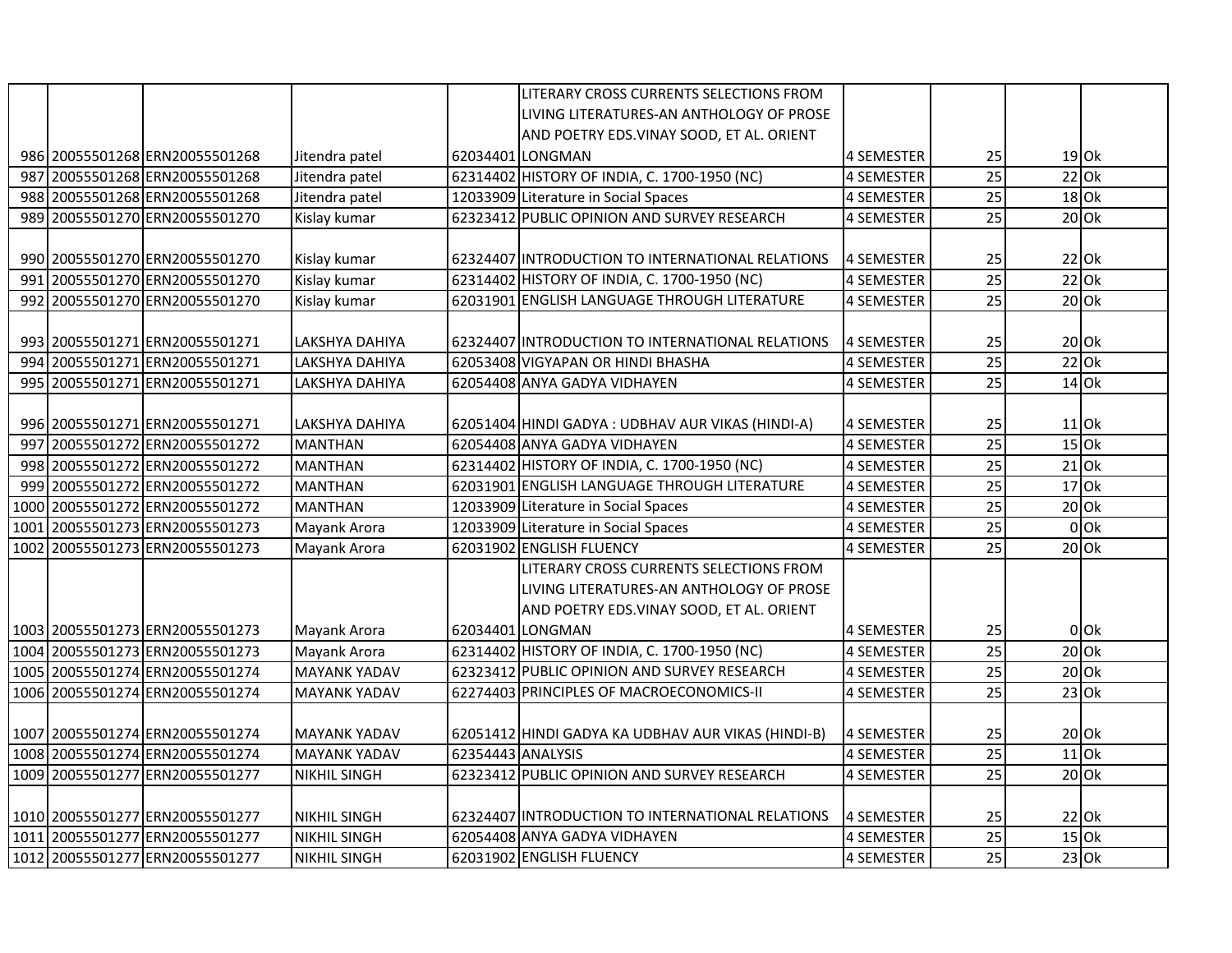|      | 1013 20055501278 ERN20055501278   | PADMA CHOSDON          | 62324407 INTRODUCTION TO INTERNATIONAL RELATIONS   | <b>4 SEMESTER</b> | 25              | $22$ Ok |        |
|------|-----------------------------------|------------------------|----------------------------------------------------|-------------------|-----------------|---------|--------|
|      | 1014 20055501278 ERN20055501278   | PADMA CHOSDON          | 62274403 PRINCIPLES OF MACROECONOMICS-II           | 4 SEMESTER        | $\overline{25}$ | $21$ Ok |        |
|      | 1015 20055501278 ERN20055501278   | PADMA CHOSDON          | 12033909 Literature in Social Spaces               | 4 SEMESTER        | $\overline{25}$ | $18$ Ok |        |
|      | 1016 20055501278 ERN20055501278   | PADMA CHOSDON          | 62031902 ENGLISH FLUENCY                           | 4 SEMESTER        | 25              | $24$ Ok |        |
|      | 1017 20055501279 ERN20055501279   | PANKAJ KUMAR           | 62323412 PUBLIC OPINION AND SURVEY RESEARCH        | 4 SEMESTER        | $\overline{25}$ | $20$ Ok |        |
|      |                                   |                        |                                                    |                   |                 |         |        |
|      | 1018 20055501279 ERN20055501279   | PANKAJ KUMAR           | 62324407 INTRODUCTION TO INTERNATIONAL RELATIONS   | 4 SEMESTER        | 25              | $20$ Ok |        |
|      | 1019 20055501279 ERN20055501279   | <b>PANKAJ KUMAR</b>    | 62054408 ANYA GADYA VIDHAYEN                       | <b>4 SEMESTER</b> | 25              | $15$ Ok |        |
|      |                                   |                        |                                                    |                   |                 |         |        |
|      | 1020 20055501279 ERN20055501279   | <b>PANKAJ KUMAR</b>    | 62051404 HINDI GADYA : UDBHAV AUR VIKAS (HINDI-A)  | 4 SEMESTER        | 25              | $19$ Ok |        |
|      |                                   |                        |                                                    |                   |                 |         |        |
|      | 1021 20055501280 ERN20055501280   | <b>PRATHAM BALLABH</b> | 62324407 INTRODUCTION TO INTERNATIONAL RELATIONS   | 4 SEMESTER        | 25              | 19 Ok   |        |
|      |                                   |                        |                                                    |                   |                 |         |        |
|      | 1022 20055501280 ERN20055501280   | PRATHAM BALLABH        | 62051412 HINDI GADYA KA UDBHAV AUR VIKAS (HINDI-B) | 4 SEMESTER        | 25              | $20$ Ok |        |
|      | 1023 20055501280 ERN20055501280   | PRATHAM BALLABH        | 62074412 LANGUAGE, MIND AND BRAIN                  | 4 SEMESTER        | 25              |         | $0$ Ok |
|      | 1024 20055501280 ERN20055501280   | PRATHAM BALLABH        | 62313465 History and Archaeology                   | 4 SEMESTER        | 25              | $21$ Ok |        |
|      |                                   |                        |                                                    |                   |                 |         |        |
|      | 1025 20055501281 ERN20055501281   | <b>RAJA</b>            | 62324407 INTRODUCTION TO INTERNATIONAL RELATIONS   | 4 SEMESTER        | 25              | $20$ Ok |        |
|      | 1026 20055501281 ERN20055501281   | RAJA                   | 62054408 ANYA GADYA VIDHAYEN                       | 4 SEMESTER        | 25              | $15$ Ok |        |
|      | 1027 20055501281 ERN20055501281   | <b>RAJA</b>            | 62031901 ENGLISH LANGUAGE THROUGH LITERATURE       | 4 SEMESTER        | 25              | $16$ Ok |        |
|      | 1028 20055501281 ERN20055501281   | <b>RAJA</b>            | 12033909 Literature in Social Spaces               | <b>4 SEMESTER</b> | 25              | $17$ Ok |        |
|      | 1029 20055501282 ERN20055501282   | <b>RINKI</b>           | 62323412 PUBLIC OPINION AND SURVEY RESEARCH        | <b>4 SEMESTER</b> | $\overline{25}$ | $21$ Ok |        |
|      | 1030 20055501282 ERN20055501282   | <b>RINKI</b>           | 62134402 SANSKRIT GRAMMAR                          | <b>4 SEMESTER</b> | $\overline{25}$ | 22 Ok   |        |
|      |                                   |                        |                                                    |                   |                 |         |        |
|      | 1031 20055501282 ERN20055501282   | <b>RINKI</b>           | 62051404 HINDI GADYA : UDBHAV AUR VIKAS (HINDI-A)  | 4 SEMESTER        | 25              | $20$ Ok |        |
|      | 1032 20055501282 ERN20055501282   | <b>RINKI</b>           | 62314402 HISTORY OF INDIA, C. 1700-1950 (NC)       | 4 SEMESTER        | $\overline{25}$ | $22$ Ok |        |
|      | 1033 20055501283 ERN20055501283   | <b>RISHI</b>           | 62134402 SANSKRIT GRAMMAR                          | 4 SEMESTER        | 25              | $10$ Ok |        |
|      | 1034 20055501283 ERN20055501283   | <b>RISHI</b>           | 62314402 HISTORY OF INDIA, C. 1700-1950 (NC)       | 4 SEMESTER        | $\overline{25}$ | $22$ Ok |        |
|      | 1035 20055501283 ERN20055501283   | <b>RISHI</b>           | 62031903 English Proficiency (English-C)           | 4 SEMESTER        | $\overline{25}$ | $20$ Ok |        |
|      | 1036 20055501283 ERN20055501283   | <b>RISHI</b>           | 62053408 VIGYAPAN OR HINDI BHASHA                  | 4 SEMESTER        | 25              | $22$ Ok |        |
|      | 1037 20055501284 20RAJCBAPR000233 | <b>ROHIT KUMAR</b>     | 62323412 PUBLIC OPINION AND SURVEY RESEARCH        | 4 SEMESTER        | 25              | $23$ Ok |        |
|      |                                   |                        |                                                    |                   |                 |         |        |
|      | 1038 20055501284 20RAJCBAPR000233 | <b>ROHIT KUMAR</b>     | 62324407 INTRODUCTION TO INTERNATIONAL RELATIONS   | 4 SEMESTER        | 25              | $21$ Ok |        |
|      | 1039 20055501284 20RAJCBAPR000233 | <b>ROHIT KUMAR</b>     | 62314402 HISTORY OF INDIA, C. 1700-1950 (NC)       | 4 SEMESTER        | 25              | 22 Ok   |        |
|      | 1040 20055501284 20RAJCBAPR000233 | <b>ROHIT KUMAR</b>     | 62031902 ENGLISH FLUENCY                           | 4 SEMESTER        | 25              | $25$ Ok |        |
| 1041 | 20055501285 ERN20055501285        | <b>ROSHAN SHOMEY</b>   | 62053408 VIGYAPAN OR HINDI BHASHA                  | 4 SEMESTER        | 25              | $22$ Ok |        |
|      | 1042 20055501285 ERN20055501285   | <b>ROSHAN SHOMEY</b>   | 62134402 SANSKRIT GRAMMAR                          | 4 SEMESTER        | 25              | 18 Ok   |        |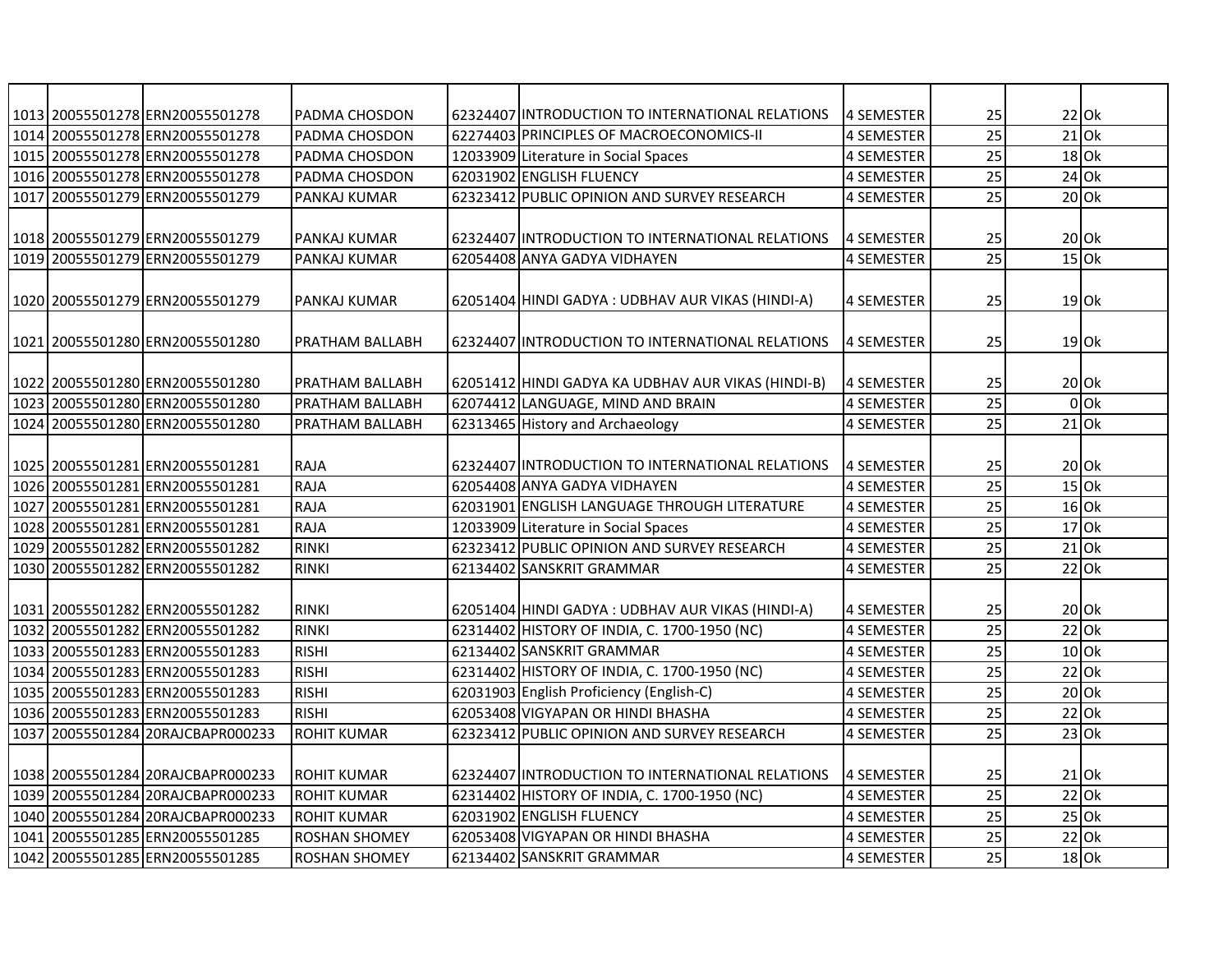|  | 1043 20055501285 ERN20055501285 | <b>ROSHAN SHOMEY</b>  |                   | 62051404 HINDI GADYA : UDBHAV AUR VIKAS (HINDI-A) | 4 SEMESTER        | 25              |         | $20$ Ok |
|--|---------------------------------|-----------------------|-------------------|---------------------------------------------------|-------------------|-----------------|---------|---------|
|  | 1044 20055501285 ERN20055501285 | <b>ROSHAN SHOMEY</b>  |                   | 62314402 HISTORY OF INDIA, C. 1700-1950 (NC)      | 4 SEMESTER        | $\overline{25}$ |         | $21$ Ok |
|  | 1045 20055501286 ERN20055501286 | <b>SURAJ</b>          |                   | 62054408 ANYA GADYA VIDHAYEN                      | 4 SEMESTER        | $\overline{25}$ | $14$ Ok |         |
|  | 1046 20055501286 ERN20055501286 | <b>SURAJ</b>          |                   | 62031902 ENGLISH FLUENCY                          | 4 SEMESTER        | $\overline{25}$ |         | $22$ Ok |
|  | 1047 20055501286 ERN20055501286 | <b>SURAJ</b>          |                   | 62313465 History and Archaeology                  | 4 SEMESTER        | $\overline{25}$ |         | $20$ Ok |
|  |                                 |                       |                   |                                                   |                   |                 |         |         |
|  | 1048 20055501286 ERN20055501286 | <b>SURAJ</b>          |                   | 62324407 INTRODUCTION TO INTERNATIONAL RELATIONS  | 4 SEMESTER        | 25              | 22 Ok   |         |
|  | 1049 20055501287 ERN20055501287 | SIDDHARTH ARYA        | 62354443 ANALYSIS |                                                   | <b>4 SEMESTER</b> | $\overline{25}$ | $10$ Ok |         |
|  | 1050 20055501287 ERN20055501287 | <b>SIDDHARTH ARYA</b> |                   | 62274403 PRINCIPLES OF MACROECONOMICS-II          | 4 SEMESTER        | 25              | $21$ Ok |         |
|  | 1051 20055501287 ERN20055501287 | <b>SIDDHARTH ARYA</b> |                   | 12033909 Literature in Social Spaces              | 4 SEMESTER        | 25              |         | $0$ Ok  |
|  | 1052 20055501287 ERN20055501287 | <b>SIDDHARTH ARYA</b> |                   | 62031901 ENGLISH LANGUAGE THROUGH LITERATURE      | <b>4 SEMESTER</b> | 25              |         | $0$ Ok  |
|  | 1053 20055501289 ERN20055501289 | Sachin                |                   | 62134402 SANSKRIT GRAMMAR                         | <b>4 SEMESTER</b> | 25              | $19$ Ok |         |
|  |                                 |                       |                   |                                                   |                   |                 |         |         |
|  | 1054 20055501289 ERN20055501289 | Sachin                |                   | 62051404 HINDI GADYA : UDBHAV AUR VIKAS (HINDI-A) | 4 SEMESTER        | 25              | $11$ Ok |         |
|  | 1055 20055501289 ERN20055501289 | Sachin                |                   | 62314402 HISTORY OF INDIA, C. 1700-1950 (NC)      | 4 SEMESTER        | 25              | $21$ Ok |         |
|  | 1056 20055501289 ERN20055501289 | Sachin                |                   | 12033909 Literature in Social Spaces              | 4 SEMESTER        | 25              | $17$ Ok |         |
|  | 1057 20055501290 ERN20055501290 | Sahil                 |                   | 62274403 PRINCIPLES OF MACROECONOMICS-II          | 4 SEMESTER        | 25              | $23$ Ok |         |
|  | 1058 20055501290 ERN20055501290 | Sahil                 |                   | 62313465 History and Archaeology                  | 4 SEMESTER        | 25              | $19$ Ok |         |
|  | 1059 20055501290 ERN20055501290 | Sahil                 |                   | 62314402 HISTORY OF INDIA, C. 1700-1950 (NC)      | <b>4 SEMESTER</b> | 25              |         | $21$ Ok |
|  | 1060 20055501290 ERN20055501290 | Sahil                 |                   | 62031902 ENGLISH FLUENCY                          | <b>4 SEMESTER</b> | $\overline{25}$ |         | $22$ Ok |
|  |                                 |                       |                   | LITERARY CROSS CURRENTS SELECTIONS FROM           |                   |                 |         |         |
|  |                                 |                       |                   | LIVING LITERATURES-AN ANTHOLOGY OF PROSE          |                   |                 |         |         |
|  |                                 |                       |                   | AND POETRY EDS.VINAY SOOD, ET AL. ORIENT          |                   |                 |         |         |
|  | 1061 20055501291 ERN20055501291 | <b>SAHIL</b>          |                   | 62034401 LONGMAN                                  | <b>4 SEMESTER</b> | 25              |         | $20$ Ok |
|  | 1062 20055501291 ERN20055501291 | <b>SAHIL</b>          |                   | 62314402 HISTORY OF INDIA, C. 1700-1950 (NC)      | <b>4 SEMESTER</b> | 25              | $21$ Ok |         |
|  | 1063 20055501291 ERN20055501291 | <b>SAHIL</b>          |                   | 62031902 ENGLISH FLUENCY                          | <b>4 SEMESTER</b> | 25              | $23$ Ok |         |
|  | 1064 20055501291 ERN20055501291 | SAHIL                 |                   | 62313465 History and Archaeology                  | 4 SEMESTER        | $\overline{25}$ | $19$ Ok |         |
|  |                                 |                       |                   |                                                   |                   |                 |         |         |
|  | 1065 20055501292 ERN20055501292 | <b>SALONI</b>         |                   | 62324407 INTRODUCTION TO INTERNATIONAL RELATIONS  | 4 SEMESTER        | 25              | $21$ Ok |         |
|  | 1066 20055501292 ERN20055501292 | <b>SALONI</b>         |                   | 62314402 HISTORY OF INDIA, C. 1700-1950 (NC)      | 4 SEMESTER        | $\overline{25}$ | $22$ Ok |         |
|  | 1067 20055501292 ERN20055501292 | <b>SALONI</b>         |                   | 62031903 English Proficiency (English-C)          | <b>4 SEMESTER</b> | $\overline{25}$ | $20$ Ok |         |
|  | 1068 20055501292 ERN20055501292 | <b>SALONI</b>         |                   | 62313465 History and Archaeology                  | 4 SEMESTER        | $\overline{25}$ |         | $23$ Ok |
|  | 1069 20055501293 ERN20055501293 | Sarvesh nandan        |                   | 62323412 PUBLIC OPINION AND SURVEY RESEARCH       | <b>4 SEMESTER</b> | $\overline{25}$ | $21$ Ok |         |
|  | 1070 20055501293 ERN20055501293 | Sarvesh nandan        |                   | 62274403 PRINCIPLES OF MACROECONOMICS-II          | 4 SEMESTER        | $\overline{25}$ | $21$ Ok |         |
|  |                                 |                       |                   |                                                   |                   |                 |         |         |
|  | 1071 20055501293 ERN20055501293 | Sarvesh nandan        |                   | 62051404 HINDI GADYA : UDBHAV AUR VIKAS (HINDI-A) | 4 SEMESTER        | 25              | $11$ Ok |         |
|  | 1072 20055501293 ERN20055501293 | Sarvesh nandan        |                   | 62314402 HISTORY OF INDIA, C. 1700-1950 (NC)      | 4 SEMESTER        | 25              | $21$ Ok |         |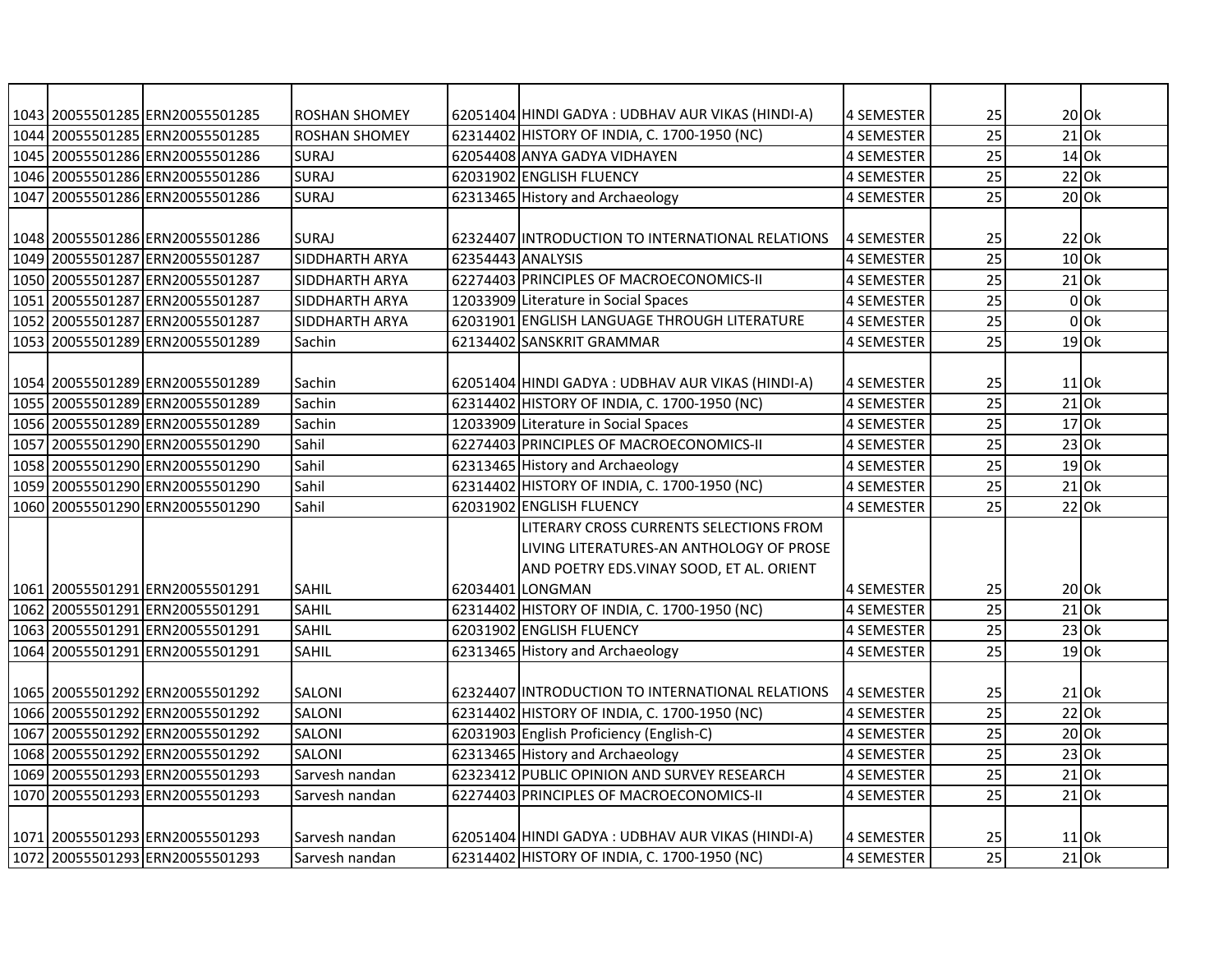|      | 1073 20055501294 ERN20055501294                               | <b>SHIPALI</b>        |                  | 62053408 VIGYAPAN OR HINDI BHASHA                                                       | 4 SEMESTER                             | 25              |         | $23$ Ok            |
|------|---------------------------------------------------------------|-----------------------|------------------|-----------------------------------------------------------------------------------------|----------------------------------------|-----------------|---------|--------------------|
|      | 1074 20055501294 ERN20055501294                               | <b>SHIPALI</b>        |                  | 62134402 SANSKRIT GRAMMAR                                                               | <b>4 SEMESTER</b>                      | $\overline{25}$ |         | $22$ Ok            |
|      |                                                               |                       |                  |                                                                                         |                                        |                 |         |                    |
|      | 1075 20055501294 ERN20055501294                               | <b>SHIPALI</b>        |                  | 62051404 HINDI GADYA : UDBHAV AUR VIKAS (HINDI-A)                                       | 4 SEMESTER                             | 25              |         | $20$ Ok            |
|      | 1076 20055501294 ERN20055501294                               | <b>SHIPALI</b>        |                  | 62314402 HISTORY OF INDIA, C. 1700-1950 (NC)                                            | 4 SEMESTER                             | $\overline{25}$ |         | $21$ Ok            |
|      | 1077 20055501295 ERN20055501295                               | <b>SWETA</b>          |                  | 62274403 PRINCIPLES OF MACROECONOMICS-II                                                | 4 SEMESTER                             | $\overline{25}$ |         | $21$ Ok            |
|      |                                                               |                       |                  |                                                                                         |                                        |                 |         |                    |
|      | 1078 20055501295 ERN20055501295                               | <b>SWETA</b>          |                  | 62051404 HINDI GADYA : UDBHAV AUR VIKAS (HINDI-A)                                       | 4 SEMESTER                             | 25              |         | $20$ Ok            |
|      | 1079 20055501295 ERN20055501295                               | <b>SWETA</b>          |                  | 12033909 Literature in Social Spaces                                                    | 4 SEMESTER                             | 25              |         | $20$ Ok            |
|      |                                                               |                       |                  |                                                                                         |                                        |                 |         |                    |
|      | 1080 20055501295 ERN20055501295                               | <b>SWETA</b>          |                  | 62324407 INTRODUCTION TO INTERNATIONAL RELATIONS                                        | <b>4 SEMESTER</b>                      | 25              |         | $20$ Ok            |
|      | 1081 20055501296 ERN20055501296                               | TANNU                 |                  | 62054408 ANYA GADYA VIDHAYEN                                                            | 4 SEMESTER                             | 25              |         | $14$ Ok            |
|      | 1082 20055501296 ERN20055501296                               | TANNU                 |                  | 62314402 HISTORY OF INDIA, C. 1700-1950 (NC)                                            | 4 SEMESTER                             | $\overline{25}$ |         | $22$ Ok            |
|      | 1083 20055501296 ERN20055501296                               | TANNU                 |                  | 62031901 ENGLISH LANGUAGE THROUGH LITERATURE                                            | 4 SEMESTER                             | $\overline{25}$ |         | $22$ Ok            |
|      | 1084 20055501296 ERN20055501296                               | TANNU                 |                  | 12033909 Literature in Social Spaces                                                    | 4 SEMESTER                             | $\overline{25}$ |         | $19$ Ok            |
|      | 1085 20055501297 ERN20055501297                               | TANVII SHANKER        |                  | 12033909 Literature in Social Spaces                                                    | <b>4 SEMESTER</b>                      | 25              |         | $19$ Ok            |
|      |                                                               |                       |                  | LITERARY CROSS CURRENTS SELECTIONS FROM                                                 |                                        |                 |         |                    |
|      |                                                               |                       |                  | LIVING LITERATURES-AN ANTHOLOGY OF PROSE                                                |                                        |                 |         |                    |
|      |                                                               |                       |                  | AND POETRY EDS.VINAY SOOD, ET AL. ORIENT                                                |                                        |                 |         |                    |
|      |                                                               |                       |                  |                                                                                         |                                        |                 |         |                    |
|      | 1086 20055501297 ERN20055501297                               | <b>TANVII SHANKER</b> | 62034401 LONGMAN |                                                                                         | 4 SEMESTER                             | 25              | $20$ Ok |                    |
|      | 1087 20055501297 ERN20055501297                               | <b>TANVII SHANKER</b> |                  | 62074412 LANGUAGE, MIND AND BRAIN                                                       | 4 SEMESTER                             | 25              |         | $18$ Ok            |
|      | 1088 20055501297 ERN20055501297                               | <b>TANVII SHANKER</b> |                  | 62031901 ENGLISH LANGUAGE THROUGH LITERATURE                                            | 4 SEMESTER                             | 25              |         | $22$ Ok            |
|      | 1089 20055501298 ERN20055501298                               | Vikas saini           |                  | 62323412 PUBLIC OPINION AND SURVEY RESEARCH                                             | <b>4 SEMESTER</b>                      | $\overline{25}$ |         | $19$ Ok            |
|      |                                                               |                       |                  |                                                                                         |                                        |                 |         |                    |
|      | 1090 20055501298 ERN20055501298                               | Vikas saini           |                  | 62324407 INTRODUCTION TO INTERNATIONAL RELATIONS                                        | 4 SEMESTER                             | 25              |         | $21$ Ok            |
|      | 1091 20055501298 ERN20055501298                               | Vikas saini           |                  | 62314402 HISTORY OF INDIA, C. 1700-1950 (NC)                                            | <b>4 SEMESTER</b>                      | 25              |         | $21$ Ok            |
|      | 1092 20055501298 ERN20055501298                               | Vikas saini           |                  | 62031901 ENGLISH LANGUAGE THROUGH LITERATURE                                            | 4 SEMESTER                             | $\overline{25}$ |         | $18$ Ok            |
|      |                                                               |                       |                  | LITERARY CROSS CURRENTS SELECTIONS FROM                                                 |                                        |                 |         |                    |
|      |                                                               |                       |                  | LIVING LITERATURES-AN ANTHOLOGY OF PROSE                                                |                                        |                 |         |                    |
|      |                                                               |                       |                  | AND POETRY EDS.VINAY SOOD, ET AL. ORIENT                                                |                                        |                 |         |                    |
|      | 1093 20055501299 ERN20055501299                               | Yutish                |                  | 62034401 LONGMAN                                                                        | <b>4 SEMESTER</b>                      | 25              |         | $0$ Ok             |
|      |                                                               |                       |                  |                                                                                         |                                        |                 |         |                    |
|      | 1094 20055501299 ERN20055501299                               | Yutish                |                  | 62051404 HINDI GADYA : UDBHAV AUR VIKAS (HINDI-A)                                       | <b>4 SEMESTER</b>                      | 25              |         | $11$ Ok            |
|      | 1095 20055501299 ERN20055501299                               | Yutish                |                  | 62314402 HISTORY OF INDIA, C. 1700-1950 (NC)                                            | <b>4 SEMESTER</b>                      | 25              |         | $21$ Ok            |
|      | 1096 20055501299 ERN20055501299                               | Yutish                |                  | 62323412 PUBLIC OPINION AND SURVEY RESEARCH                                             | <b>4 SEMESTER</b>                      | 25              |         | $0$ Ok             |
| 1097 | 20055501301 ERN20055501301<br>1098 20055501301 ERN20055501301 | Kunal<br>Kunal        |                  | 62323412 PUBLIC OPINION AND SURVEY RESEARCH<br>62274403 PRINCIPLES OF MACROECONOMICS-II | <b>4 SEMESTER</b><br><b>4 SEMESTER</b> | 25<br>25        |         | $21$ Ok<br>$21$ Ok |